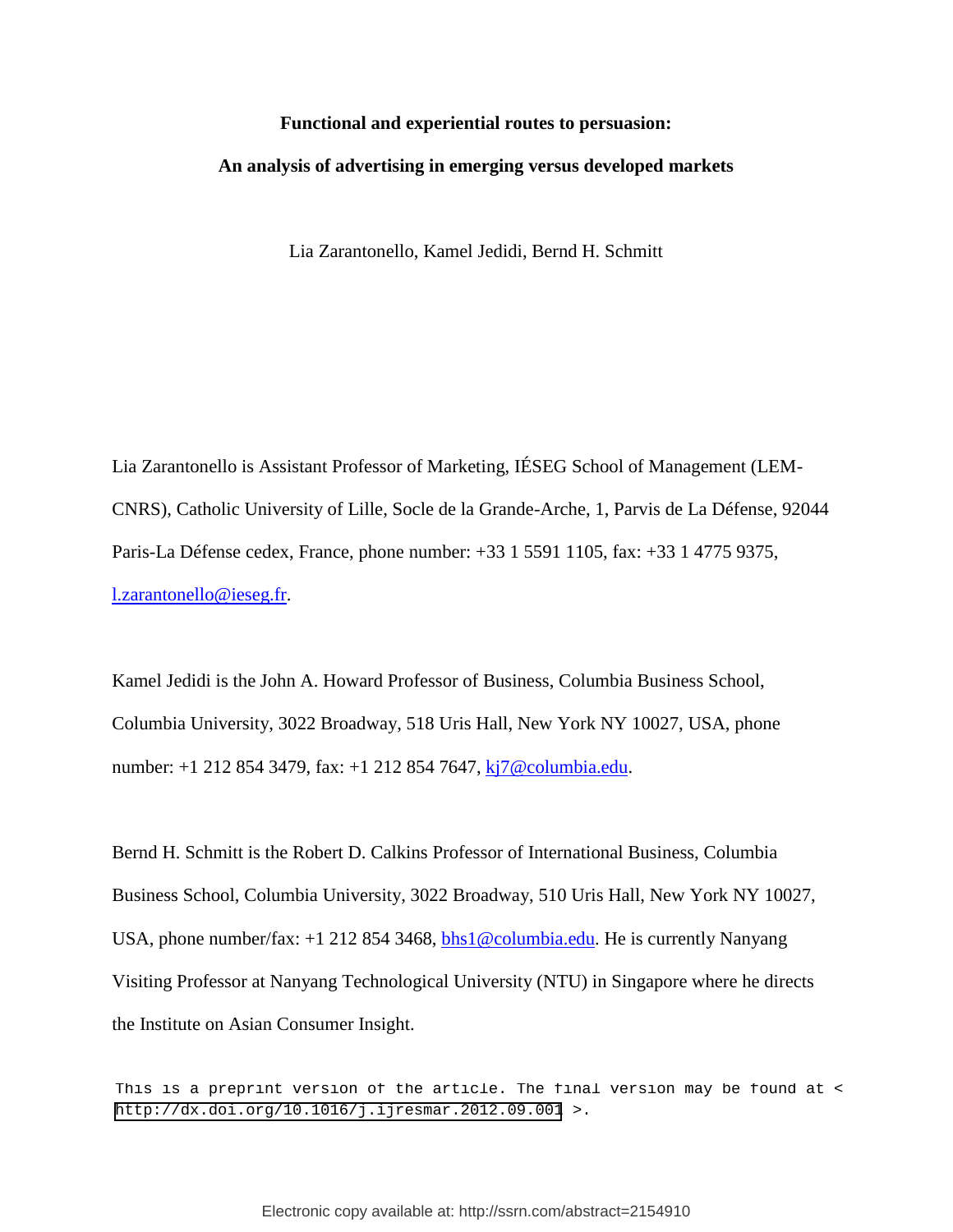#### **Functional and experiential routes to persuasion:**

#### **An analysis of advertising in emerging versus developed markets**

Should advertising be approached differently in emerging than in developed markets? Using data from 256 TV commercial tests conducted by a multinational FMCG company in 23 countries, we consider two routes of persuasion: a functional route, which emphasizes the features and benefits of a product, and an experiential route, which evokes sensations, feelings, and imaginations. Whereas in developed markets the experiential route mostly drives persuasion, the functional route is a relatively more important driver in emerging markets. In addition, we find differential impact of local/global and traditional/modern, but not individualistic vs. collectivistic, ad appeals between emerging and developed markets. We discuss implications of our finding for advertising in emerging markets and for the development of a global consumer culture.

Keywords: Emerging markets, developed markets, materialist, postmaterialist, advertising appeals, experiential marketing, functional marketing.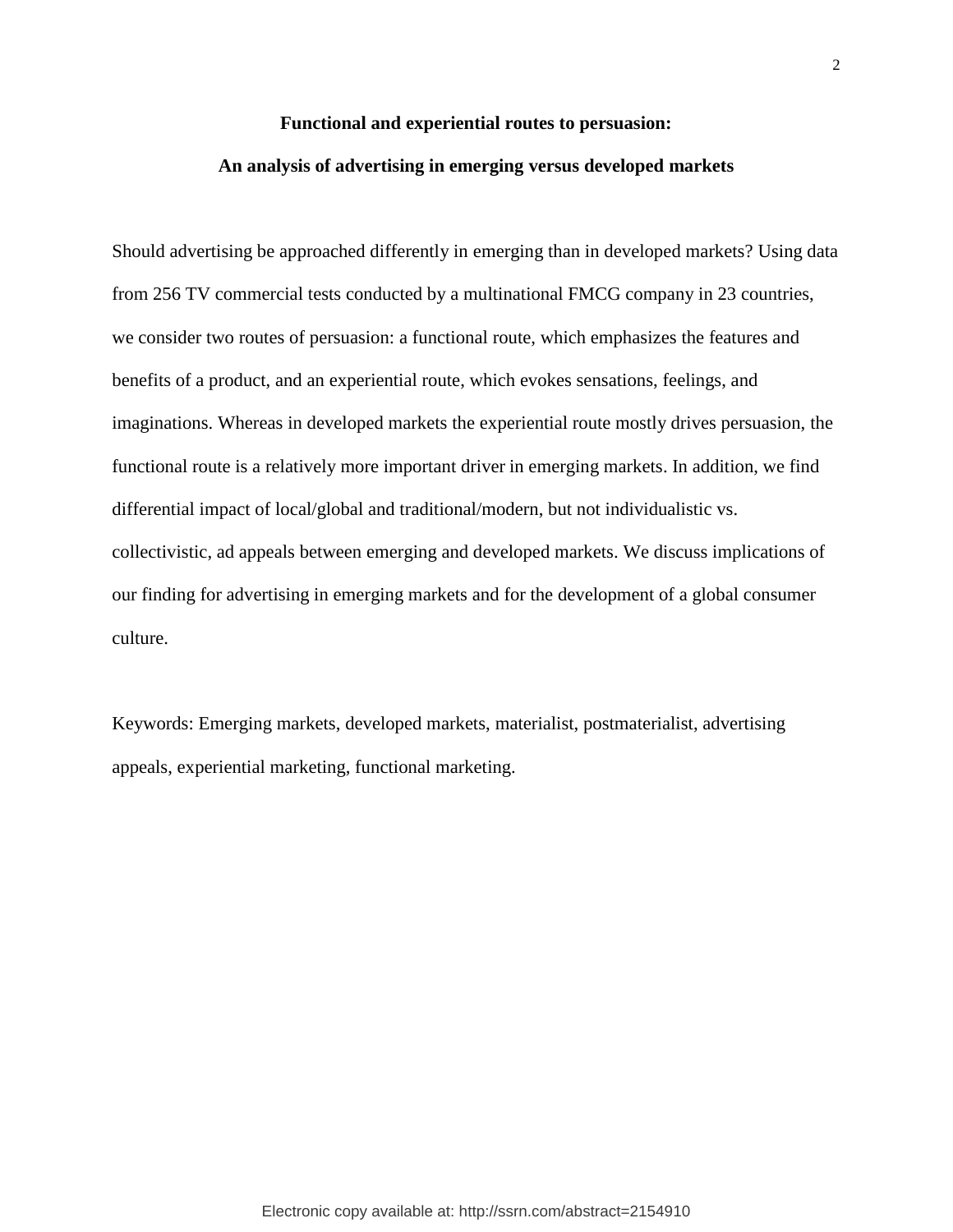#### **1. Introduction**

The advertising industry in emerging markets (EMs) is of increasing importance. After the global recession that followed the late-2000s financial crisis, global advertising spending is on the rise again, but this increase largely stems from emerging countries in the Asia Pacific, Middle East/Africa, and Latin America regions rather than developed markets (DMs) in Europe, the U.S., Australia and Japan. According to a 2011 Nielsen's report (www.nielsen.com), EMs will continue to lead global ad spending for many years to come, with fast moving consumer goods (FMCG) representing the category with the highest expected rate of growth.

Prior research has enriched our understanding of how consumers process and respond to advertisements. However, this research has been conducted almost exclusively in high income, industrialized nations (Burgess & Steenkamp, 2006). There may be important differences in ad processing between DMs and EMs, for example, in the way consumers perceive advertising messages and advertising appeals. Consider an FMCG that sells a shampoo, razor, or cleaning product. In EMs, contextual factors affecting the brand (for example, water availability and purity, bathroom facilities in households, as well as retail and the local selling environment) may be quite different from DMs. These factors may affect how consumers perceive the advertisements for these brands—for example, the functional benefits communicated in the ads, the sensory and emotional components, or various image appeals in the ads.

In this research we empirically investigate whether consumers in EMs process ads differently than consumers in DMs. We focus specifically on the relative effects of functional and experiential routes of ad persuasion. In addition, we investigate the effects of socio-cultural ad appeals on ad processing in EMs and DMs, including perceived referential appeals (local vs.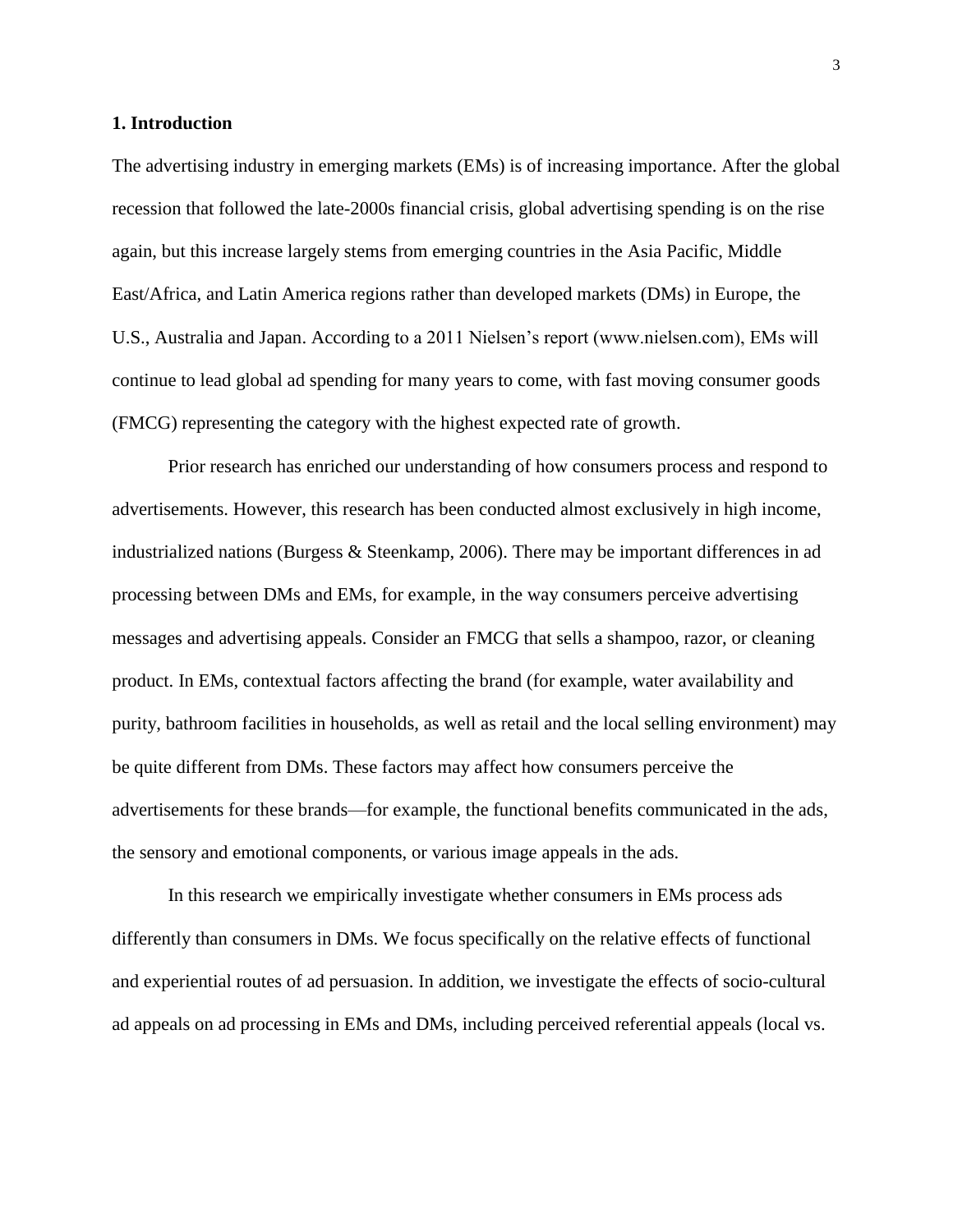global), innovativeness appeals (modern vs. traditional), and group-related cultural appeals (individualistic vs. collectivistic).

#### **2. Conceptual framework and hypothesis development**

#### *2.1. Functional and experiential approaches in advertising*

At a broad level, marketing researchers (e.g., Vakratsas & Ambler, 1999) have created an information processing framework of ad persuasion process in which the advertising message (the input of the process) generates an internal consumer response which, in turn, affects consumer behavior (the output). According to some models (e.g., Barry & Howard, 1990), advertising results in and should be measured in terms of behavior (product purchase, trial, and adoption). Other models suggest measuring ad impact in terms of attitude formation and change (Copper & Croyle, 1984; Olson & Zanna, 1993; Petty & Wegener, 1997; Tesser & Shaffer, 1990).

A large body of research has concentrated on the link between type of ad message and internal response. Broadly speaking, an advertising message can be described in terms of its functional-rational or emotional-experiential components (Heath, 2011). The two types of messages have been referred to in various ways in the advertising literature as "informational" versus "transformational" (Rossiter & Percy, 1987), "utilitarian" versus "value-expressive" (Johar & Sirgy, 1991), "hard-sell" versus "soft-sell" (Okazaki, Mueller, & Taylor, 2010), and as "central" versus "peripheral" messages (Petty & Cacioppo, 1986). In this paper, we will use the terms "functional" and "experiential." The functional aspects of an ad include utilitarian references to product features (such as attributes, applications, and performance) as well as the benefits and value generated from these features. They result in a cognitive consumer response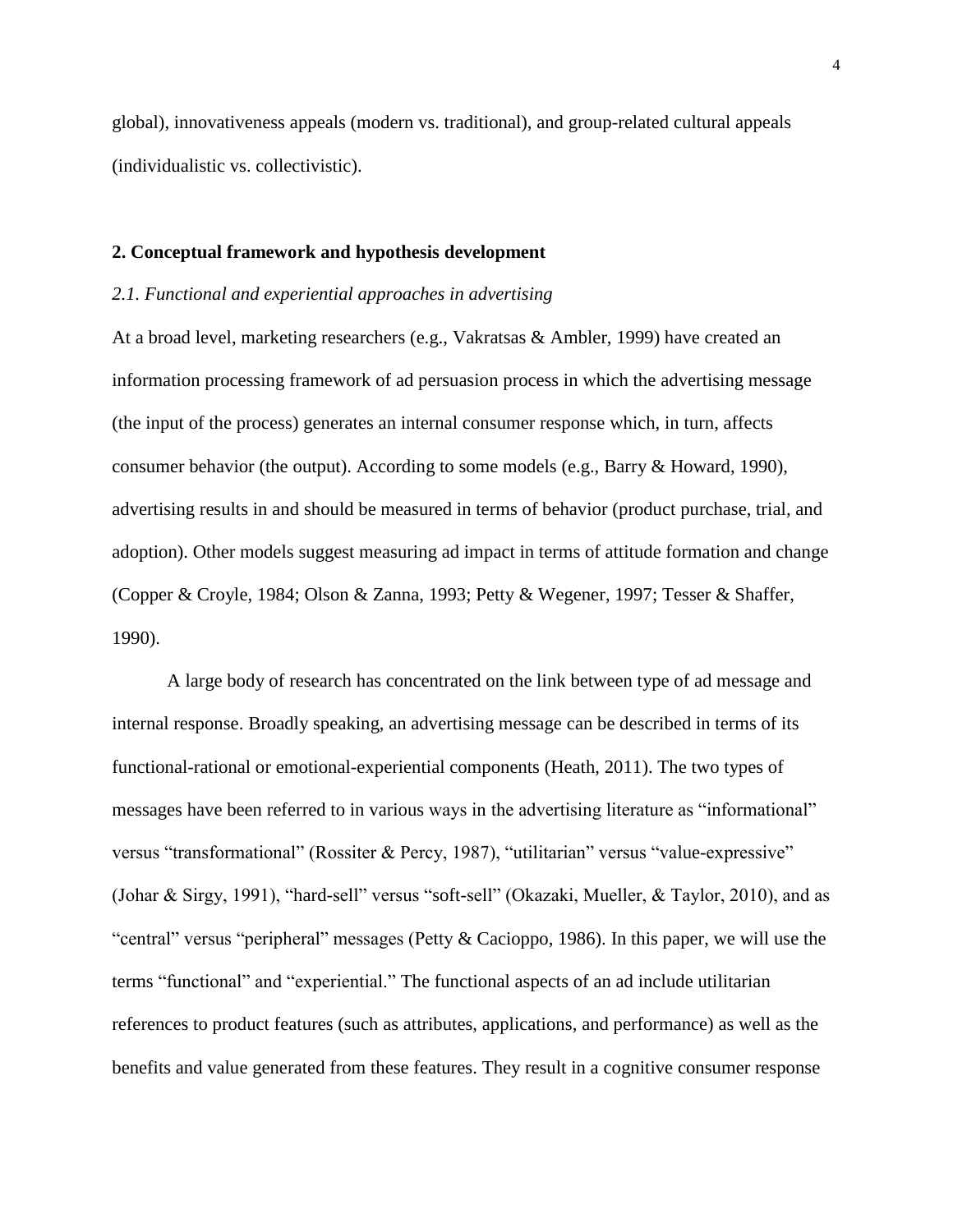(e.g., evaluation) (Abernethy & Franke, 1996). In contrast, the experiential aspects of an ad evoke sensations, feelings and emotions, imaginations, and lifestyles. They result in an affective response (e.g., liking) (Brakus, Schmitt, & Zarantonello, 2009; Holbrook & Hirschman, 1982; Schmitt, 1999).

It should be noted that almost all ads (and certainly the ones used in our empirical studies) include both functional and experiential components to some degree. Moreover, the two approaches (targeting cognitions with the functional ad component and affect with the experiential component) may be viewed as two different routes of persuasion (Petty & Cacioppo, 1986). As routes of persuasion, they are not mutually exclusive: advertising communications can adopt either one of the two approaches, or both; in the latter case cognitive and affective responses are activated simultaneously (De Pelsmacker, Geuens, & Van den Bergh, 2007). Finally, the two internal consumer responses (cognitive and affective) may be related: a positive, cognitive evaluation may in of itself trigger affect; conversely, an affective response or feeling may trigger a reflective cognitive response to explain its source or justify why the feeling occurred (Chaiken, 1980; Forgas, 1995; Petty & Cacioppo, 1986).

#### *2.2. Ad processing differences across markets*

Turning to the central question of this research, do we expect any differences in the effectiveness of functional and experiential routes to persuasion between DMs and EMs? This question must be addressed in the context of the broader changes occurring in DMs and EMs.

In his influential work, Inglehart (1977, 1990) showed that economic development and value change go hand in hand. That is, the process of economic and technological development triggers changes in individuals' basic values and beliefs (Inglehart & Welzel, 2005). Prior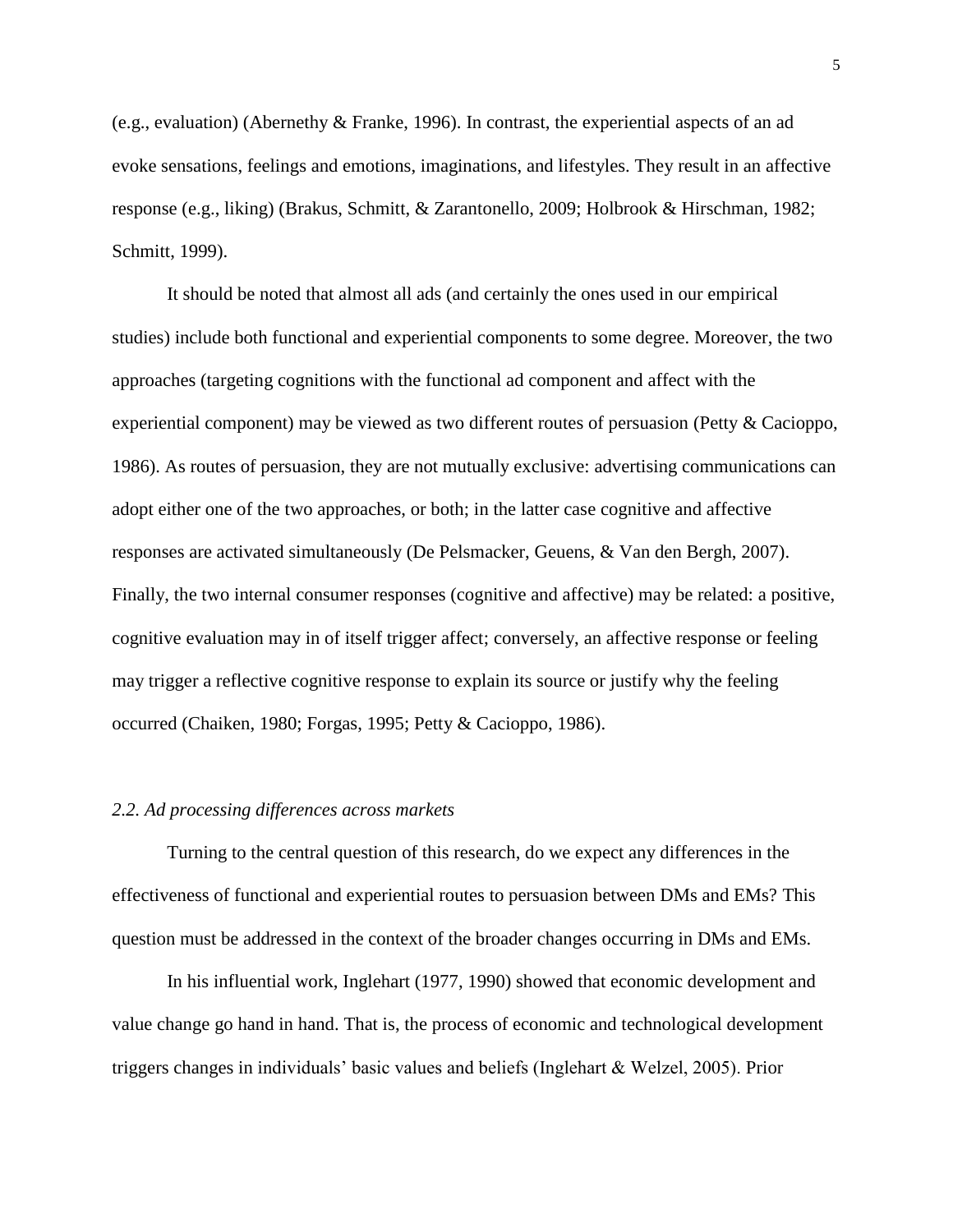sociological research had shown that early market capitalism resulted in what sociologist Max Weber called the "disenchantment of the world," stressing rationality and functional utility (Weber 1978). Following Weber (1978), Inglehart (1977, 1990) argued that industrialization leads to a shift from traditional to secular-rational values. In advertising, rationality and functional utility is reflected in a predominance of cognitive responses that reflect product application, product performance, and benefits that provide functional value. However, later forms of capitalism (or "post-industrialization") result in a postmodern society and "reenchantment," and a shift toward post-materialist, emotional values (Firat & Venkatesh, 1995; Inglehart 1977, 1990; Jenkins, 2000; Ritzer, 2005), where hedonic, emotional, and imaginative ads become more important. In other words, as markets mature, consumers take functional features for granted. They know when a product works and are less impressed by the functional attributes displayed in ads. They thus focus on deriving positive affect from the experiential ad components and become subject to an experiential route of persuasion (Pine & Gilmore, 1999). Indeed, in DMs, where practically all prior ad research has been conducted, a shift from functional toward more experiential communications has been reported over the years (Schmitt, 1999; Schmitt, Rogers, & Vrotsos, 2003).

But how about consumers in EMs? Here we propose that consumers still primarily respond to functionality because these markets are in earlier stages of capitalism and market development. At early stages of market development, consumers are more concerned about fulfilling basic rather than high-order needs. Basic needs closely relate to functional aspects of products whereas higher-order needs can be fulfilled via the sensory and emotional aspects of products (e.g., aesthetics and self-expression). Finally, consumers in EMs often lack participation in a global consumer market place and thus are less experienced; they are still learning about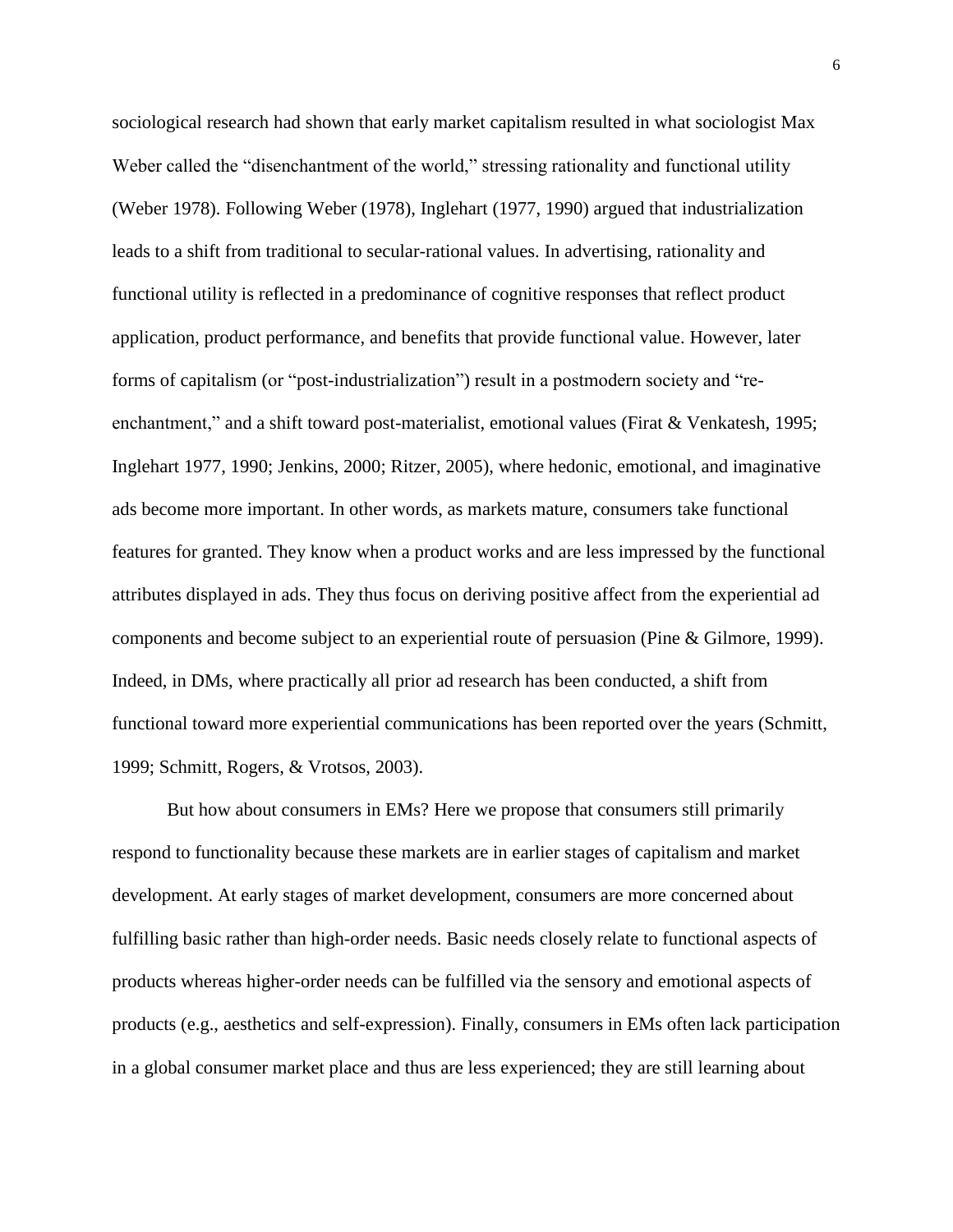product and brand differentiation. In sum, we would expect that consumers in EMs are most persuaded by functional advertising communications and engage in cognitive processing. They are subject to a functional route to persuasion. Thus, our overall hypothesis can be stated as follows:

*In DMs, the experiential route (with experiential messages influencing affect) best describes the advertising process of persuasion. However, in EMs, the functional route (with functional messages influencing cognition) best describes the process of persuasion.*

So far we have discussed the relation between functional and experiential aspects of an ad on cognition and affect. However, it is not only ad components *per se* (functional vs. experiential) that influence cognitive and affective ad processing. In addition, ads contain in their execution styles certain socio-cultural appeals that are also likely to affect ad processing as well. These socio-cultural ad appeals, being tied to different social and cultural contexts, may result in differential effects between DMs and EMs. Prior social and cultural research has identified several key socio-cultural constructs that have been shown to affect a broad range of consumer behavior. They include a perceived *reference dimension* (local vs. global culture) (Ritzer, 1993), an *innovativeness dimension* (modern vs. traditional culture) (Inglehart, 1997), and, most importantly, a *group-related dimension* (individualism vs. collectivism) (Hofstede, 1980). We next offer some tentative predictions regarding the effects of socio-cultural ad appeals on affect and cognition in general, and how such effects may vary across DMs and EMs.

#### *2.3. Socio-cultural ad appeals and their effect across markets*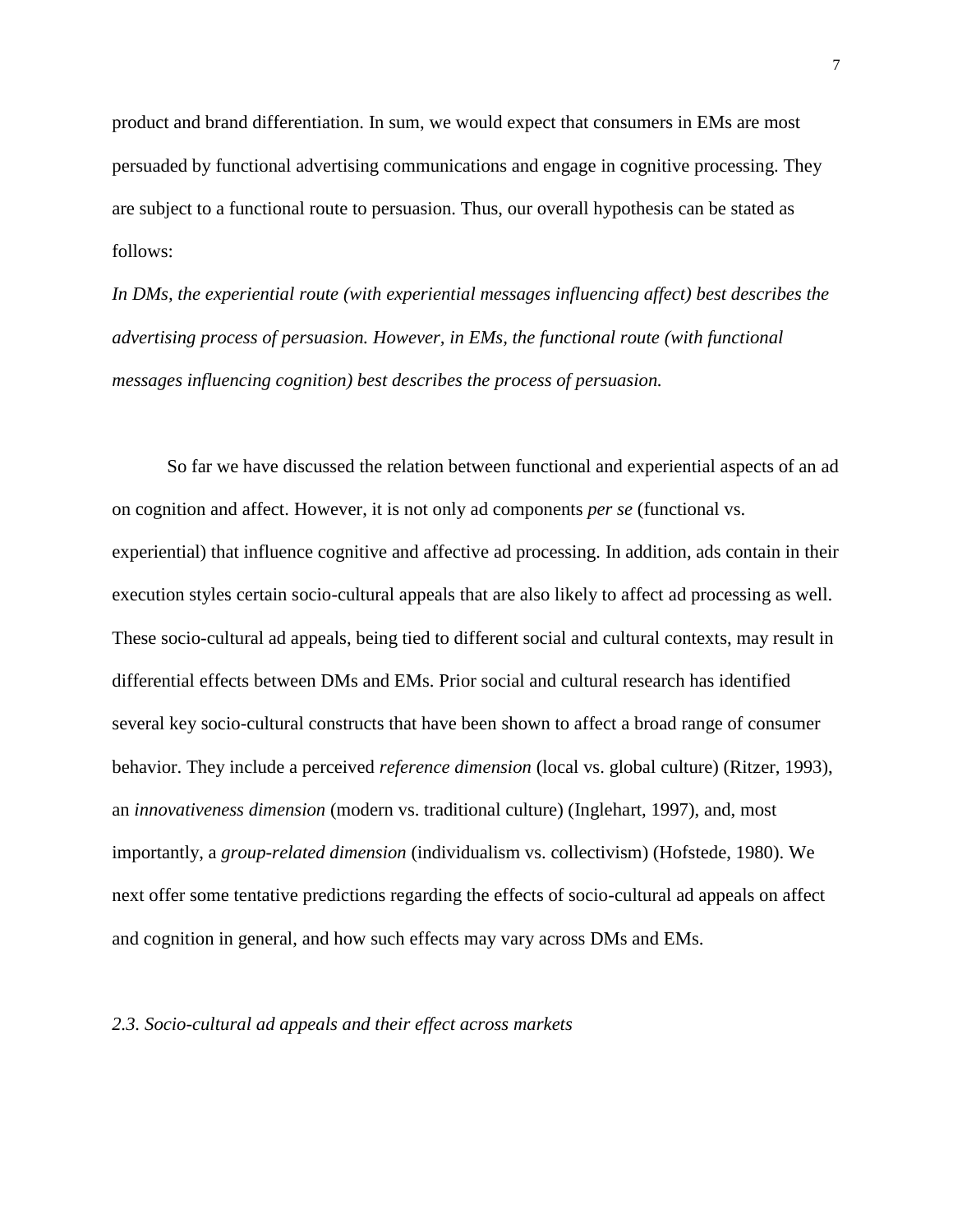Based on prior conceptualizations of socio-cultural appeals and based on some prior research, we expect that ads that appear to connect to a global community rather than a particular culture, ads that appear to be modern in their appeals rather than traditional, and ads that are individualistic rather than collectivistic will result in increased, or decreased, cognitive and/or affective processing. Most importantly, we expect that these socio-cultural appeals affect cognition and affect differentially for DMs and EMs.

Regarding the global vs. local reference dimension, as part of his work on economic development and cultural change, Norris and Inglehart (2009) have recently stressed the role of communications; they have argued that in the 21st century, cultural change is driven by information that transcends local communities and national borders, and can be characterized as cosmopolitan and global in nature. Global communications represent a global consumer culture including symbols and messages that are universally understood by a global community (Ritzer, 1993; Watson, 1997). Advertising contributes to global consumer through what Alden, Steenkamp and Batra (1999) have called "global consumer culture positioning" (GCCP) in contrast to "local consumer culture positioning" (LCCP) (see also Ford, Mueller, & Taylor, 2011; Zhou & Belk, 2004). GCCP and LCCP are expressed in ads through *global vs. local appeals*, respectively—that is, whether the reference point of the ad is global consumer culture or whether the ad uses as a reference point a particular local culture or place, as well as local language, aesthetics, or story themes. We expect that more global appeal can lead to more cognitive as well as affective processing of ads. Globally positioned brands exhibit a special credibility and authority (Kapferer, 1992). Also, the perceived degree of being global in a brand, through perceptions of superior quality, can exert positive effects on purchase likelihood (Steenkamp, Batra, & Alden, 2003). Besides these cognitive effects, more global appeal can also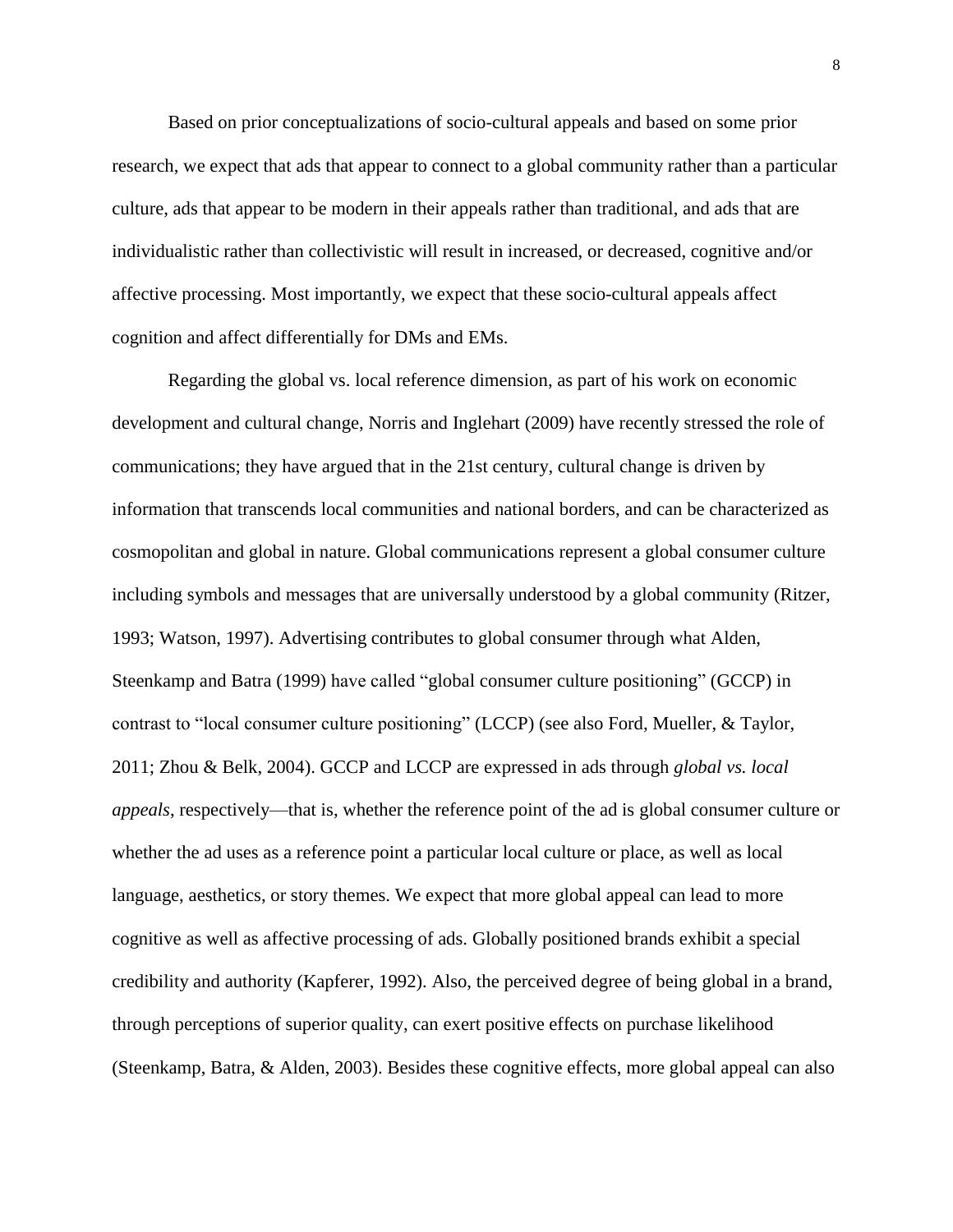evoke positive affect including feelings of pride, excitement, and a self-relevant global selfidentity and global belonging (Holt, Quelch, & Taylor, 2004).

In addition to local vs. global appeal, another key socio-cultural ad dimension is *traditional vs. modern appeal* (Mueller, 1987). This dimension refers to the perceived innovativeness of a communication (Kunz, Schmitt, & Meyer, 2010); that is, does that ad follow ideas that have existed for a long time, or is it using new ideas and ways of thinking? Traditional ad appeals use themes that look back to the past; they are classic, historical, antique, legendary, time-honored, long standing, venerable, and/or nostalgic (Pollay, 1983). Modern ad appeals, on the other hand, look into the future and include themes that are contemporary, modern, new, improved, progressive, advanced, introducing, and/or announcing (Pollay, 1983). More modern appeals are associated with "hard-sell" advertising and westernized culture (Chiou, 2002; Lin, 2001; Mueller, 1987); thus they should impact cognition. But images of modernity are often multi-sensory, vibrant, and exciting, and thus should impact affect. Thus, modern appeals should also generate a stronger affective response than traditional appeals.

Finally, ads use *individualistic vs. collectivistic ad appeal* (Zhang, 2010). Dating back to the seminal work by Hofstede (1980), individualism vs. collectivism refers to the degree to which individuals are integrated into groups. In individualist societies, the ties between people are loose: they are motivated by individual goals. In collectivist societies, people are integrated into strong, cohesive in-groups and motivated by group goals. Ads with individualistic appeal refer to individual aspirations and goal achievement. Ads with collectivist appeals are culturally grounded; they present the social contexts of family, neighborhoods, or friends. Because they refer to individual plans and goal-achievement, the more individualistic the ad appeal, the stronger should be the impact on cognition. In contrast, the impact on affect should be the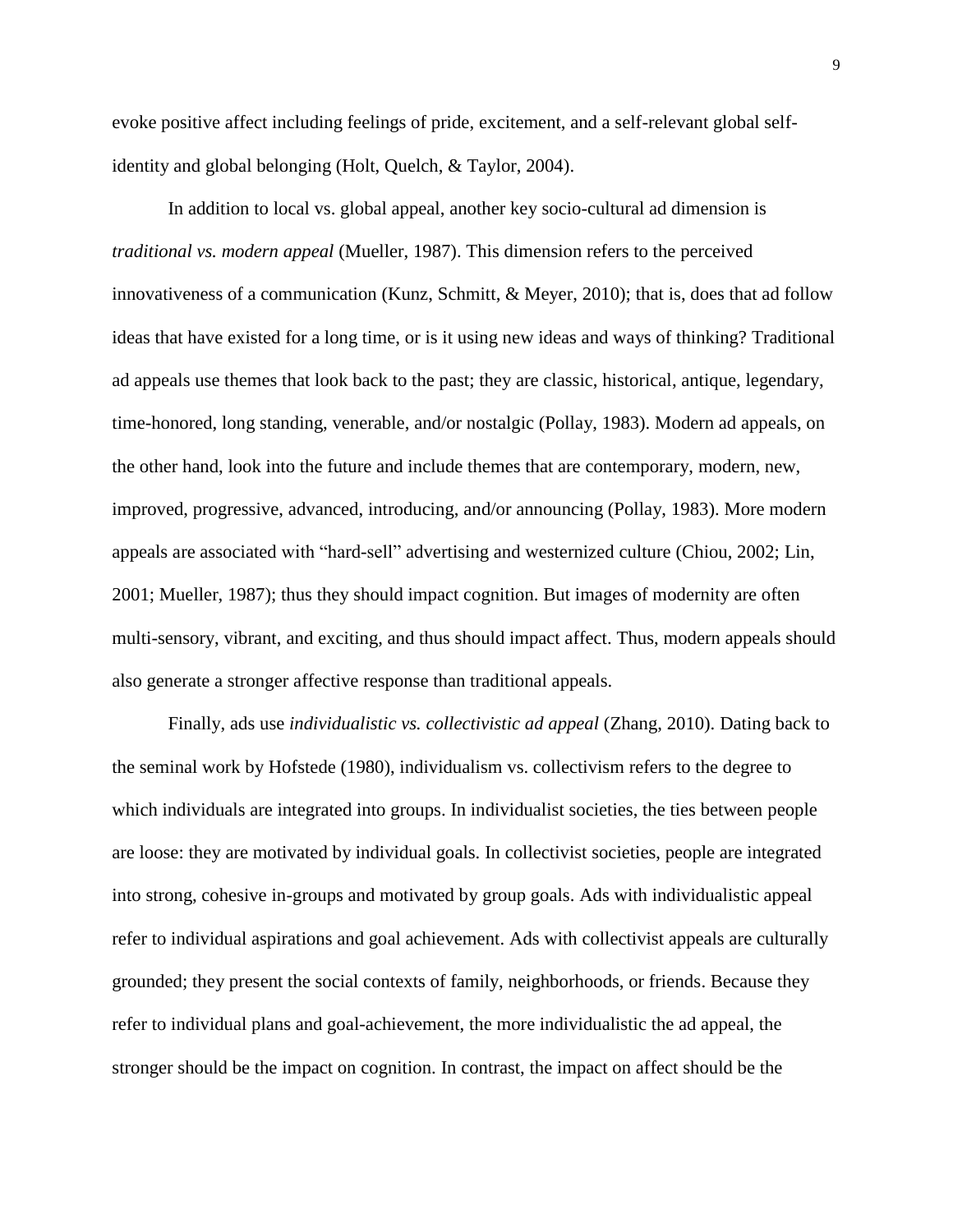opposite: more collectivist ad appeals (displaying groups, friends, children and family) should impact affect positively.

Will there be any differences in the impact of these socio-cultural ad appeals on cognition and affect between DMs and EMs? Given the lack of specific prior research and theorizing to address this question, our predictions must be tentative. We propose that there will be differences on all three ad appeal dimensions. Specifically, in DMs, a more global, modern, and individualistic ad appeal should impact affective responses, and not cognitive responses. This is because consumers are quite used to such messages and to global and modern products for individual usage. Therefore, they are unlikely to derive new functional benefits from them; they are looking for experiences and may enjoy the global, modern, and individualist ad appeal and execution, which is relevant to their life in developed societies and which, as a result, make the brand attractive. In contrast, in EMs, we expect global, modern, and individualistic ad appeals to impact cognition. A global and modern life and lifestyle with individualistic opportunities is what consumers in EMs are striving for; they are seeking a "passport to global citizenship" (Strizakova, Coulter, & Price, 2008). Therefore, they will find such messages cognitively appealing in terms of providing understanding, credibility, and relevance for the transnational, modern-society, and individualistic lifestyle which they aspire to and which are portrayed in these ads.

*In DMs, socio-cultural appeals that are global, modern, and individualistic are more likely to influence affect. However, in EMs, these socio-cultural appeals are more likely to influence cognition.*

#### **3. Data**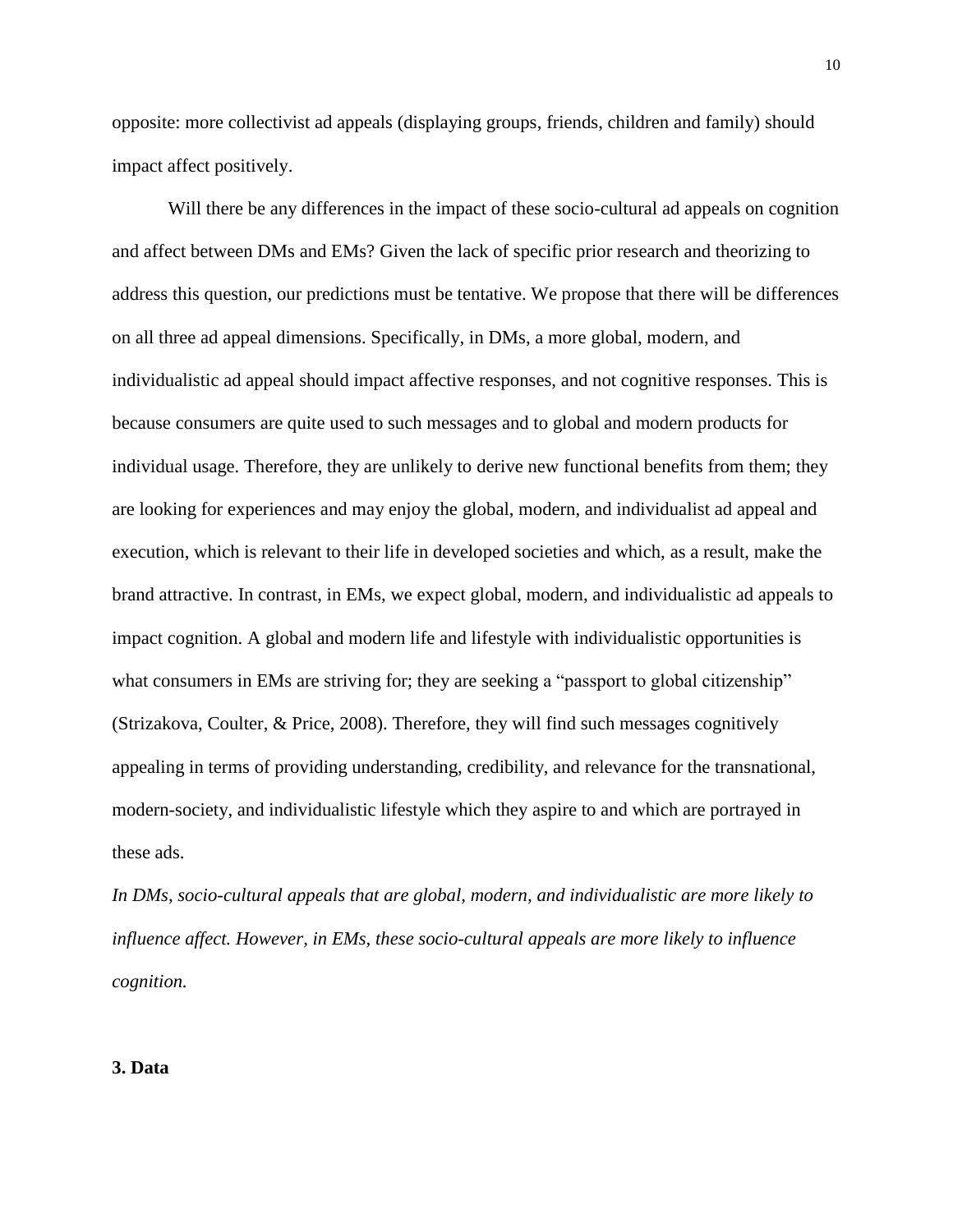Our study uses a set of 256 TV commercials that were tested by our sponsoring multinational FMCG corporation in 23 countries, including 17 emerging and 6 developed markets. In total, there are 165 commercials tested in emerging countries and 91 in developed countries. See Table 1.

Insert Table 1 about here

---

---

# *3.1. Countries description*

 $\overline{\phantom{a}}$ 

Our classification of countries into EMs and DMs is based on two dimensions: the Human Development Index (HDI) (UNDP 2010) and Inglehart's (1997) materialist-postmaterialist values priorities. The HDI is a composite score that measures a country's well-being. Worldwide, the score varies between zero (low HD) and one (high HD). It is computed based on life expectancy, knowledge and education, and standard of living measures (UNDP, 2010). The HDI scores for the 23 countries (which we obtained from

[www.hdr.undp.org/en/media/HDR\\_2010\\_EN\\_Tables\\_rev.xls.](http://www.hdr.undp.org/en/media/HDR_2010_EN_Tables_rev.xls)) are reported in Table 2 (last column).

#### Insert Table 2 about here

---

---

The materialist-postmaterialist values are measured by Inglehart's (1997, p. 108) 12-item index. For our analysis, we use data collected in the most recent wave 5 (2005-2007) of the World Values Survey (WVS; available from [http://www.worldvaluessurvey.org/\)](http://www.worldvaluessurvey.org/).<sup>1</sup> For each

 $1$  The survey consists of representative samples from each country population aged 18 and older, with sample sizes between 902 in Argentina and 2,785 in South Africa. For measuring values priorities, the survey presents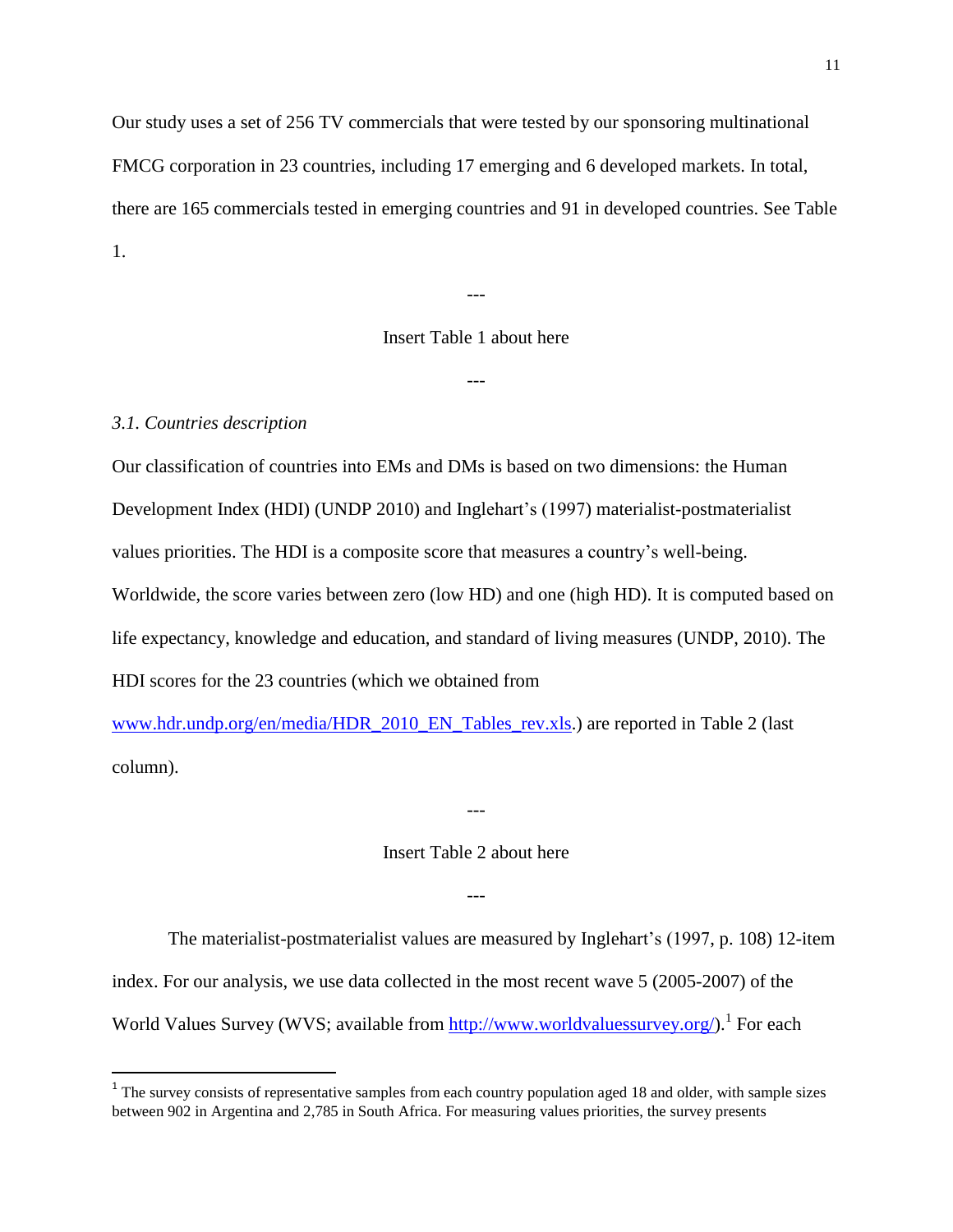country, the WVS data report the percentage of respondents that fall within each of six materialist-postmaterialist categories (where zero indicates purely materialist and five purely postmaterialist). Table 2 (columns 2-7) reports such data for 20 countries in our study. There were no data collected for Pakistan, Philippines, and Saudi Arabia. To index the countries on materialist-postmaterialist values, we factor-analyze the WVS data in Table 2 and obtain a single factor that explains 70.5% of variance (The second factor has an eigenvalue of 1.12 and was dropped to keep the solution parsimonious). To impute the missing values, we regress the country factor scores against the country 2006 GDP per Capita and Life Expectancy at Birth and used the resulting equation to predict the scores for Pakistan, Philippines, and Saudi Arabia. $^2$ Table 2 (column 8) reports the factor scores for the 23 countries.

Figure 1 maps the 23 countries on the HDI and materialist-postmaterialist dimensions. Using hierarchical cluster analysis (Ward's Method in SPSS), we obtain three groups of countries based on their proximity in the figure and based on a scree plot of the percentage of variance explained by the clusters. The first cluster (located in the upper right of the figure) are postmaterialist, developed societies including Australia, France, Germany, Italy, Netherlands, and UK (average HDI =  $0.880$ , average postmaterialist score = 1.24). The second cluster (located in the lower left of the figure are materialist), less developed emerging markets including China, India, Indonesia, Morocco, Pakistan, Philippines, Russia, South Africa, Thailand, and Vietnam (average HDI  $= 0.602$ , average postmaterialist score  $= -0.94$ ). The third cluster (located in the middle of the figure) is made up of mixed-type, emerging markets and may be interpreted as

 $\overline{\phantom{a}}$ 

respondents with a list of 12 societal goals (e.g., survival and self-expressive goals) and asks them to choose their most and second-most important ones. This procedure delivers, for each respondent, six separate classifications as either purely materialist (scored 0), mixed (1-4), or purely post-materialist (scored 5). See Inglehart (1997, Chapter 4) for more details.

<sup>&</sup>lt;sup>2</sup> We use the 2006 GDP and life expectancy data because most of the WVS data are collected in 2006. The estimated equation is Factor Score= -4.05 + 0.055GDP per Capita (in \$1,000) + 0.043 Life Expectancy at Birth (in years). All the coefficients are significant at  $p < 0.05$  and R-square is 0.791.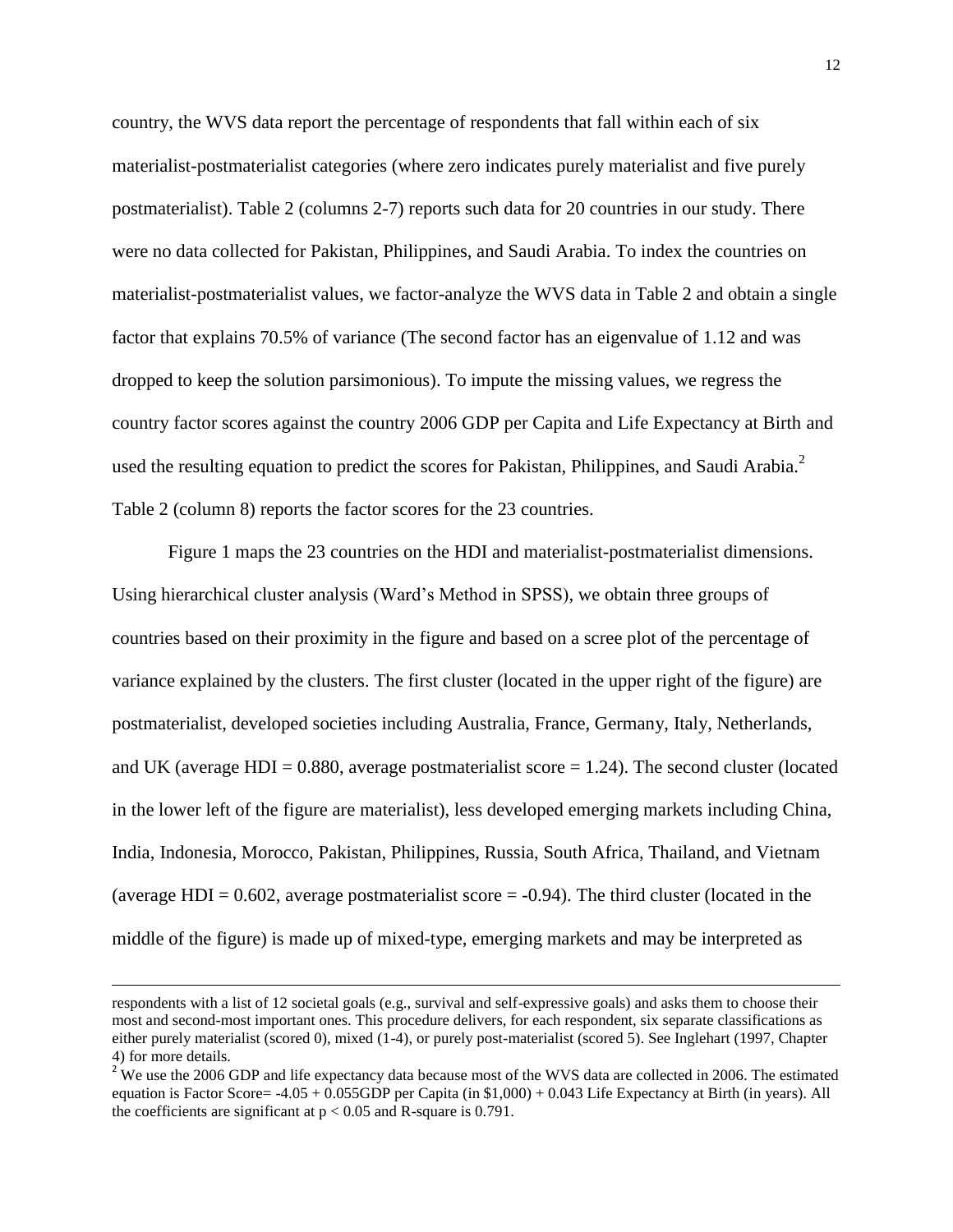*transitional* economies including Argentina, Brazil, Chile, Mexico, Poland, Saudi Arabia, and Turkey (average HDI =  $0.747$ , average postmaterialist score =  $0.06$ ). Because of the small number of observations in the third cluster (N=45 ads), we pool the countries in clusters two and three into a single cluster of emerging markets. In the following, we will refer to the countries in the first cluster as DMs and those in the combined cluster as EMs.

---

#### Insert Figure 1 about here

---

#### *3.2. Data description of TV commercials*

The commercials are for five global brands of household cleaners offered by a major multinational company. All commercials were tested by a leading research institute between January 2007 and August 2010. About a third of these commercials were aired on TV based on their ad test performance. The commercials present a high degree of similarity across brands because they advertise brands that belong to the same product category (household cleaners), as well as across markets because each of the brands advertised has a global positioning.

Our unit of analysis is the commercial. Each commercial is measured on two sets of variables. The first set contains aggregate consumer response data measuring consumers' cognitive, affective, and conative responses to the commercial and is provided by the research institute. The second set contains experts' judgments of the commercials on various functional, experiential, and socio-cultural dimensions. We now discuss the details of each set of variables.

#### 3.2.1. Consumer response data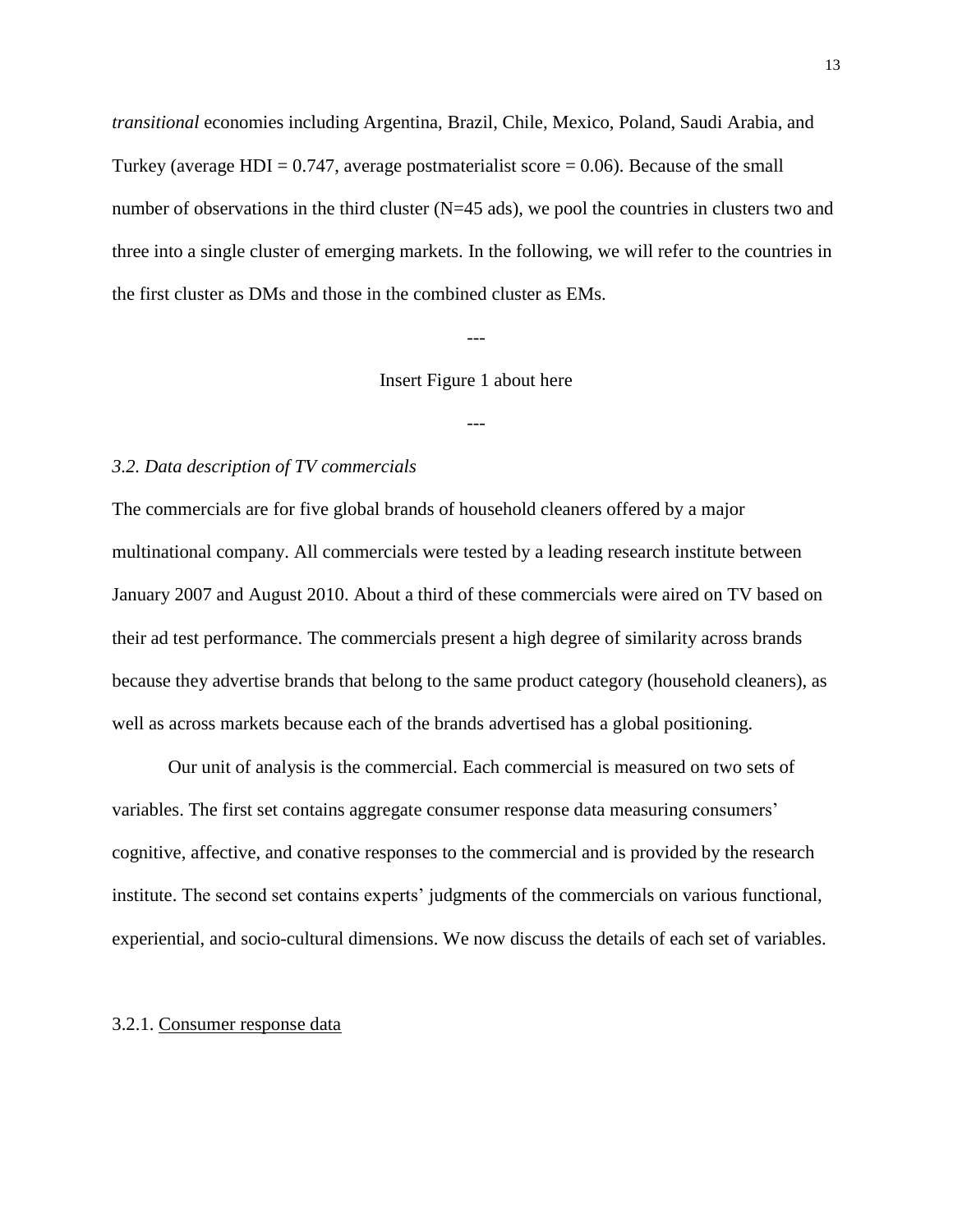This dataset includes the aggregate results of 256 ad tests. Each test is conducted using a sample of 150 consumers who are representative of the country where the test is conducted in terms of gender, age, and socio-economic profile. Thus, the combined dataset represents a worldwide sample of more than thirty-eight thousands consumers. All data are indexed against country norms, where a score of 100 on any particular ad response measure indicates average performance in the country. A score greater (lower) than 100 indicates above (below) average performance in the country. The advantage of such data normalization is that the data from different countries are comparable and that there is no "country fixed-effect."

Consumer responses to advertising were assessed through various measures related to cognitive, affective, and conative responses to advertising. Although not derived from specific academic literature, these measures represent the result of years of practice in the field and have been used repeatedly worldwide. Cognitive response (labeled as "COG") is measured by five items: 1) ease of understanding the ad (which we label as "Understanding"); 2) credibility of the ad ("Credibility"); 3) relevance of the ad ("Relevance"); 4) degree of differentiation of the ad from others ("Differentiation"); and 5) linkage between the ad and the brand advertised ("Brand identification"). The five measures have high internal consistency, with Cronbach's alpha equal to 0.89. Affective response (labeled as "AFF") is measured by two items: 1) enjoyment of the ad ("Enjoyment") and 2) the attractiveness of the brand in the ad ("Brand attractiveness"). These two measures are internally consistent (Cronbach's alpha=0.86).

We use exploratory and confirmatory factor analyses to assess the discriminant validities of the cognitive and affective constructs. The results show that a two-factor solution (with varimax rotation) explains 74% of the variance in the data (41% is captured by the cognitive factor and the remaining 33% is captured by the affective factor). Similarly, a two-factor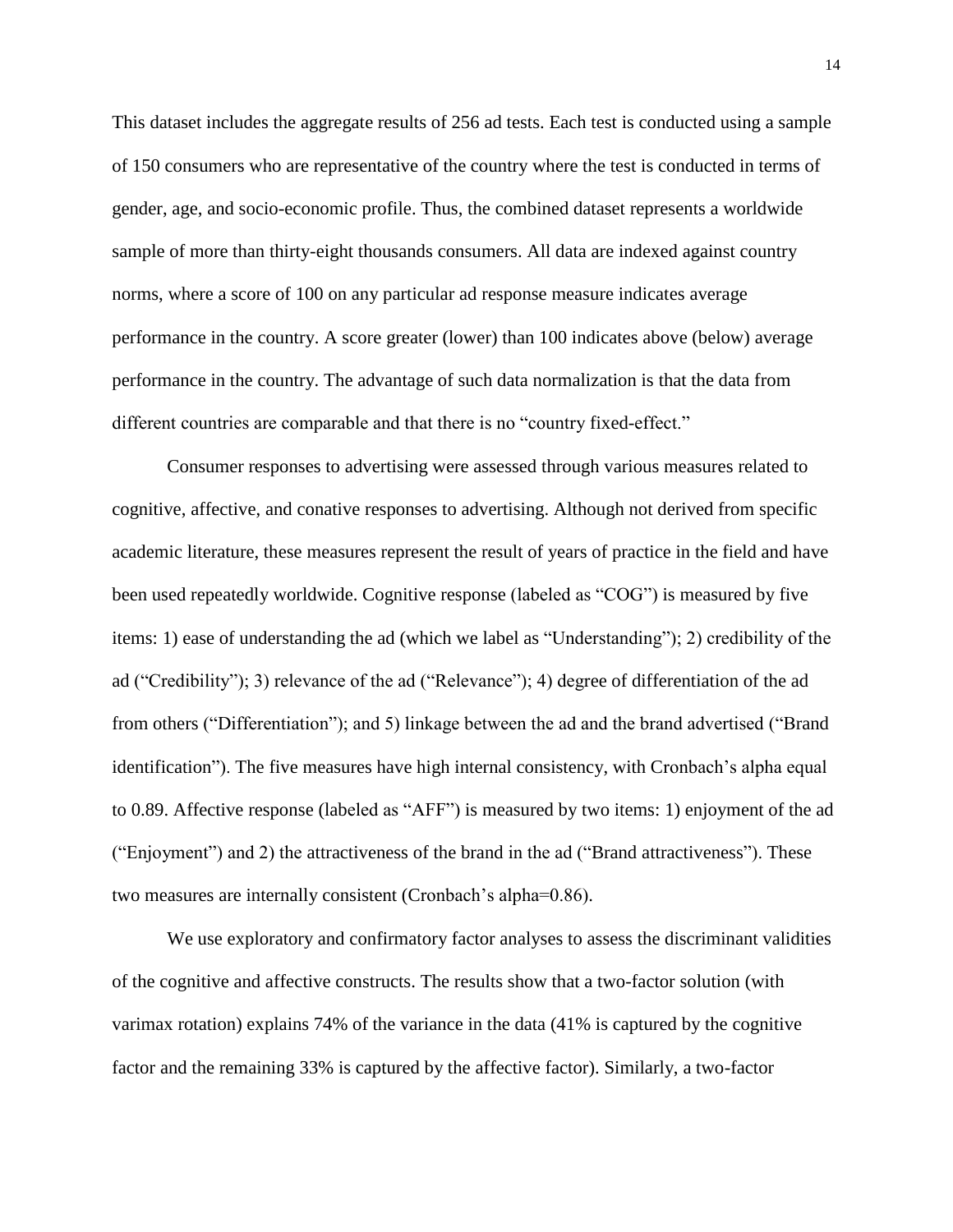confirmatory factor analysis (CFA) on the cognition and affect indicators resulted in a significantly superior fit than did a single-factor CFA model of all response measures  $(\Delta \chi^2)$  $=110.95$ ; p <0.001). All loadings from the two-factor CFA model are significant and large (p < 0.001) with Bentler's Comparative Fit Index (CFI) equal to 0.905 and Standardized Root Mean Square Residual (SRMR) equal to 0.05. Both fit values are reasonable based on Hu and Bentler's (1999) cutoff criteria: SRMR is lower than the cutoff value of 0.08, and CFI is close to the cutoff value of 0.95. Table 3 reports the standardized results of the CFA analysis.

#### Insert Table 3 about here

---

---

Finally, conative or behavioral response is measured by the ability of the ad to persuade consumers to buy the product advertised (purchase intention). We label this variable "PI." The Appendix lists the set of questions asked by the research institute to measure consumer responses to the commercial.

### 3.2.2. Experts' judgment data

 $\overline{\phantom{a}}$ 

Two knowledgeable experts (one senior manager from the sponsoring multinational firm and one co-author) evaluated the 256 TV commercials on more than hundred measures using a coding scheme we developed.<sup>3</sup> In our study, we only use the items that pertain to the evaluation of the commercials on functional (Abernethy & Franke, 1996), experiential (Brakus, Schmitt, &

 $3$  It is important to note that the actual coding was done independently of our study to suit the research goals of the multinational firm. The idea for the present research and the permission to use the data came much after the coding stage. Thus, during the coding stage, neither of the two coders (i.e., the senior manager and the co-author) was aware of the research goals of this paper.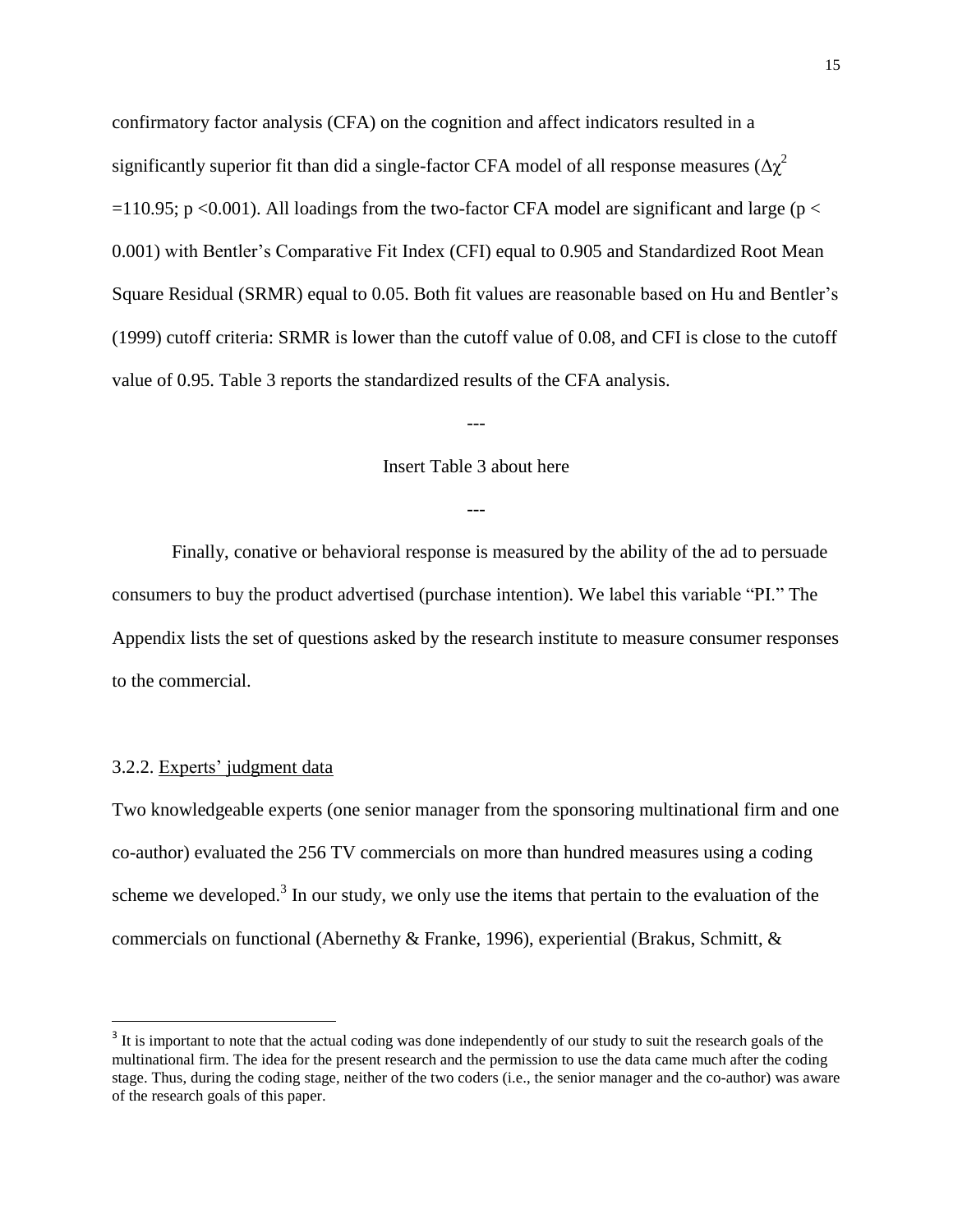Zarantonello, 2009; Holbrook & Hirschman, 1982; Schmitt, 1999), and cultural (Chiou, 2002; Mueller, 1987; Okazaki, Mueller, & Taylor, 2010) dimensions. See the Appendix for details.

The functional aspects are measured by five formative indicators capturing the degree to which the commercial focuses on: (1) product attributes (labeled as "ATT"); (2) product applications ("APP"); (3) product performance ("PERF"); (4) product benefits ("BEN"); and (5) price/value ("VAL"). Expert judges also evaluate how functional the commercial is overall ("FUNC") on a four-point scale (1=Not at all functional, 4=Strongly functional). The experiential aspects are measured by four formative indicators capturing the degree to which the commercial appeals to: (1) sensory elements ("SEN"); (2) feelings and emotions ("FEEL"); (3) imagination and mental stimulations ("IMAG"); and (4) behaviors and actions ("BEH"). Expert judges also evaluate how experiential the commercial is overall ("EXP") on a four-point scale (1=Not at all experiential, 4=Strongly experiential). We use three measures for the socio-cultural aspects of a commercial. The measures capture the extent to which the ad has: (1) a traditional or modern appeal ("TM"); (2) a local or global appeal ("LG"); and (3) an individual or community appeal ("IC").

The two expert judges were given all the TV commercials with the scripts in the original language and a back-translation in English. After evaluating the commercials independently, they met and compared their coding. We used the procedure suggested by Rust and Cooil (1994) to assess the inter-judge reliability of the data. Specifically, we computed the average reliability value separately for the three-category variables (local/global, traditional/modern, and individualistic/collectivistic) and four-category variables (product attributes, product application, product performance, functional benefits, functional value, sensory elements, feelings and emotions, imagination and mental stimulation, and behaviors and actions) across countries. For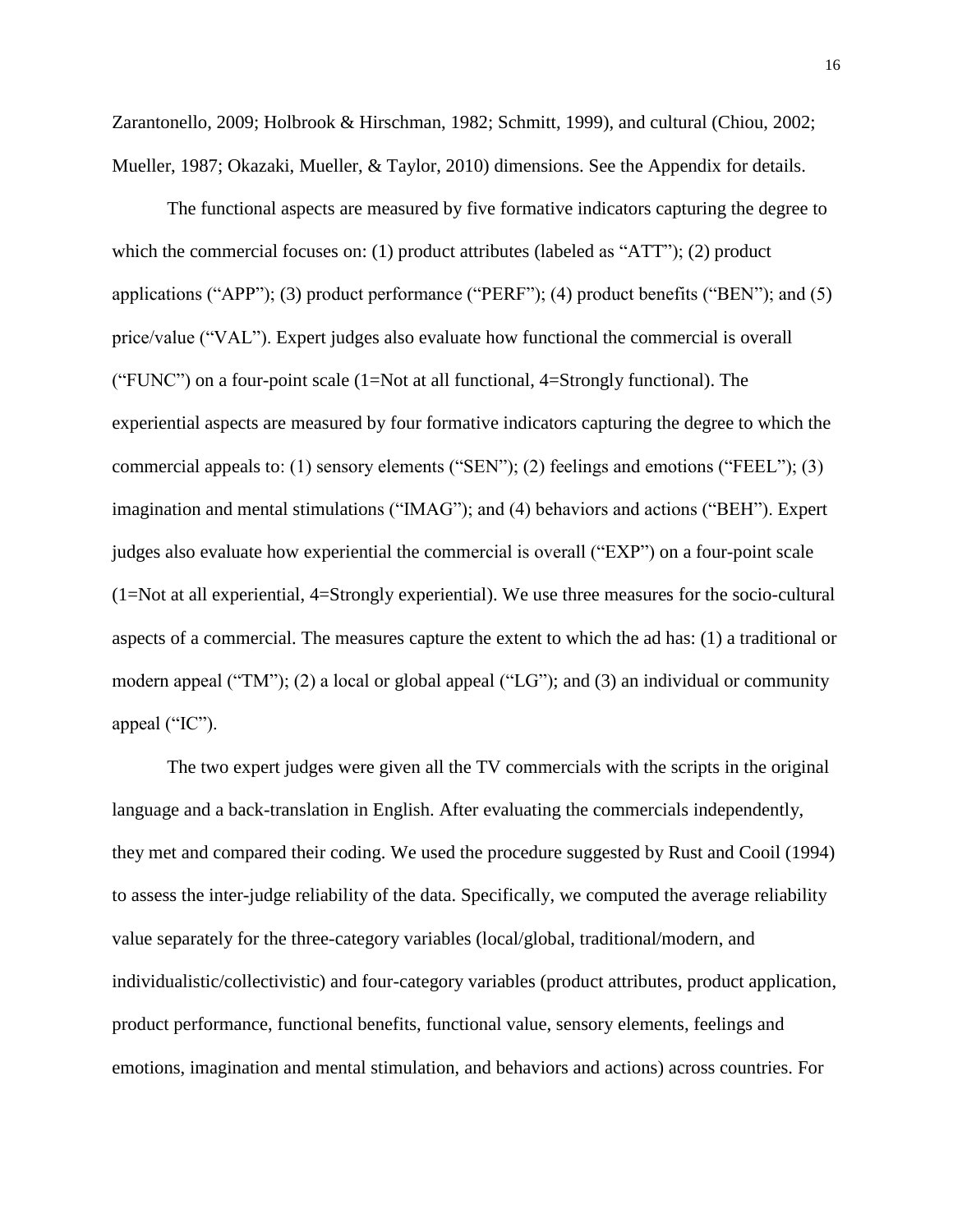the three-category variables, the portion of interjudge agreement is equal to 0.84, which corresponds to a proportional reduction in loss (PRL) of 0.87 (Rust & Cooil, 1994, p. 8). For the four-category variables, the portion of agreement is equal to 0.80, which corresponds to a PRL of 0.86 (Rust & Cooil, 1994, p. 10). As PRL is comparable to Cronbach's alpha (Rust & Cooil, 1994), both PRL values indicate a satisfactory inter-judge reliability (Nunnally, 1978). Finally, the judges managed to resolve all conflicts and the agreed-upon coding was merged with the consumer response data, which we used for the empirical analysis that we report next.

Table 4 reports the means and standard deviations of all the measures and their correlations.

Insert Table 4 about here

---

---

#### **4. Model**

Our conceptual model relating consumer responses to the experiential and functional aspects of the ads, as well as to the socio-cultural ad appeals is shown in Figure 2. It is consistent with the general advertising model described earlier. Following the advertising persuasion process, we assume a forward recursive flow of effects from ad aspects through cognitive and affective responses to intended behavior. Working backward, we assume that purchase intent (persuasion) depends directly on two factors: cognition and affect. These two factors, in turn, depend on the functional and experiential aspects of the ad, as well as on the socio-cultural ad appeals. Note that the functional and experiential aspects are endogenously determined by their respective formative indicators, whereas the socio-cultural appeals are treated as exogenous variables.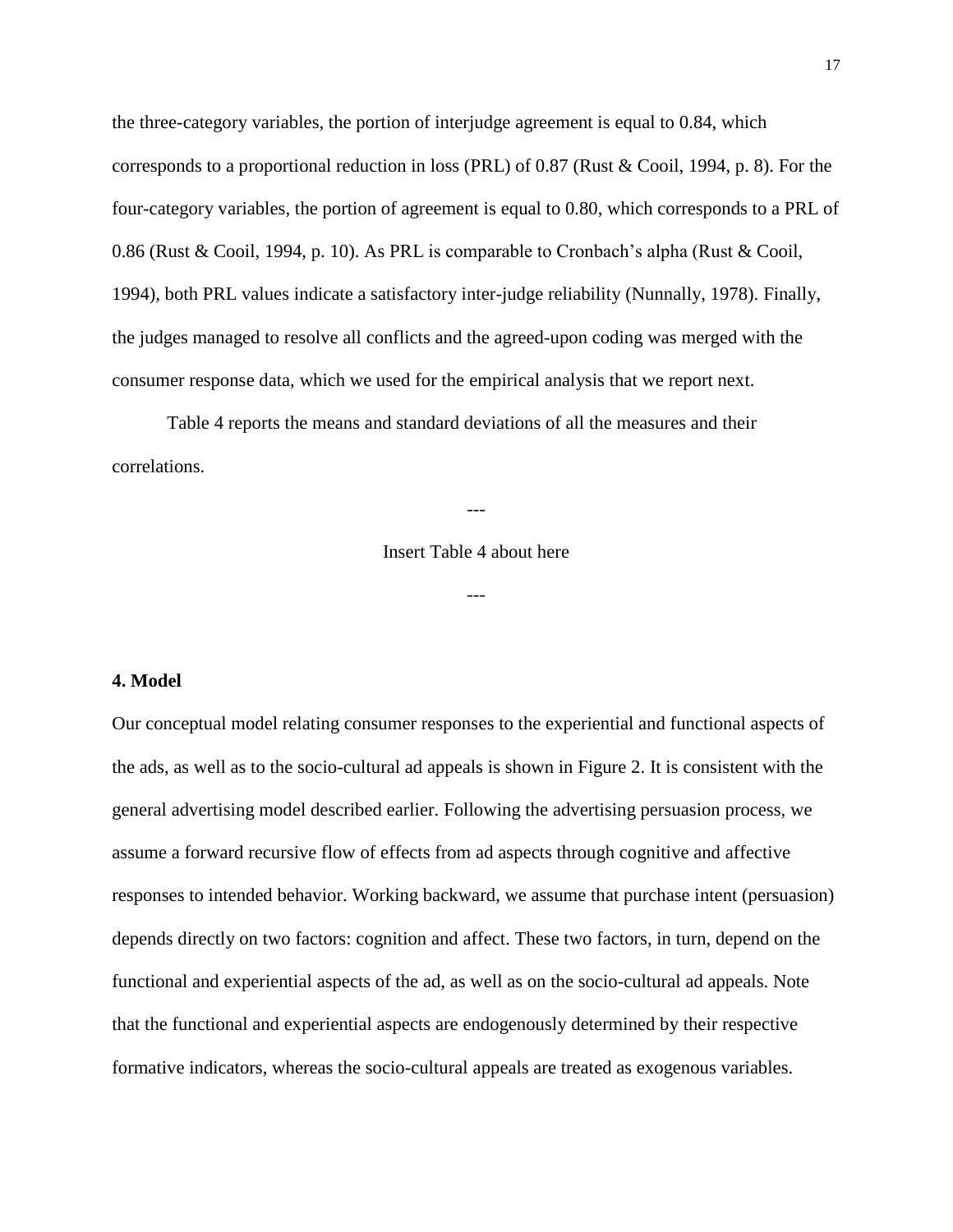#### Insert Figure 2 about here

---

---

For model estimation, we measure cognition by the mean of its five indicator variables: understanding, credibility, relevance, differentiation, and brand identification. We also measure affect by the mean of its two indicators, enjoyment and brand attractiveness. The use of the mean instead of the individual indicators is necessary for the reliable estimation of the model parameters, due to the limited sample size.<sup>4</sup>

Let i denote commercial  $i = 1, 2, ..., 256$  and let  $g = 1 (= 2)$  denote if commercial i is tested in an emerging (developed) country. Then the model depicted in Figure 2 simplifies to the following multigroup, simultaneous equation model:

$$
FUNC_{i} = \gamma_{0f} + \gamma_{1f}ATT_{i} + \gamma_{2f}APP_{i} + \gamma_{3f} PER_{i} + \gamma_{4f} BEN_{i} + \gamma_{5f} VAL_{i} + \varepsilon_{if},
$$
\n
$$
EXP_{i} = \gamma_{0e} + \gamma_{1e} SEN_{i} + \gamma_{2f} FELL_{i} + \gamma_{3f} IMAG_{i} + \gamma_{4f} BEH_{i} + \varepsilon_{ie},
$$
\n
$$
COG_{i}^{g} = \gamma_{0c}^{g} + \gamma_{1c}^{g} FUNC_{i} + \gamma_{2c}^{g} EXP_{i} + \gamma_{3c}^{g} LG_{i} + \gamma_{4c}^{g} TM_{i} + \gamma_{5c}^{g} IC_{i} + \varepsilon_{ie}^{g},
$$
\n
$$
AFF_{i}^{g} = \gamma_{0a}^{g} + \gamma_{1a}^{g} FUNC_{i} + \gamma_{2a}^{g} EXP_{i} + \gamma_{3a}^{g} LG_{i} + \gamma_{4a}^{g} TM_{i} + \gamma_{5a}^{g} IC_{i} + \varepsilon_{ia}^{g},
$$
\n
$$
PI_{i}^{g} = \gamma_{0p}^{g} + \gamma_{1p}^{g} COG_{i} + \gamma_{2c}^{g} AFF_{i} + \varepsilon_{ip}^{g},
$$
\n
$$
g = 1, 2; i = 1, ..., 256
$$
\n(1)

where the  $\gamma$  parameters are regression coefficients to be estimated and  $\epsilon_i^g = (\epsilon_{if}, \epsilon_{i_e}, \epsilon_{i_e}^g, \epsilon_{i_p}^g, \epsilon_{i_p}^g)$ ip g ia g  $_{\rm if}, \mathbf{c}_{\rm ie}, \mathbf{c}_{\rm ic}$ g  $\boldsymbol{\varepsilon}^{\rm g}_{\rm i} = (\varepsilon_{\rm if}, \varepsilon_{\rm ie}, \varepsilon^{\rm g}_{\rm ic}, \varepsilon^{\rm g}_{\rm ia}, \varepsilon^{\rm g}_{\rm ip})'$  is a vector of error terms that follows a multivariate normal distribution with a zero mean vector and covariance matrix  $\Psi^g$ . There are two covariance elements of interest. The first, which we denote  $\psi_{fe}$ , is the covariance between FUNC and EXP. This covariance captures the correlation between the extents to which an ad is functional or experiential. The second is the covariance between COG and AFF and is denoted  $\psi_{ca}^g$ . This covariance captures the correlation between the

l

<sup>&</sup>lt;sup>4</sup> Our sample includes 91 ad tests from developed counties and 165 from emerging countries. A fully specified structural equation model would necessitate the estimation of 123 parameters at the aggregate level. Clearly we do not have a sufficient number of observations to reliably estimate such a model either at the aggregate or group level.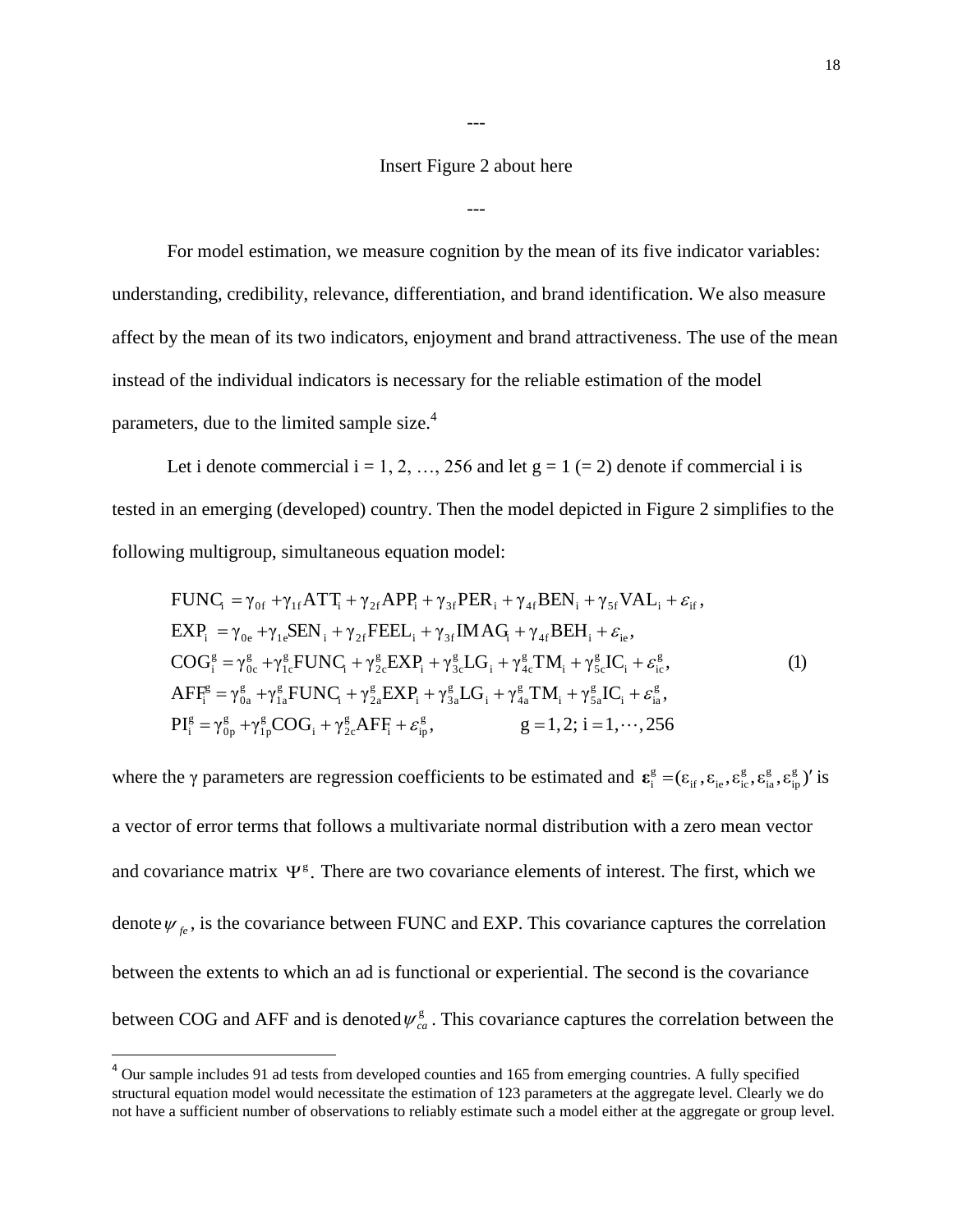cognitive and affective responses. In Figure 2,  $\psi_{fe}$  is represented by the arc connecting FUNC and EXP and  $\psi_{ca}^{\rm g}$  is represented by the arc connecting COG and AFF.

There are a few observations regarding the system of equations in (1). First, because the evaluation of the extent to which an ad is functional or experiential is made by experts, the relationship between FUNC and EXP and their respective formative indicators is obviously invariant across emerging and developed countries. Second, we do not specify country-specific fixed effects because our data are indexed against country norms (i.e., the data are "meancentered" by country). Third, the system of equations in (1) reduces to an aggregate model if the parameters are invariant across groups. We test for such a specification in our empirical analysis.

#### **5. Empirical results**

We use our data to estimate the simultaneous system of equations in (1) with Proc Tcalis in SAS. We specifically estimate two models: an aggregate model that constrains the parameters to be invariant across EMs and DMs, and a multigroup model that allows the parameters to vary across EMs and DMs. We use the latter model to examine if and how the relationship between ad responses and functional and experiential aspects, as well as the socio-cultural appeals varies across EMS and DMs.

We obtain log-likelihoods of  $-1483.45$  and  $-1455.49$  for the aggregate and multigroup models, respectively. Thus the multigroup simultaneous equation model has a significantly better fit than the aggregate model ( $\Delta \chi_{19}^2$  = 55.92; p < 0.001). We arrive at the same conclusion using Akaike's (1974) information criterion (AIC), which penalizes for over-parametrization: the multigroup model has a lower AIC than does the aggregate model ( $AIC = 3014.97$  versus AIC =3032.89, respectively). These results suggest that the drivers of ad performance significantly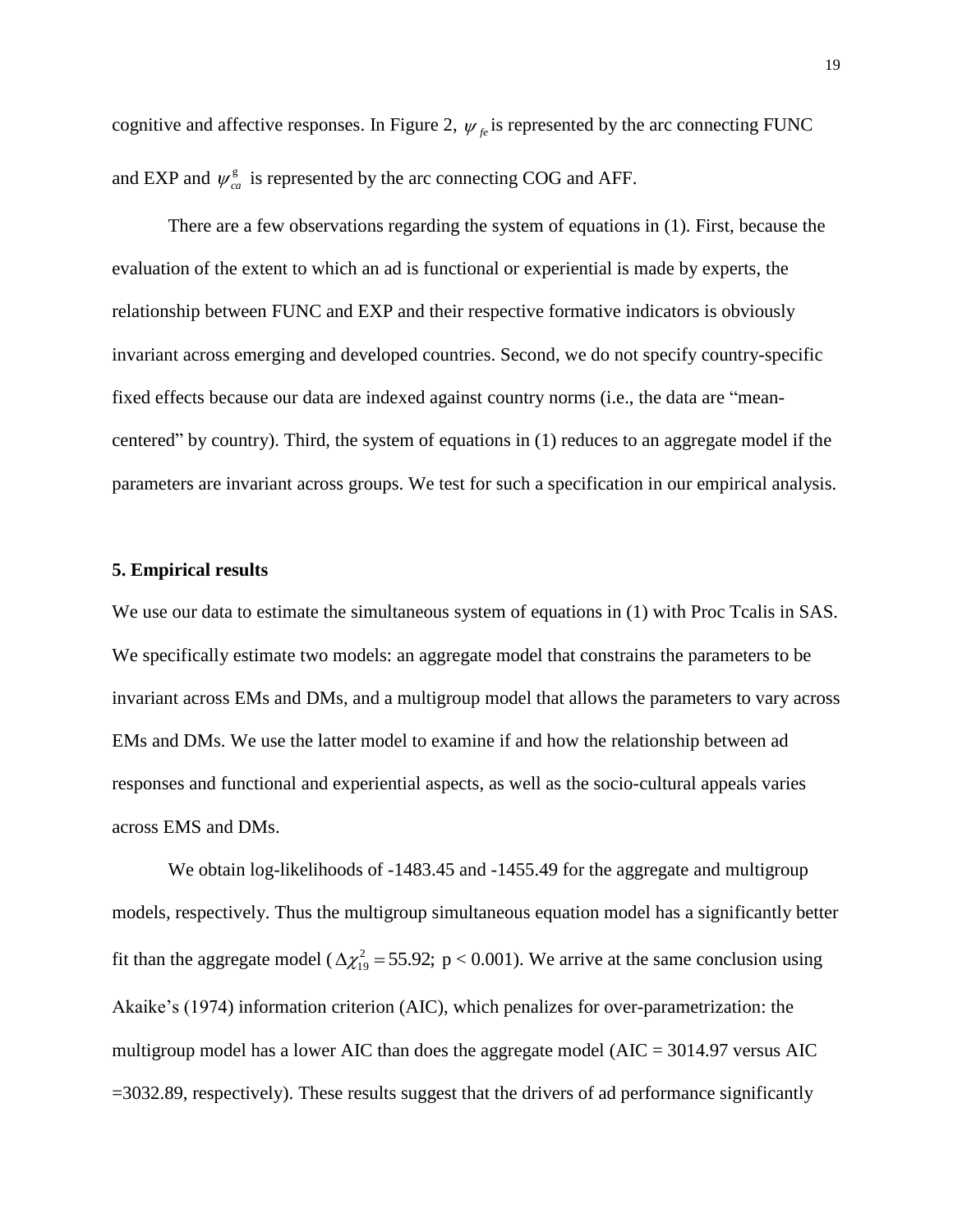vary across the two groups of countries. We now discuss the details of our empirical results by first describing the aggregate results and then the group-level results.

#### *5.1. Aggregate results*

We first report the results relating functional and experiential advertising to their respective antecedents and then the results relating these two variables and the socio-cultural appeals to consumer responses. We do so because the latter results are hypothesized to vary across groups of countries whereas the former results are invariant.

Constraining the model parameters to be invariant across emerging and developed countries, we obtain the following estimates for the first two equations in the simultaneous system of equations in (1), where parameters in boldface are significant at  $p < 0.05$ .

EXP SEN FEEL IMAG BEH . (2) FUNC -.31 ATT APP PER BEN VAL , i i i i i i i i i i i **- .29 .33 .38 .28 .18 .31 .30 .29 .21 .08** 

The error standard deviation estimates are 0.41 for the FUNC equation and 0.5 for the EXP equation. The corresponding R-squared values are respectively, 0.76 and 0.53, which indicate very good fit. The correlation between the two errors is -0.01 and insignificant. This means that the experts' evaluations of the extent to which the ads are functional or experiential are independent after controlling for the ad values on the explanatory variables in Equation (2).

The results in Equation (2) indicate that when judging the extent to which an ad is functional, experts are more influenced by the degree to which the commercial focuses on product attributes, applications, performance, and benefits than price/value. Similarly, ad appeals to sensory elements, feelings, and imaginations have more influence on expert judgment of the extent to which the ad is experiential than does appeals to behaviors.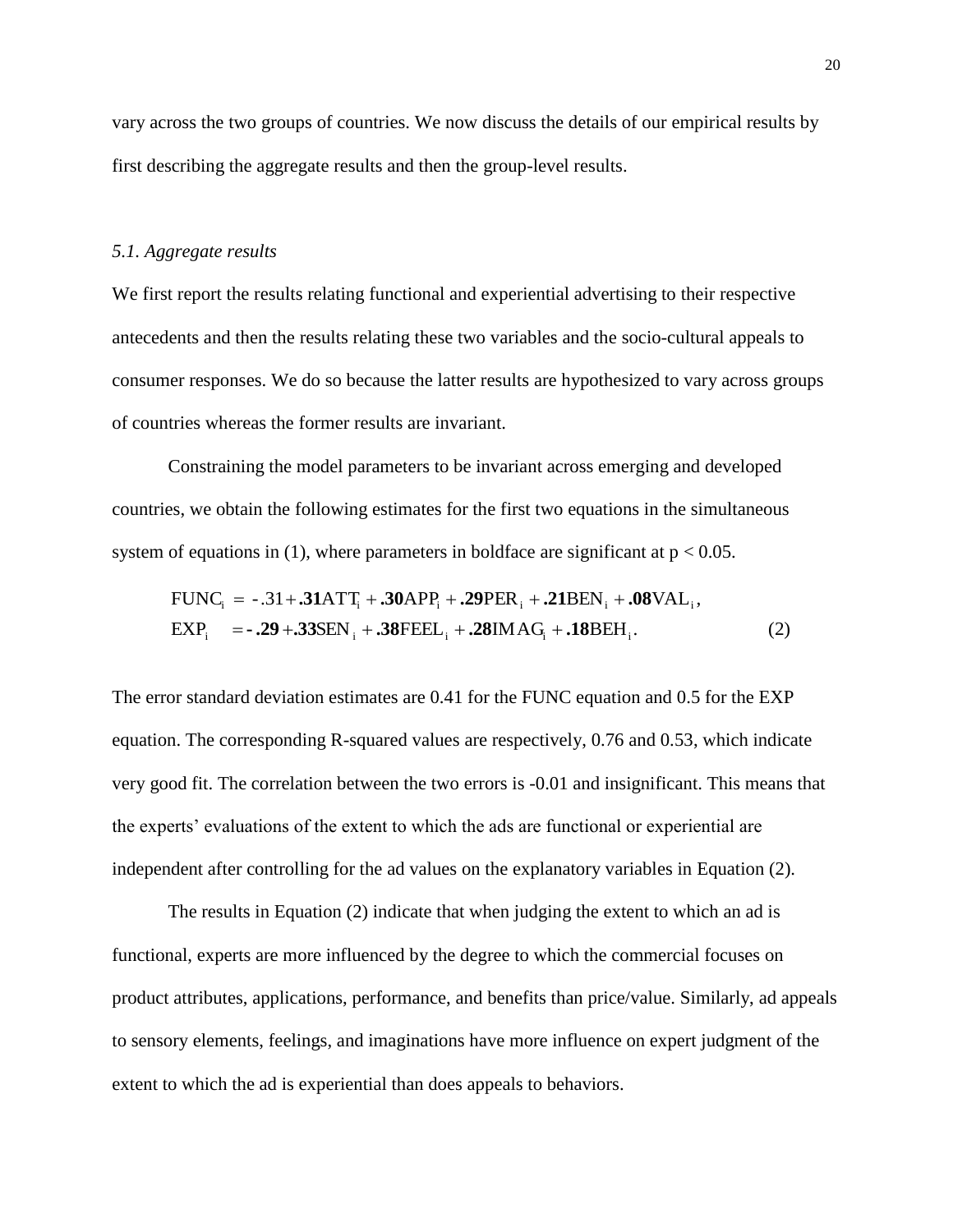The estimates for the consumer cognitive responses, COG, AFF, and PI are reported in the top panel in Table 5. Parameters in boldface are significant at the  $p < 0.05$  level and the underlined parameters are significant at  $p < 0.1$ . All other parameters are insignificant. Note that the parameter estimates can be compared across equations since all three consumer responses (COG, AFF, and PI) are measured on the same scale. Thus the results of the aggregate model in Table 5 indicate that functional advertising significantly impacts cognition ( $\beta$ =1.63, p < 0.05). Similarly, experiential advertising significantly impacts affect ( $\beta$ =1.45, p < 0.05). However, affect is also significantly related to functional advertising  $(B=2.17, p < 0.05)$ . As we discuss below, this effect may be due to aggregation effects (i.e., the pooling of the data across emerging and developed countries). Among the socio-cultural ad appeals, the local/global variable significantly impacts both cognition and affect (respectively,  $\beta$ =1.34 and  $\beta$ =1.55; both p-values are less than 0.05) whereas the traditional/modern variable significantly impacts cognition only  $(6=1.29, p < 0.05)$ . Thus global ads are likely to lead to higher cognitive and affective responses from consumers whereas modern ads appear to have higher impact on cognitive responses. Finally, affect has a relatively larger impact on purchase intention than cognition, even though both variables are significant (respectively,  $\beta = 0.70$  and  $\beta = 0.33$ ; both p-values are less than 0.05).

#### Insert Table 5 about here

---

---

To quantify the relative importance of functional advertising and experiential advertising on persuasion, we compute their total effects on persuasion. For example, using the parameter estimates in Table 5 (top panel), the total effect of functional advertising on persuasion is 2.06  $(-1.63*0.33 + 2.17*0.70)$  and the total effect of experiential advertising is 1.19 (=0.53 $*0.33 +$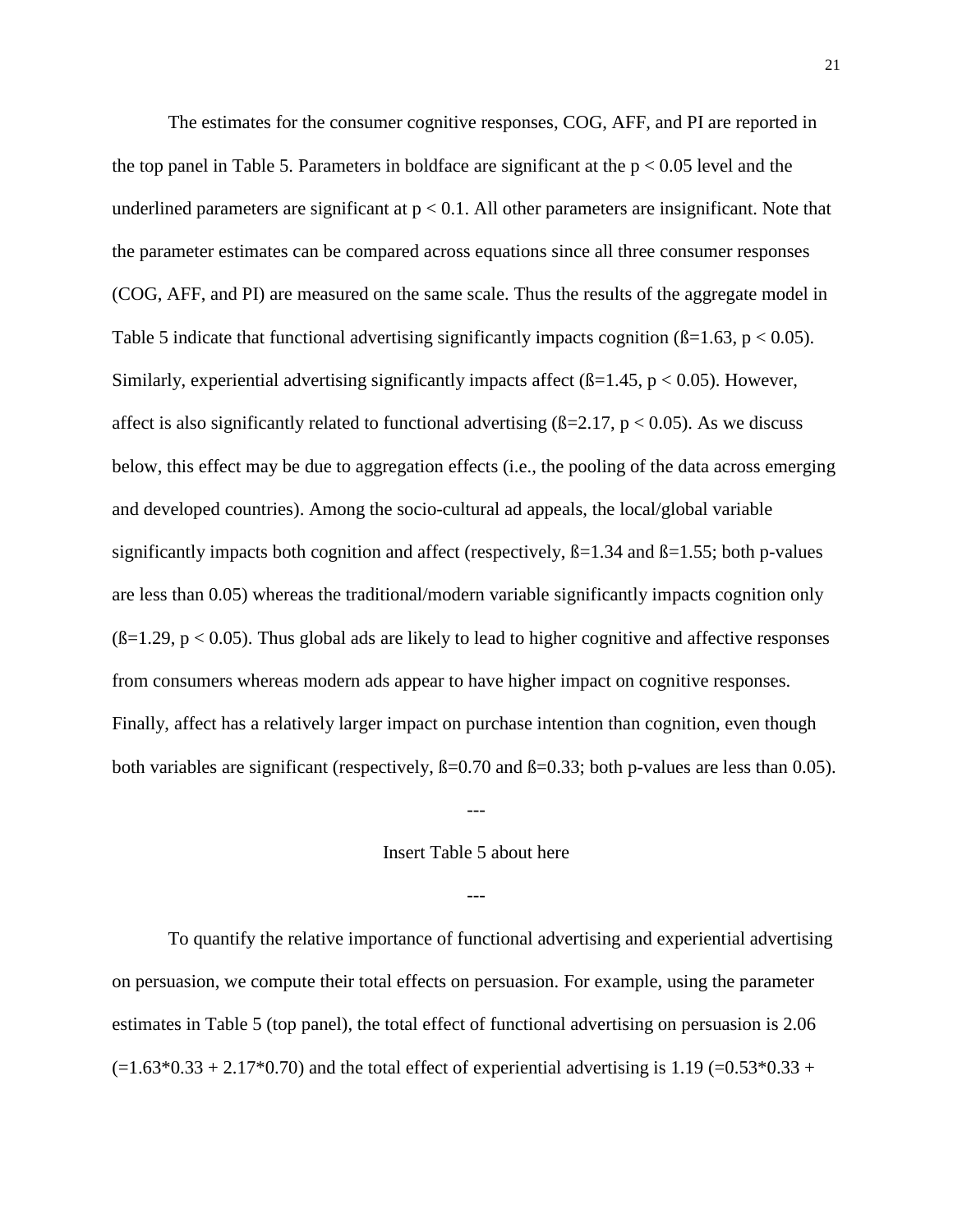1.45\*0.70). Thus in the aggregate, functional advertising has a relative importance of 0.63 and is therefore a relatively more important driver of persuasion. These results are reported in Table 6 (first row).

#### Insert Table 6 about here

---

---

In sum, the aggregate results suggest that (i) functional advertising impacts both cognition and affect but experiential advertising impacts only affect; and (ii) functional advertising appears to be relatively more important driver to persuasion than experiential advertising.

#### *5.2. Multigroup results*

Recall that because the extent to which an ad is functional or experiential is judged by experts, the relationships between FUNC and EXP and their respective formative indicators should not vary across EMs and DMs. We already discussed these relationships under the aggregate results. We now focus on examining how the relationship between consumer responses and ad aspects and appeals vary across the two groups of countries, first for DMs and then for EMs.

#### DM<sub>s</sub> results

The second panel in Table 5 (upper part) reports the estimates for the simultaneous system of equations in (1) for DMs. As noted above, the parameter estimates of the FUNC and EXP equations are identical to those reported in Equation (2) and are therefore omitted from the table.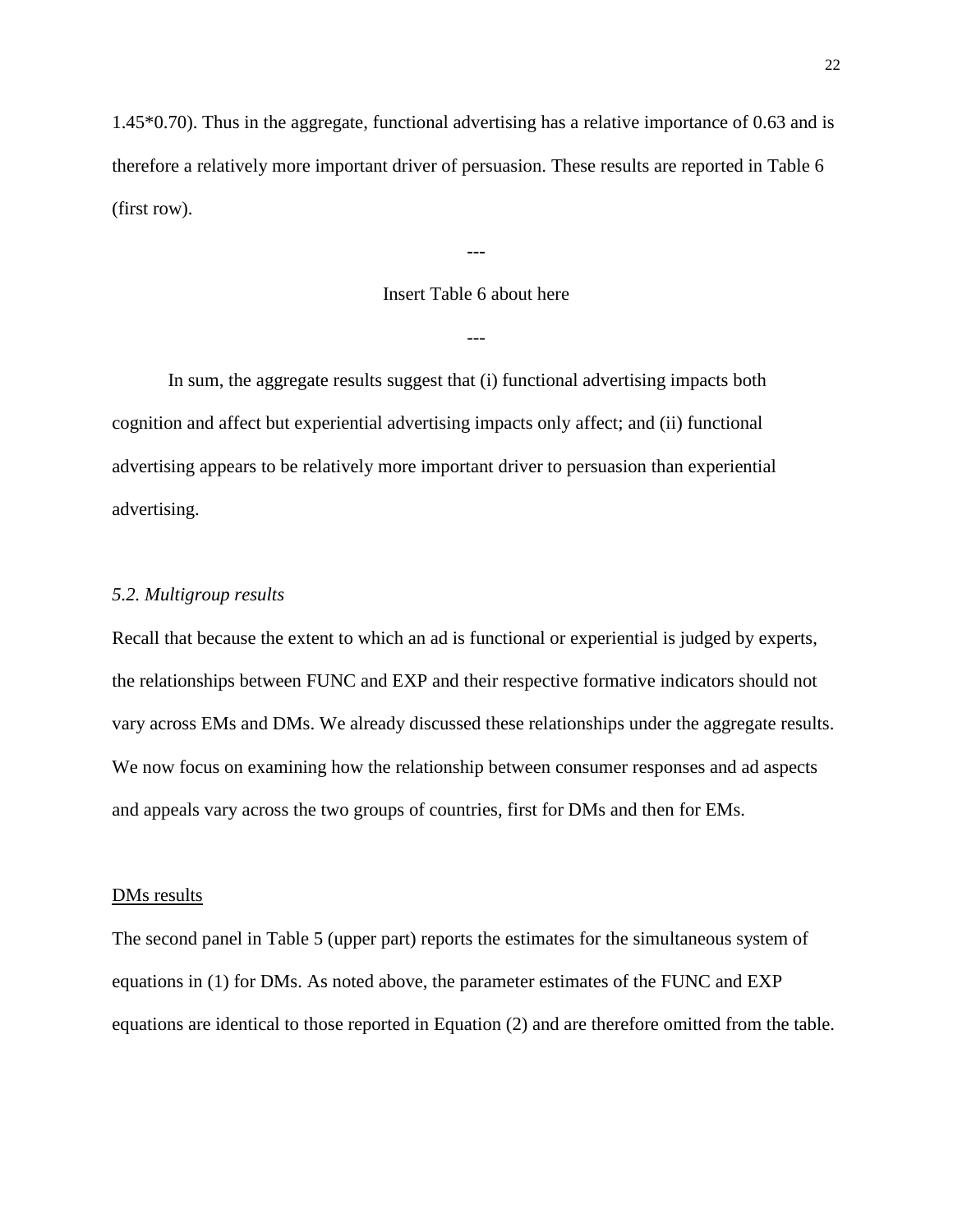The estimation results for DMs show that cognition is significantly determined by whether the ad is local or global  $(\beta=1.20, p < 0.1)$  but not significantly impacted by whether the ad is functional or experiential. Thus, in DMs, global ads seem to have larger impact on cognitive responses than local ones. They also show that affect is significantly impacted by experiential advertising  $(B=2.71, p < 0.01)$  and to a lesser degree by functional advertising  $(\beta=1.99, p < 0.1)$ . Finally, purchase intent is significantly related to affect ( $\beta=0.98, p < 0.05$ ) but not to cognition. The results in Table 6 (second row), which report the total effects of functional advertising and experiential advertising, suggest that the latter is relatively more important driver of persuasion than the former. The relative importance of experiential advertising is 0.57.

These findings indicate that, in DMs, both experiential and functional advertising significantly impact persuasion but the former is a relatively more important driver of persuasion than the latter. Experiential advertising communications produce affective responses which, in turn, impact purchase intention. To be effective advertising should therefore focus more on stimulating sensations, feelings, imagination, as well as behaviors and lifestyles.

#### EMs results

The second panel (lower part) in Table 5 reports the estimates for the simultaneous system of equations in (1) for EMs. The estimation results indicate that functional adverting significantly impacts both cognition and affect (respectively,  $\beta = 2.45$  and  $\beta = 2.34$ ; both p-values are less than 0.05) whereas experiential advertising impacts neither of these responses. The results also indicate that the local/global appeal has a significant impact on cognition  $(\beta=1.42, p < 0.1)$ . Purchase intent is also significantly related to both cognition and affect (respectively,  $\beta$ =0.35 and  $\beta$ =0.62; both p-values are less than < 0.05).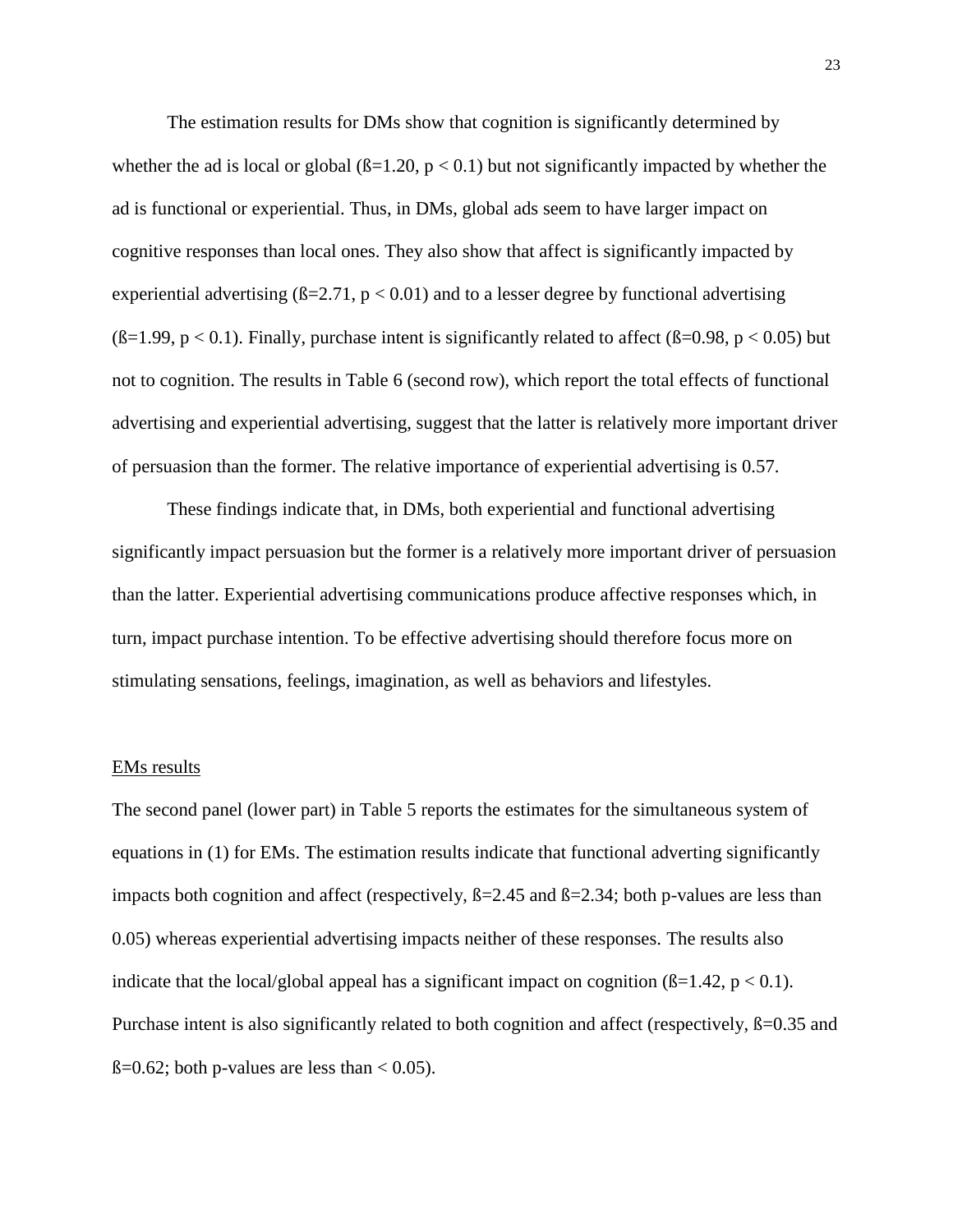The results in Table 6 (third row), suggest that, in EMs, functional advertising plays a relatively more important role in persuasion than does experiential advertising (relative importance  $= 0.72$ ). Functional advertising seems to jointly impact both cognition and affect. Thus, to be effective, advertising communications in EMs should focus more on functional and global elements rather than the experiential aspects.

# EMs versus DMs comparison

Our analysis thus far has focused on assessing the impact of functional and experiential advertising and socio-cultural variables on persuasion in EMs and DMs without assessing whether their differential effect is statistically significant. Following Steenkamp, van Heerde, and Geyskens (2010), we now test whether these effects vary significantly across DMs and EMs. The results of these tests are indicated by superscript "a" in the second panel of Table 5.

These results show that the effect of functional advertising on cognition is significantly different across EMs and DMs ( $p < 0.05$ ). The results also show that the effect of experiential advertising on affect is significantly different ( $p < 0.05$ ). Finally, the impact of modern (versus traditional) socio-cultural appeal on affect differ significantly across EMs and DMs ( $p < 0.05$ ). All the remaining parameters are not significantly different across EMs and DMs ( $p > 0.10$ ). These findings are consistent with our two overall hypotheses, according to which experiential messages influence affect in DMs, whereas functional messages influence cognition in EMs. Also, modern (versus traditional) socio-cultural appeals influence affect in DMs.

In sum, the aggregate analysis suggests that experiential advertising has impact on affect whereas functional advertising can impact both cognition and affect. In turn, the latter two factors jointly impact purchase intent. However, these results suffer from aggregation bias that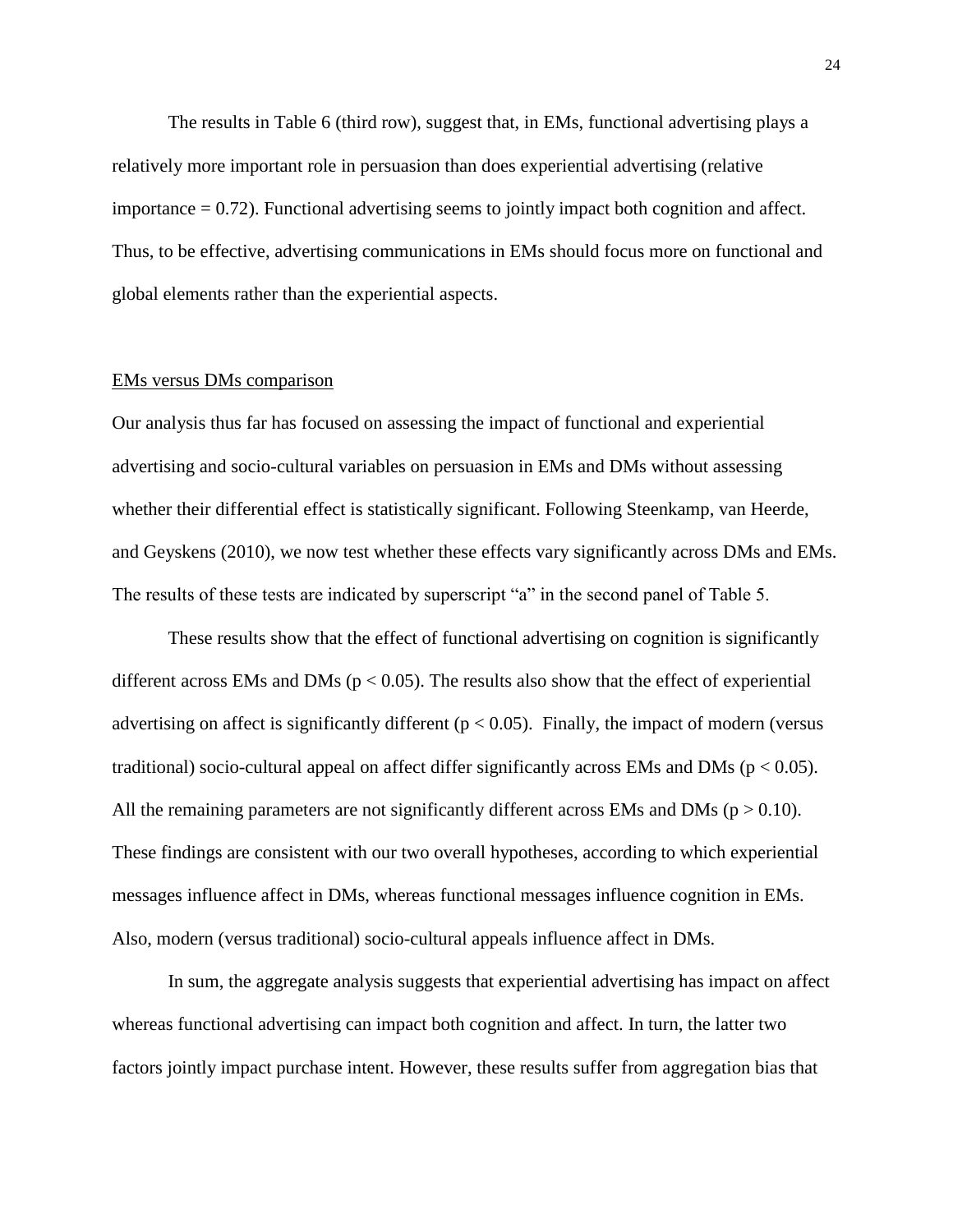ensues from pooling the data across EMs and DMs. Specifically, for DMs, the multigroup analysis suggests that (1) functional and experiential advertisings impact persuasion only through their effect on consumer affective responses, and (2) cognition has no impact on persuasion. In contrast, for EMs, functional advertising appears to impact both cognition and affect, the two significant drivers of purchase intent. Experiential advertising, however, has no impact on consumer responses. Finally, the constrained multigroup analysis shows significant differential effect of functional advertising, experiential advertising, and traditional/modern appeals on consumer responses across EMs and DMs.

#### **6. Discussion**

Using an extensive data set from a FMCG company of 256 TV commercials for cleaning brands from 23 countries around the world, we find important ad processing differences between EMs and DMs.

In DMs, experiential advertising significantly impacts affect and does not impact cognition. Functional advertising also impacts affect, albeit to a lesser degree. In contrast, in EMs, functional advertising significantly impacts cognition and affect. Both cognition and affect are significant drivers of purchase intent. However, in EMs, experiential advertising has no significant impact on cognition or affect. Thus, whereas in DMs the experiential route is a more important driver of persuasion, it is the functional route that is the key driver of persuasion in EMs. Importantly, these effects are statistically different across DM and EM countries. This supports our overall hypothesis that, in DMs, the experiential route best describes the advertising process of persuasion whereas, in EMs, it is the functional route that best describes ad persuasion. Our results show also that, unexpectedly, the functional route influences affect in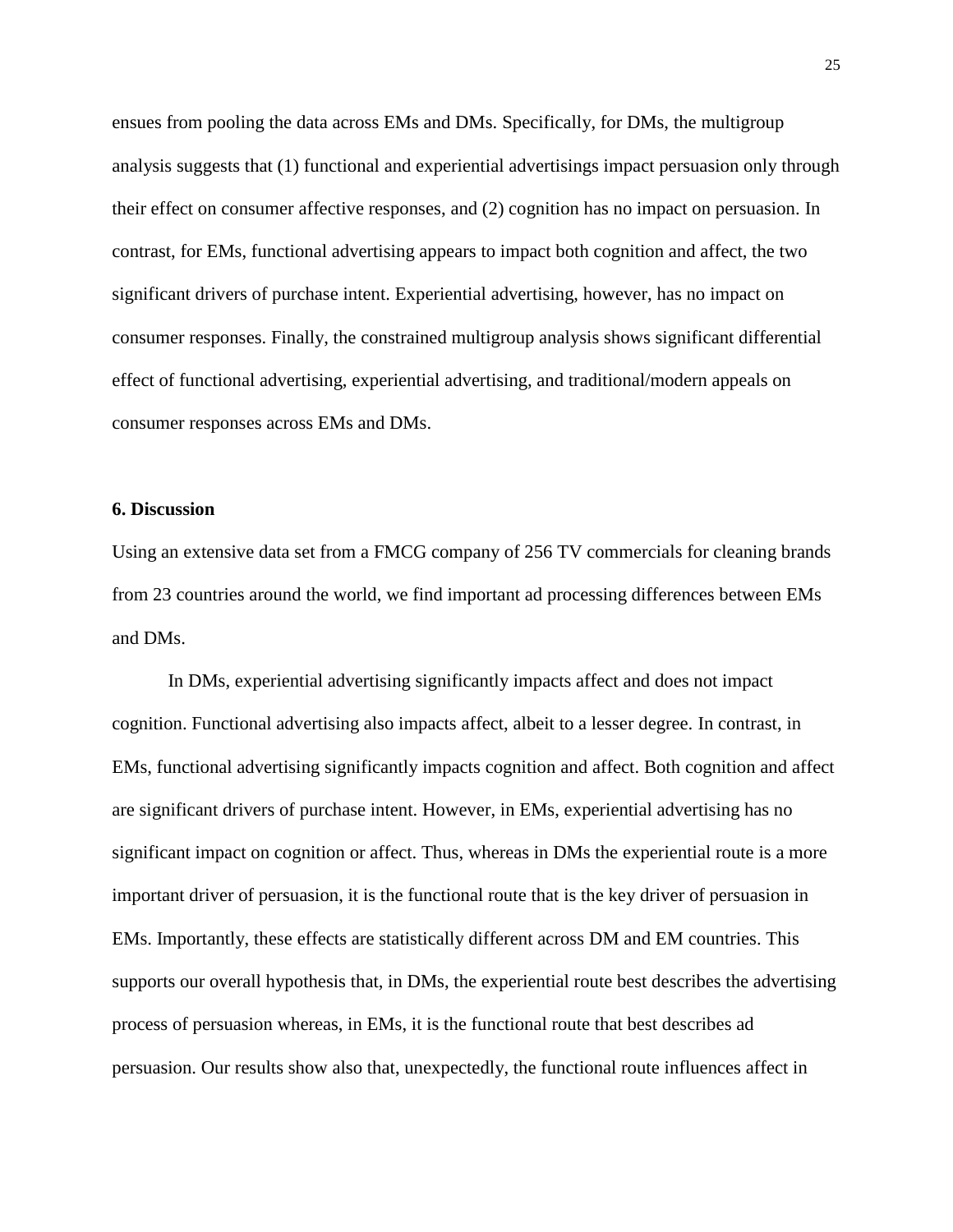EMs and to a lesser degree in DMs. This means that functional aspects of the ads such as product attributes and applications lead consumers to enjoy the ad and to perceive the brand as attractive. This effect may occur because many products, by their very nature, and especially the cleaning products featured here, offer functionality that creates value, and from this value creation consumers derive positive affect (Chandy et al., 2001).

Our second overall hypothesis which stated that global, modern, and individualistic ad appeals are more likely to stimulate affect in DMs, whereas in EMs such appeals are more likely to stimulate cognition, received only partial support. The effects of local/global and modern/traditional ad appeals were largely supported, whereas we found no effects for individualistic vs. collectivistic appeals on the persuasion process. As predicted, the global appeal impacts affect in DMs and impacts cognition in EMs; global appeal also had cognitive effects. This impact, however, is not statistically different across the two country groups. With regards to traditional/modern appeals, as predicted, the modern appeal impacts affect in DMs and impacts cognition in EMs. Importantly, this impact is statistically different across the two country groups.

A potential explanation for the lack of effects of the widely studied dimension of individualistic vs. collectivistic appeals may be that a truly cultural concept like individualism vs. collectivism may become less and less relevant in an increasingly globalized world driven by consumer culture. That is, unlike local/global appeals, and modern/traditional appeals, which refer to appeals through ad execution styles and thus to "consumer culture," individualistic vs. collectivistic appeal refers to genuinely cultural content (individualism vs. group). In a globalized consumer world, consumers may, in general, act more and more individualistic and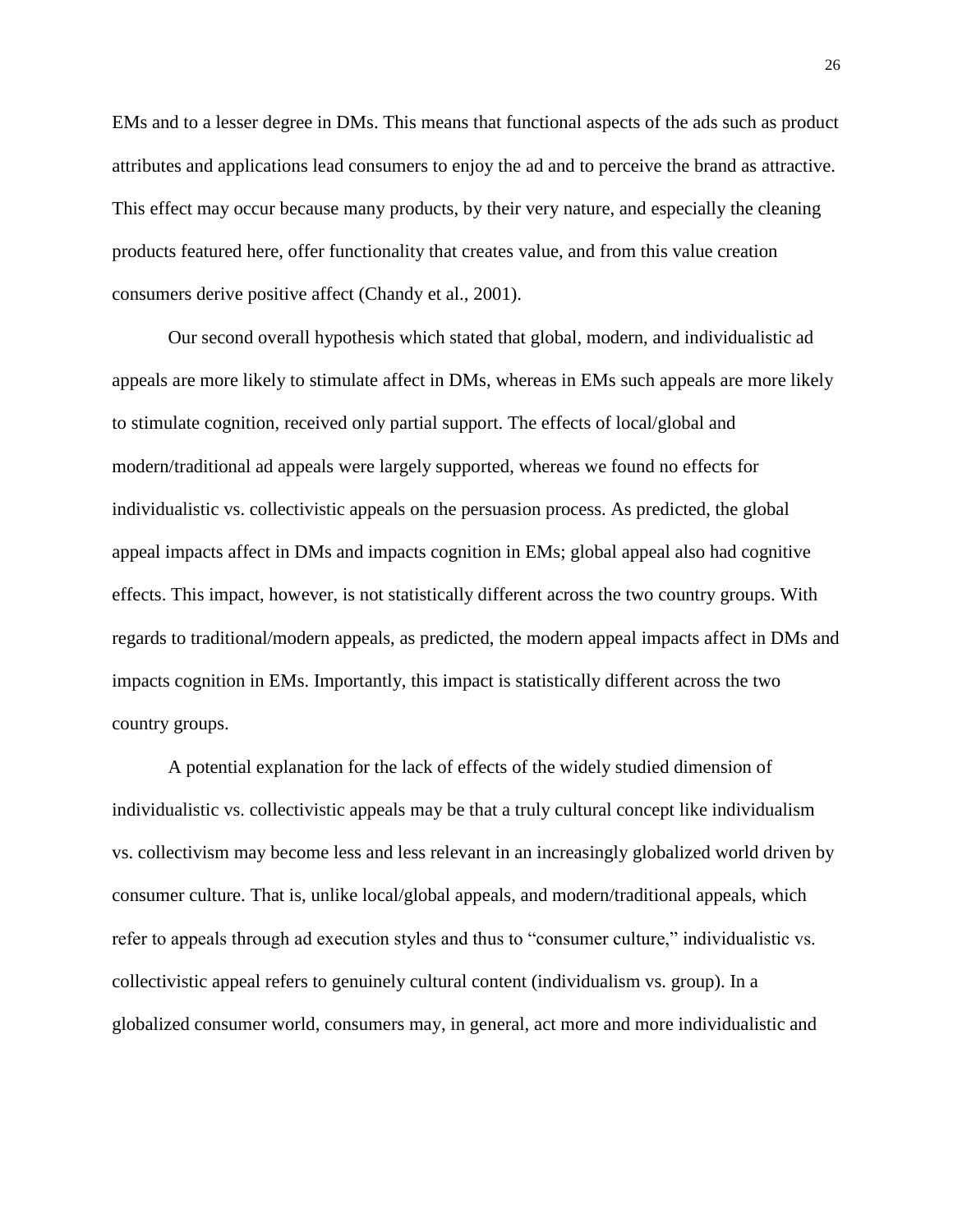thus the cultural difference may disappear. They are more affected by emerging consumer culture than by century-long cultural traditions.

#### **7. Limitations and future research**

Whereas our research reveals important differences in the advertising persuasion process between EMs and DMs, the results are also subject to several limitations. First, the paper uses a dataset that includes only one product category (household cleaners). Future research should include other categories and test whether the results generalize to other categories, for example higher involvement products such as fashion or automotive brands. A second limitation concerns the medium investigated here—television. Future research should concentrate on non-TV communications and investigate whether the same persuasion- processing differences between markets can be found for other media as well. Finally, although the sample used included several ads from a large set of countries, the number of observations and countries was insufficient to investigate further differences among emerging countries. In particular, the limited number of observations related to transitional economies did not allow us to compare transitional economies, such as Argentina, with less developed economies, such as China or India. Future research should deepen our understanding of the advertising persuasion process in EMs by including additional ad dimensions and by categorizing EMs along other pertinent constructs such as ethnicity, history, and religion.

#### **Acknowledgements**

The authors thank a large fast moving consumer goods multinational company that provided the dataset. In particular, they wish to thank the two managers who actively supported the project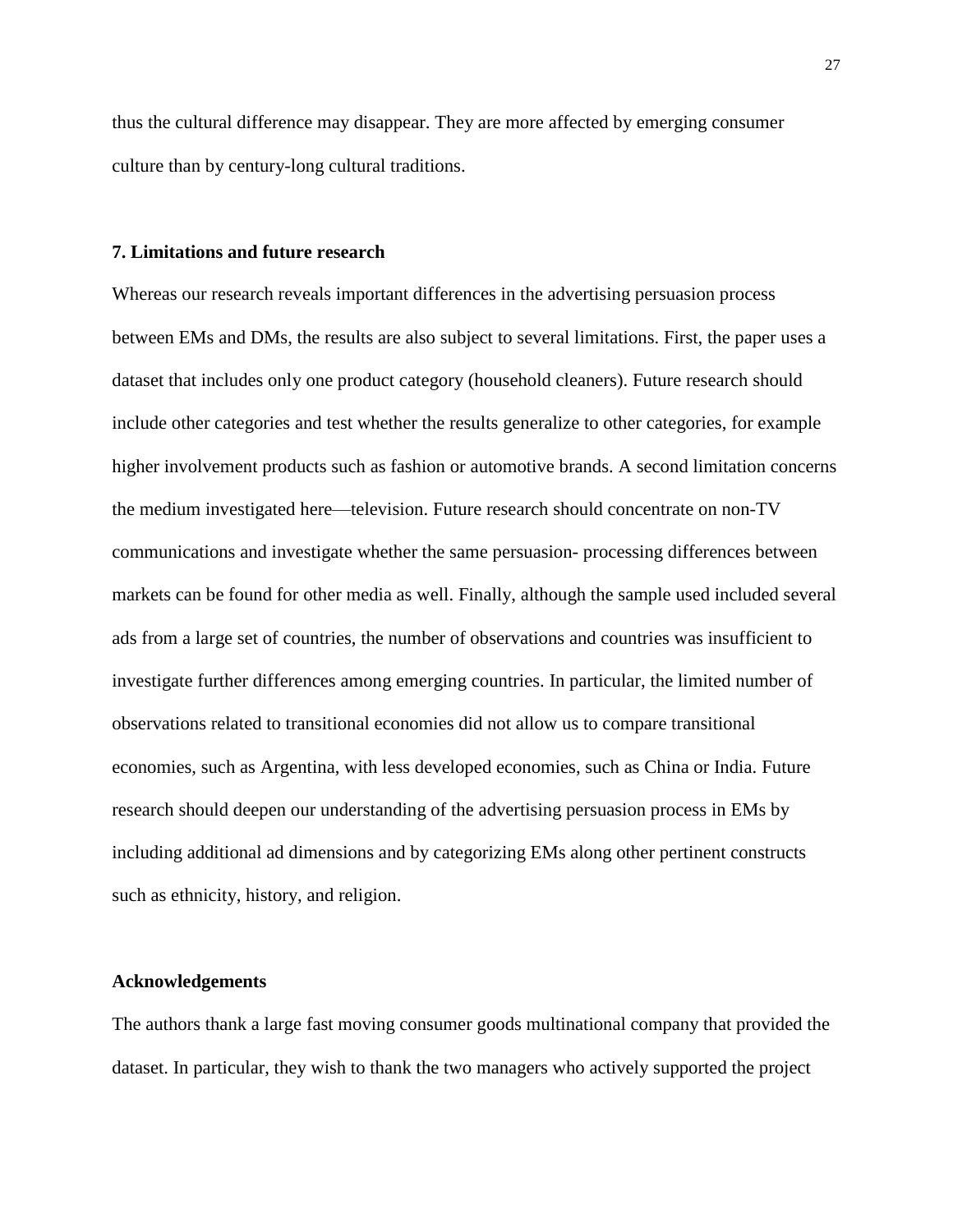and the director of the marketing research division who made this project possible. The authors also acknowledge Jia Liu for her assistance in the data analysis as well as the two Editors of the Special issue and the two anonymous reviewers for their comments.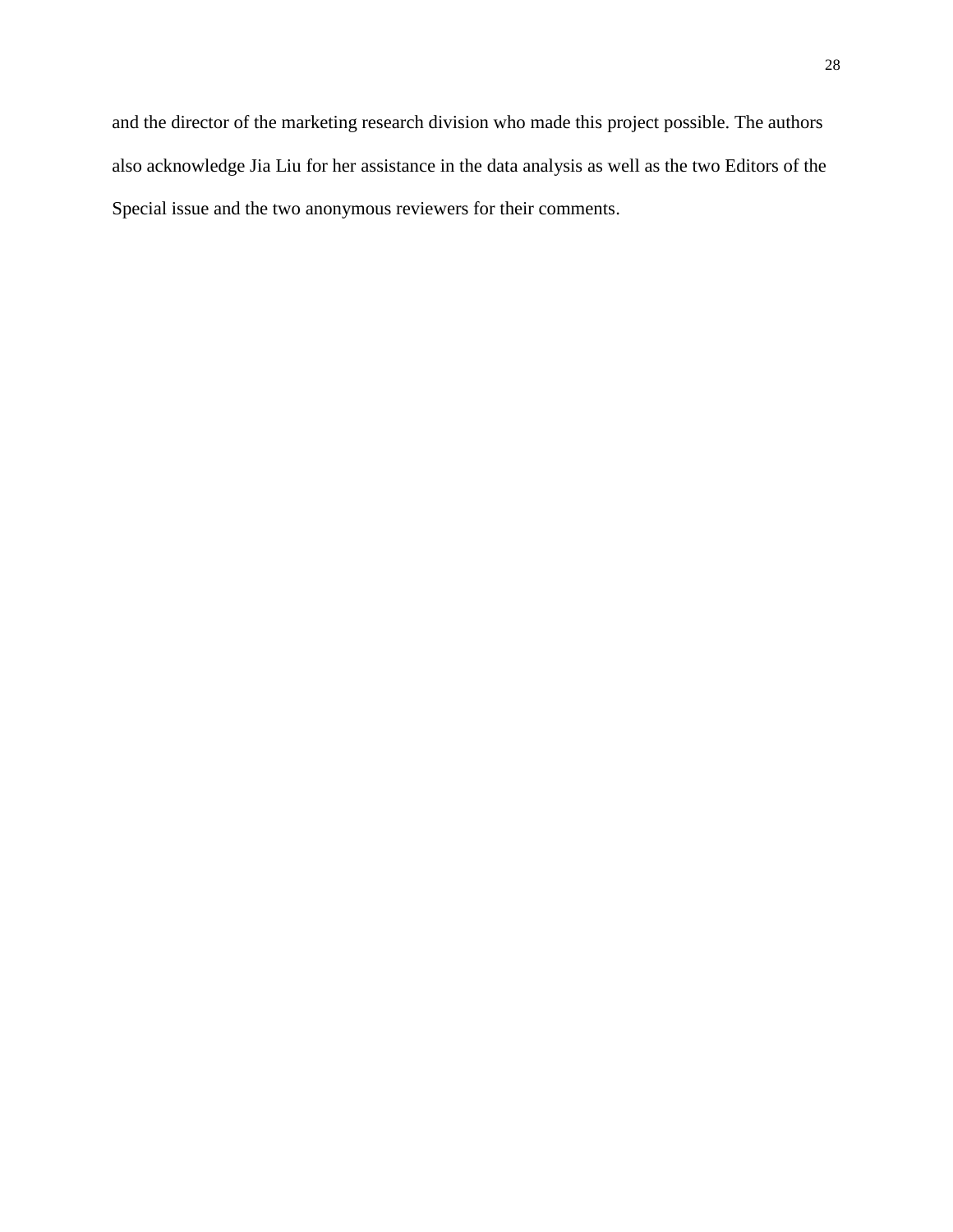#### **References**

- Abernethy, A.M., & Franke, G.R. (1996). The information content of advertising: a metaanalysis. *Journal of Advertising*, 25(2), 1-17.
- Akaike, H. (1974). A new look at the statistical model identification. *IEEE Transactions on Automatic Control*. 19(6), 716-723.
- Alden, D. L., Steenkamp, J.-B. E.M., & Batra, R. (1999). Brand positioning through advertising in Asia, North America, and Europe: the role of global consumer culture. *Journal of Marketing*, 63, 75-87.
- Barry, T.E., & Howard, D.J. (1990). A review and critique of the hierarchy of effects in advertising. *International Journal of Advertising*, 9(2), 121-135.
- Brakus, J.J., Schmitt, B.H., & Zarantonello, L. (2009). Brand experience: what is it? How is it measured? Does it affect loyalty? *Journal of Marketing*, 73 (May), 52-68.
- Burgess, S.M., & Steenkamp, J.-B. E.M. (2006). Marketing renaissance: how research in emerging consumer markets advances marketing science and practice. *International Journal of Research in Marketing*, 23 (December), 337-356.
- Chaiken, S. (1980). Heuristic versus systematic information processing in the use of source versus message cues in persuasion. *Journal of Personality and Social Psychology*, 39, 752-766.
- Chandy, R., Tellis, G.J., MacInnis, D., & Thaivanich, P. (2001). What to say when: advertising appeals in evolving markets. *Journal of Marketing Research*, 38(4), 399-414.
- Chiou, J. (2002). The effectiveness of different advertising message appeals in the Eastern emerging society: using Taiwanese TV commercials as an example. *International Journal of Advertising*, 21(2), 217-236.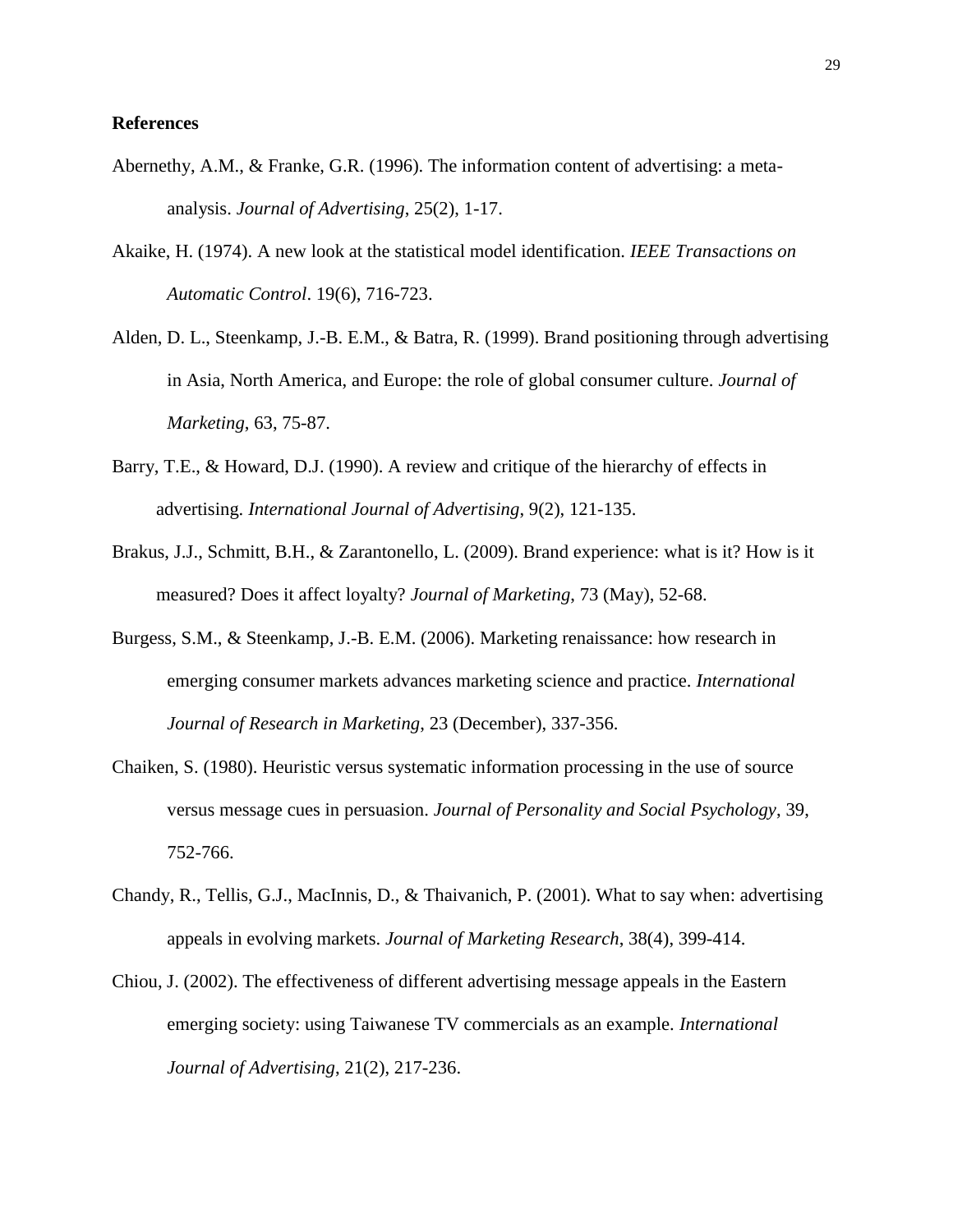- Copper, J., & Croyle, R.T. (1984). Attitudes and attitude change. *Annual Review of Psychology*, 35(1), 395-427.
- De Pelsmacker, P., Geuens, M., & Van den Bergh, J. (2007). *Marketing communications: a European perspective*. London: Pearson Education.
- Firat, F.A., & Venkatesh, A. (1995). Liberatory postmodernism and the reenchantment of Consumption. *Journal of Consumer Research*, 22(3), 239-67.
- Ford, J.B., Mueller, B., & Taylor, C.H. (2011). The tension between strategy and execution: challenges for international advertising research—globalization is much more than universal branding. *Journal of Advertising Research*, 51(1), 27-41.
- Forgas, J.P. (1995). Mood and judgment: the affect infusion model (AIM). *Psychological Bulletin*, 117(1), 39-66.
- Heath, R.G. (2011). The secret of television's success: emotional content or rational information? After fifty years the debate continues. *Journal of Advertising Research*, 51(1), 112-123.
- Hofstede, G. (1980). *Culture's consequences: international differences in work-related values*. Newbury Park, CA: Sage.
- Holbrook, M.B., & Hirschman, E.C. (1982). The experiential aspects of consumption: consumer fantasies, feelings, and fun. *Journal of Consumer Research*, 9 (September), 132-140.
- Holt, D.B., Quelch, J.A., & Taylor, E.L. (2004). How global brands compete. *Harvard Business Review*, 82(9), 68-81.
- Hu, L., & Bentler, P. (1999). Cutoff criteria for fit indexes in covariance structure analysis: Conventional criteria versus new alternatives. *Structural Equation Modeling: A Multidisciplinary Journal*, 6(1), 1-55.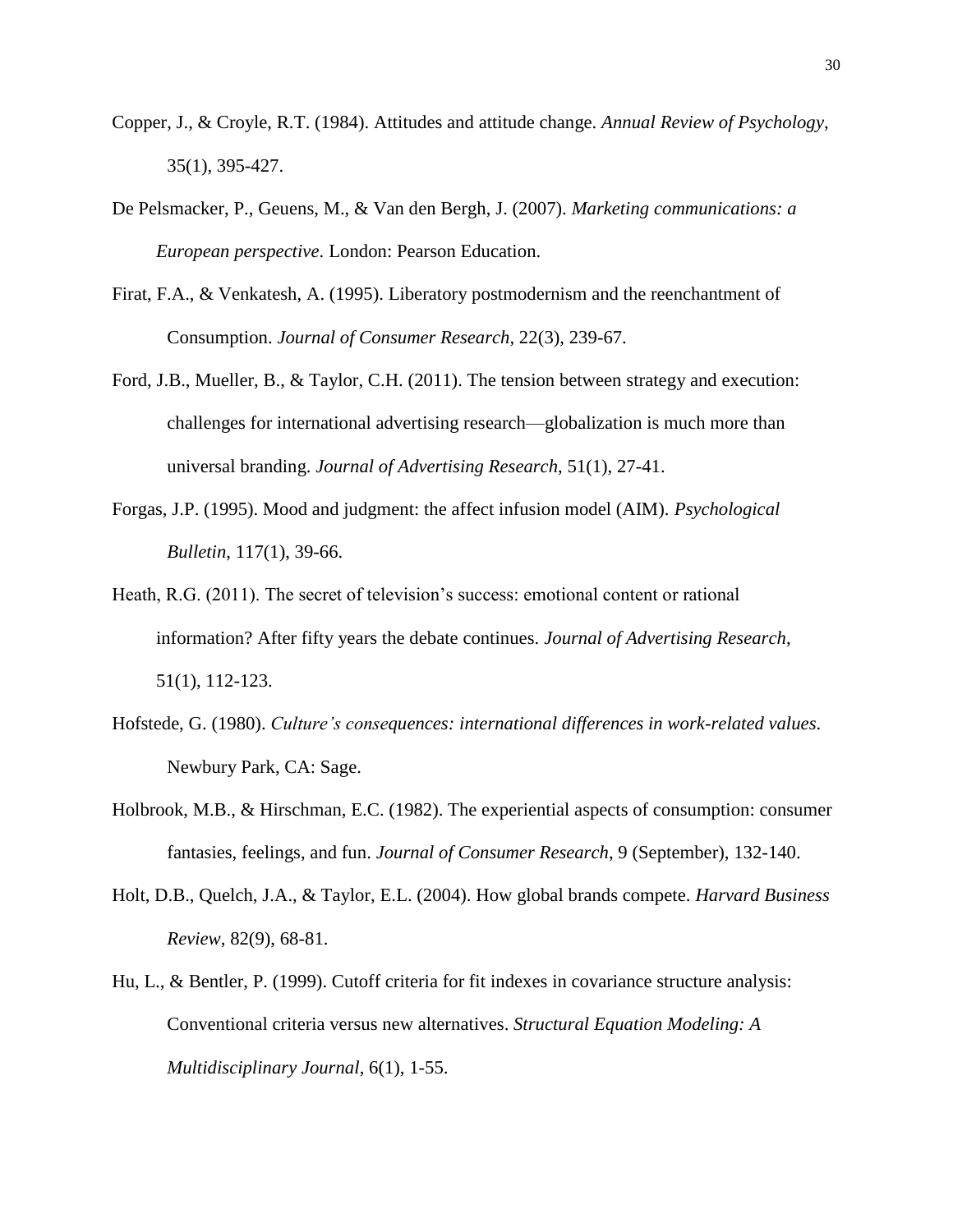- Inglehart, R.F. (1977). *The silent revolution: Changing values and political styles among Western publics*. Princeton, N.J.: Princeton University Press.
- Inglehart, R.F. (1990). *Culture shift in advanced industrial society*. Princeton, N.J.: Princeton University Press.
- Inglehart, R.F. (1997). *Modernization and postmodernization. Cultural, economic, and political change in 43 societies*. Princeton: Princeton University Press.
- Inglehart, R.F., & Welzel, C. (2005). *Modernization, cultural change, and democracy: the human development sequence*. New York: Cambridge University Press.
- Jenkins, R. (2000). Disenchantment, enchantment and re-enchantment: Max Weber at the millennium. *Max Weber Studies*, 1(1), 11-32.
- Johar, J. S., & Sirgy, M.J. (1991). Value expressive versus utilitarian advertising appeals: when and why to which appeal. Journal of Advertising, 20(3), 23-33.
- Kapferer, J.-N. (1992). *Strategic Brand Management*. New York: The Free Press.
- Kunz, W., Schmitt, B.H., & Meyer, A. (2010). How does perceived firm innovativeness affect the consumer? *Journal of Business Research*, 64 (8), 816-822*.*
- Lin, C.A. (2001). Cultural values reflected in Chinese and American television advertising. *Journal of Advertising*, 30(4), 83-94.
- Mueller, B. (1987). Reflections of culture: an analysis of Japanese and American advertising appeals. *Journal of Advertising Research*, 27(3), 51-59.
- Norris, P., & Inglehart, R.F. (2009). *Cosmopolitan communications: cultural diversity in a globalized world*. New York: Cambridge University Press.
- Nunnally, J.C. (1978). *Psychometric theory*. New York: McGraw-Hill Publishing Company.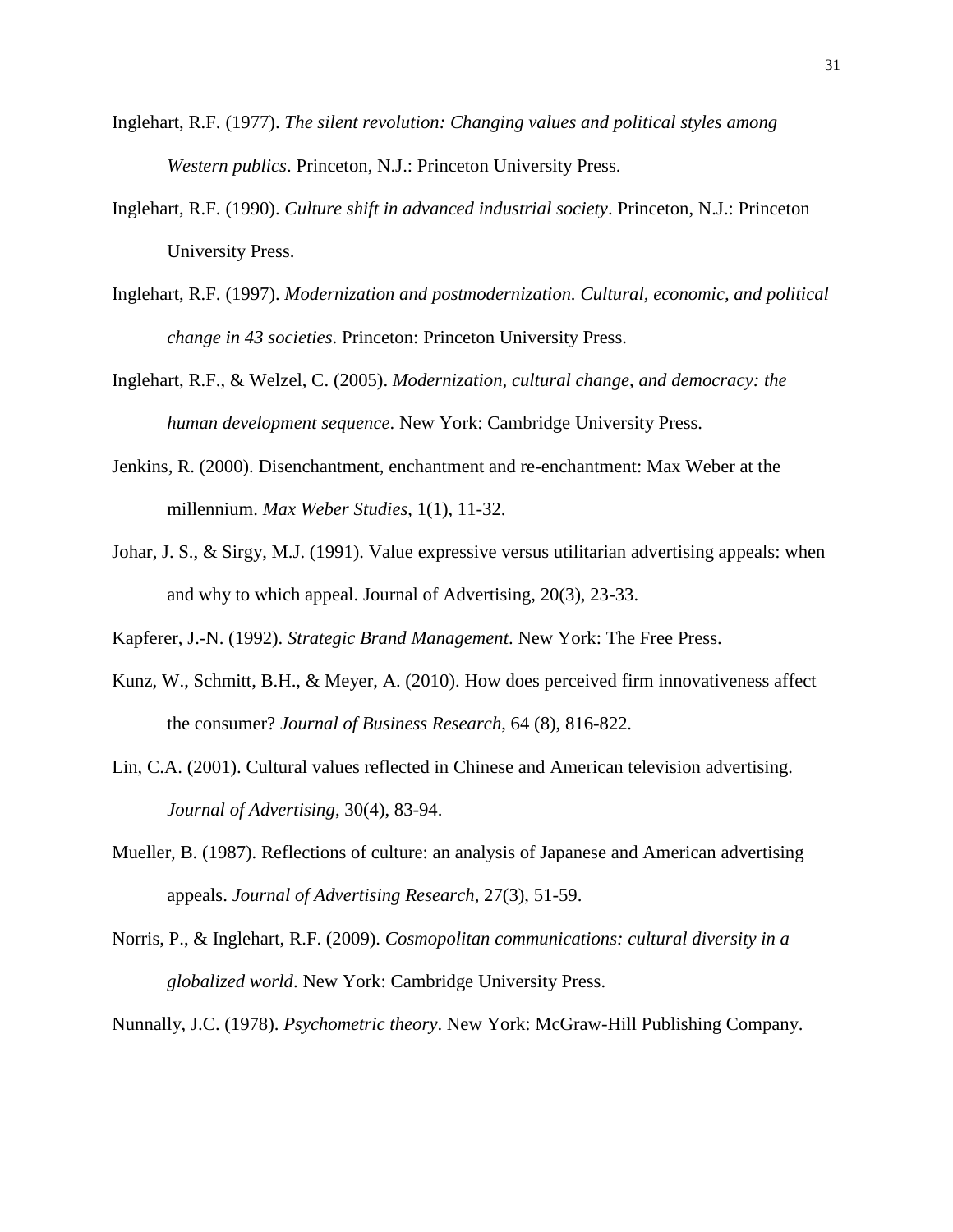- Okazaki, S., Mueller, B., & Taylor, C.R. (2010). Global consumer culture positioning: testing perceptions of soft-sell and hard-sell advertising appeals between U.S. and Japanese consumers. *Journal of International Marketing*, 18(2), 20-34.
- Olson, J.M., & Zanna, M.P. (1993). Attitudes and attitude change. *Annual Review of Psychology*, 44(1), 117-155.
- Petty, R.E., & Cacioppo, J.T. (1986). The elaboration likelihood model of persuasion. *Advances in Experimental Psychology*, 19, 123-205.
- Petty, R.E., & Wegener, D.T. (1997). Attitudes and attitude change. *Annual Review of Psychology*, 48(1), 609-648.
- Pine, J.B., & Gilmore, J.H. (1999). *The experience economy: work is theatre and every business a stage*. Cambridge, MA: Harvard Business School Press.
- Pollay, R.W. (1983). Measuring the cultural values manifest in advertising. *Current Issues and Research in Advertising*, 6(1), 71-93.
- Ritzer, G. (1993). *The McDonaldization of society*. Thousand Oaks, CA: Pine Forge Press.
- Ritzer, G. (2005). *Enchanting a disenchanted world: revolutionizing the means of consumption* (2nd ed.). Thousand Oaks, CA: Pine Forge Press.
- Rossiter, J.R., & Percy, L. (1987). *Advertising and promotion management*. New York: McGraw-Hill.
- Rust, R.T., & Cooil, B. (1994). Reliability measure for qualitative data: theory and implications. *Journal of Marketing Research*, 31 (February), 1-14.
- Schmitt, B.H. (1999). *Experiential marketing: how to get customers to sense, feel, think, act, relate to your company and brands*. New York: The Free Press.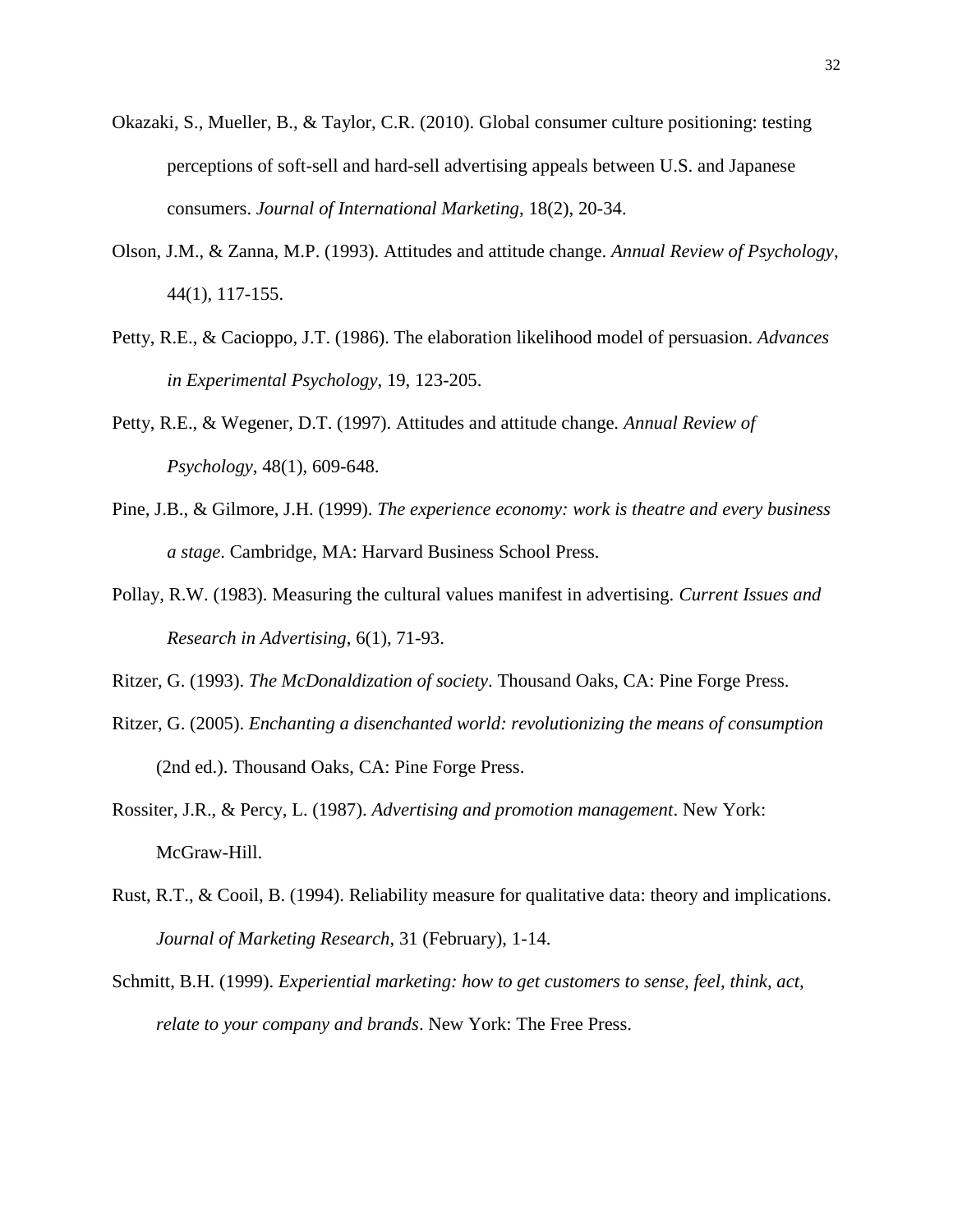- Schmitt, B.H., Rogers, D.L., & Vrotsos, K. (2003). *There's no business that's not show business: marketing in an experience culture*. Upper Saddle River, NJ: Financial Times Prentice Hall.
- Steenkamp, J.-B. E.M., Batra, R., & Alden, D.L. (2003). How perceived brand globalness creates brand value. *Journal of International Business Studies*, 34(1), 53-65.
- Steenkamp, J.-B. E.M., van Heerde, H., & Geyskens, I. (2010). What makes consumers willing to pay a price premium for national brands over private labels? *Journal of Marketing Research*, 47 (December), 1011-1024.
- Strizhakova, Y., Coulter, R.A., & Price, L.L. (2008). Branded products as a passport to global citizenship: perspectives from developed and developing countries. *Journal of International Marketing*, 16(4), 57-85.
- Tesser, A., & Shaffer, D.R. (1990). Attitudes and attitude change. *Annual Review of Psychology*, 41(1), 479-524.
- UNDP (2010). *Human development report 2010. The real wealth of nations: pathways to human development*. Downloaded at: http://hdr.undp.org/en/reports/global/hdr2010/, access: July 2011.
- Vakratsas, D., & Ambler, T. (1999). How advertising works: what do we really know? *Journal of Marketing*, 63(1), 26-43.
- Watson, J.L. (1997). *Golden arches east: McDonald's in East Asia*. Stanford, CA: Stanford University Press.
- Weber, M. (1978). *Economy and society: an outline of interpretive sociology*. Berkeley, CA: University of California Press (Originally published in German in 1922).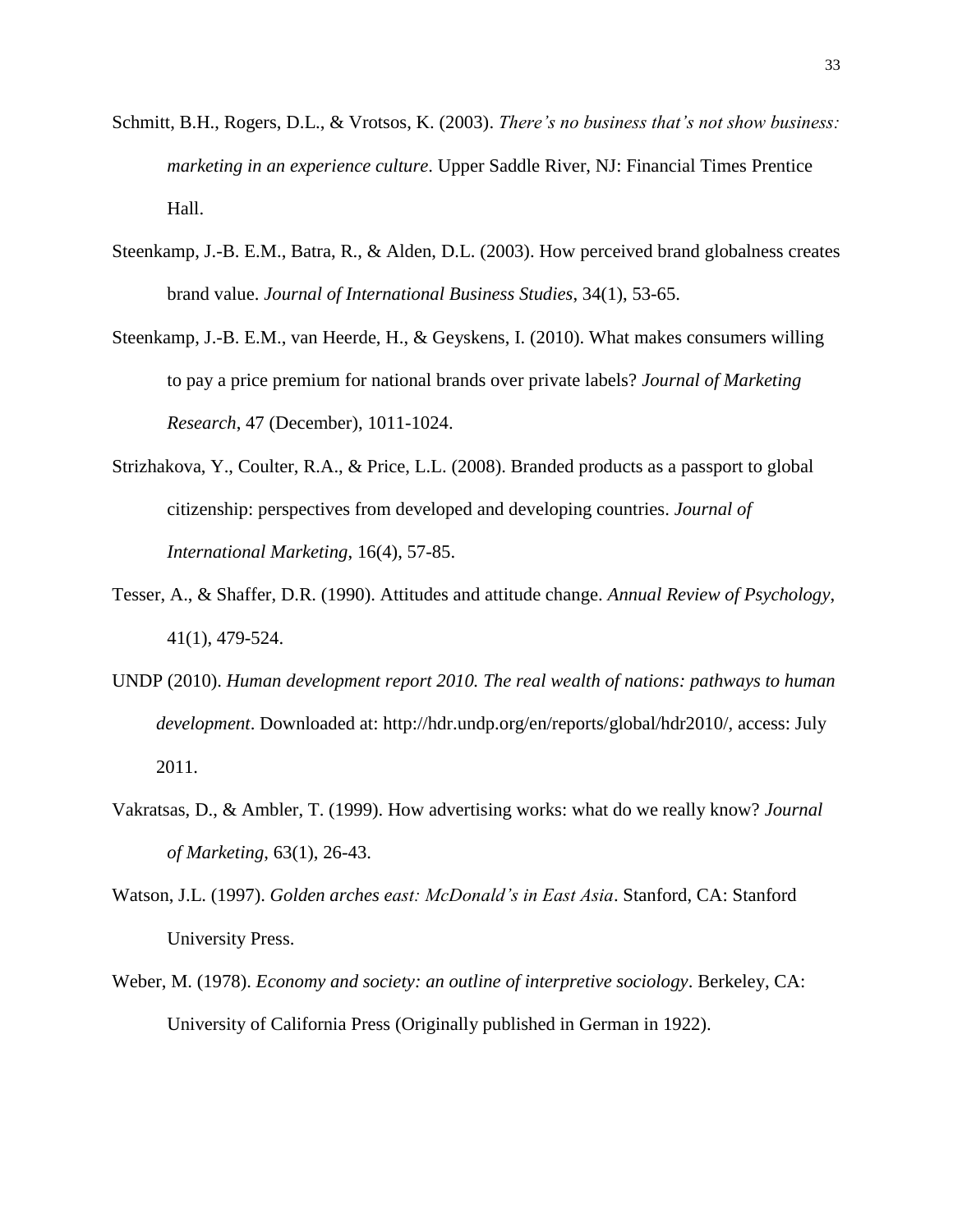- Zhang, J. (2010). The persuasiveness of individualistic and collectivistic advertising appeals among Chinese generation-X consumers. *Journal of Advertising*, 39(3), 69-80.
- Zhou, N., & Belk, R.W. (2004). Chinese consumer readings of global and local advertising appeals. *Journal of Advertising*, 33(3), 63-76.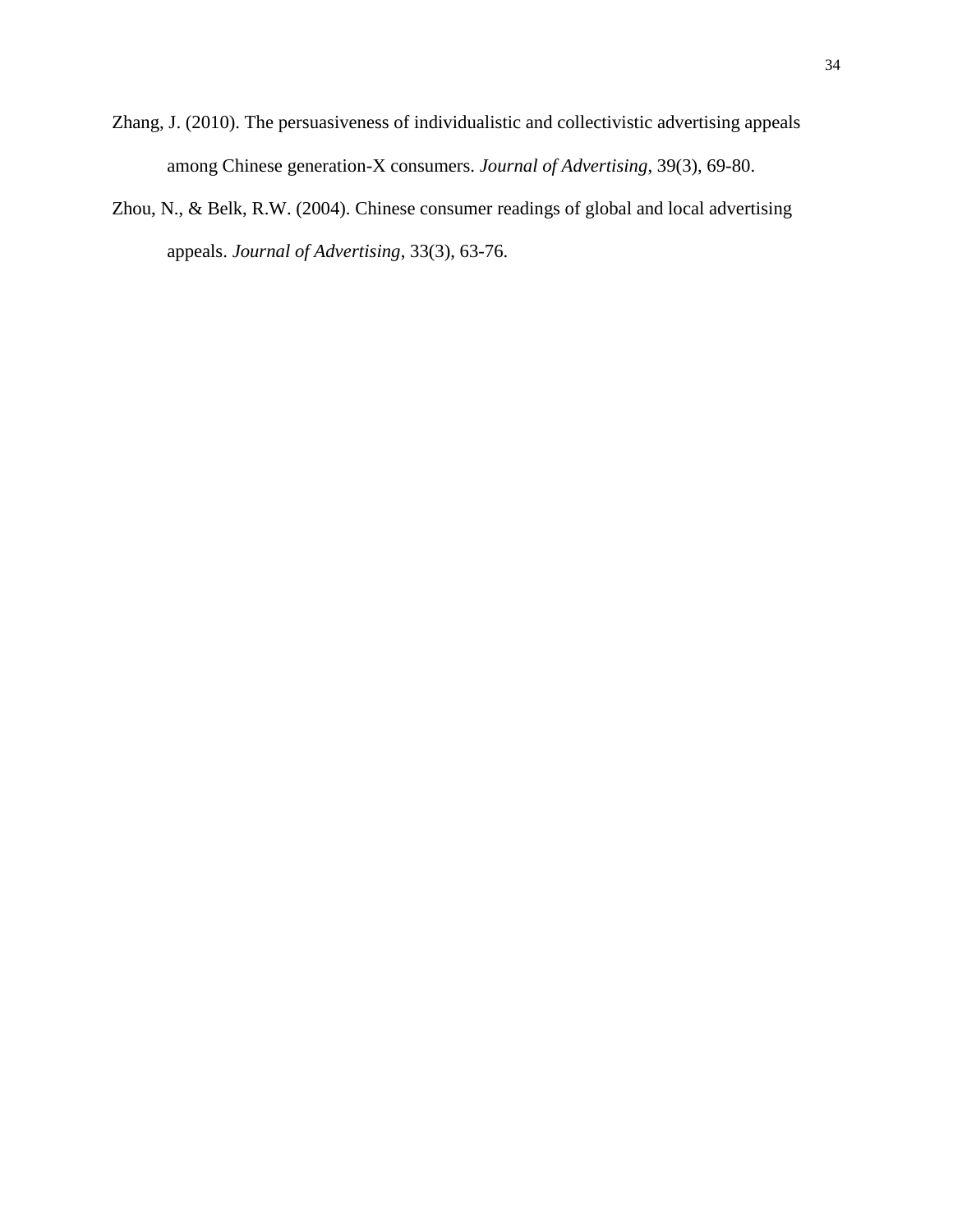| <b>Emerging countries</b> | Number of ad tests | <b>Developed countries</b> | Number of ad tests |
|---------------------------|--------------------|----------------------------|--------------------|
| Argentina                 | 9                  | Australia                  | 3                  |
| <b>Brazil</b>             | 3                  | France                     | 27                 |
| Chile                     | 4                  | Germany                    | 2                  |
| China                     | 14                 | Italy                      | 21                 |
| India                     | 46                 | Netherlands                | 12                 |
| Indonesia                 | 5                  | UK.                        | 26                 |
| Mexico                    | 3                  | Total # of ad tests        | 91                 |
| Morocco                   |                    |                            |                    |
| Pakistan                  | 2                  |                            |                    |
| Philippines               | $\overline{2}$     |                            |                    |
| Poland                    | 11                 |                            |                    |
| Russia                    | 22                 |                            |                    |
| Saudi Arabia              |                    |                            |                    |
| South Africa              | 8                  |                            |                    |
| Thailand                  | 19                 |                            |                    |
| Turkey                    | 13                 |                            |                    |
| Vietnam                   | 2                  |                            |                    |
| Total # of ad tests       | 165                |                            |                    |

**Table 1: Number of ad tests per country**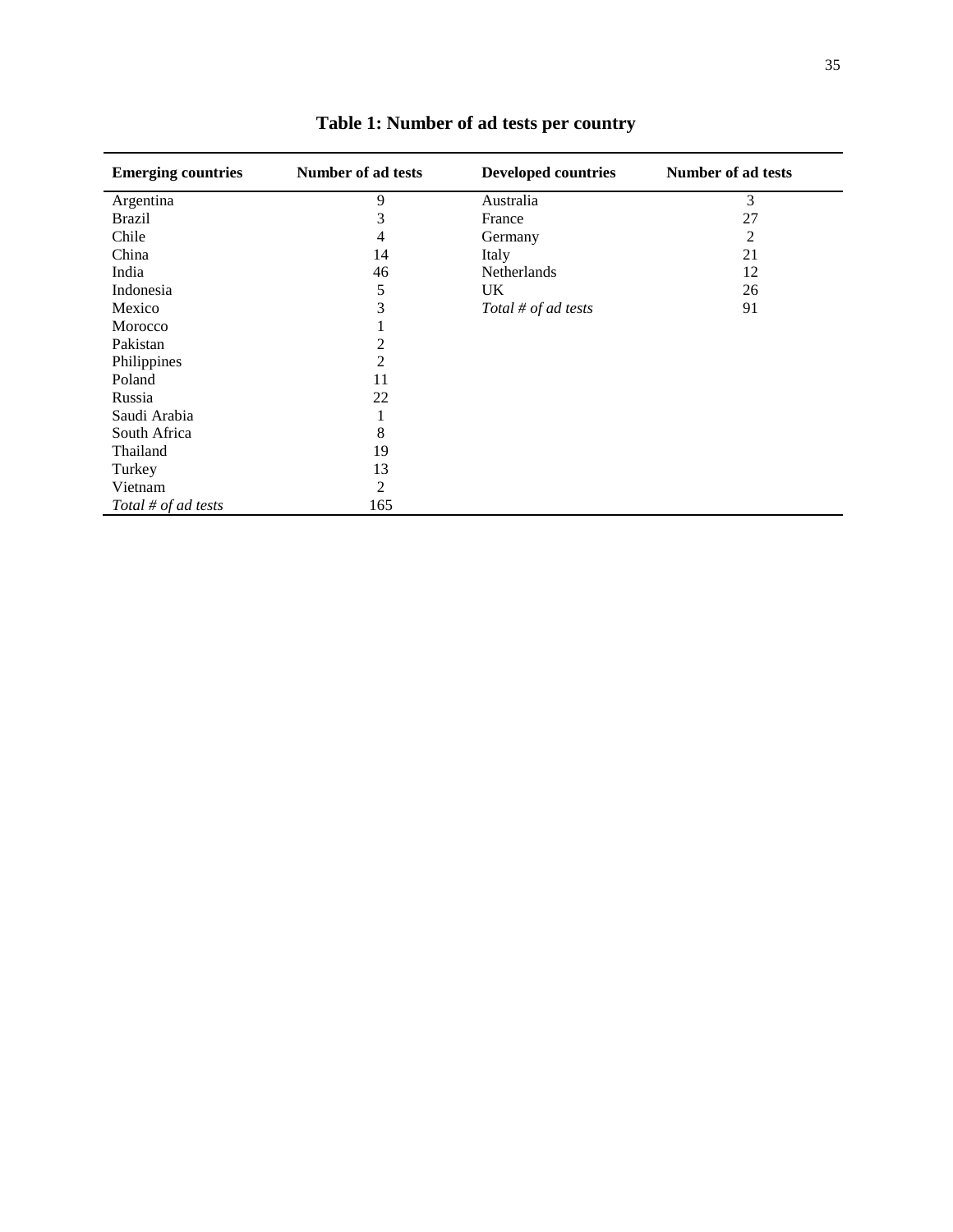| Country               | Inglehart's Materialist-Postmaterialist Categories <sup>1</sup> |      |                |      |                         | <b>Postmaterialist</b> | <b>2010 HDI</b>     |                    |
|-----------------------|-----------------------------------------------------------------|------|----------------|------|-------------------------|------------------------|---------------------|--------------------|
|                       | <b>Materialist</b>                                              | 1    | $\overline{2}$ | 3    | $\overline{\mathbf{4}}$ | Postmaterialist        | <b>Factor Score</b> | Index <sup>2</sup> |
| <b>Argentina</b>      | $0.104^{a}$                                                     | 0.24 | 0.30           | 0.23 | 0.11                    | 0.03                   | $0.03^{b}$          | 0.78               |
| <b>Australia</b>      | 0.06                                                            | 0.21 | 0.30           | 0.23 | 0.15                    | 0.06                   | 0.68                | 0.94               |
| <b>Brazil</b>         | 0.09                                                            | 0.23 | 0.35           | 0.25 | 0.07                    | 0.02                   | $-0.23$             | 0.70               |
| <b>Chile</b>          | 0.07                                                            | 0.17 | 0.32           | 0.28 | 0.13                    | 0.03                   | 0.57                | 0.78               |
| China                 | 0.28                                                            | 0.33 | 0.26           | 0.10 | 0.03                    | 0.01                   | $-1.37$             | 0.66               |
| <b>France</b>         | 0.05                                                            | 0.14 | 0.28           | 0.28 | 0.18                    | 0.08                   | 1.59                | 0.87               |
| Germany               | 0.03                                                            | 0.13 | 0.26           | 0.37 | 0.19                    | 0.04                   | 1.57                | 0.88               |
| India                 | 0.11                                                            | 0.28 | 0.34           | 0.21 | 0.05                    | 0.01                   | $-0.76$             | 0.52               |
| <b>Indonesia</b>      | 0.16                                                            | 0.27 | 0.36           | 0.18 | 0.03                    | 0.01                   | $-1.00$             | 0.60               |
| <b>Italy</b>          | 0.06                                                            | 0.17 | 0.29           | 0.29 | 0.13                    | 0.06                   | 1.11                | 0.85               |
| Mexico                | 0.05                                                            | 0.18 | 0.33           | 0.29 | 0.13                    | 0.03                   | 0.51                | 0.75               |
| <b>Morocco</b>        | 0.28                                                            | 0.22 | 0.24           | 0.20 | 0.05                    | 0.01                   | $-0.35$             | 0.57               |
| <b>Netherlands</b>    | 0.03                                                            | 0.14 | 0.30           | 0.33 | 0.15                    | 0.05                   | 1.33                | 0.89               |
| Pakistan              |                                                                 |      |                |      |                         |                        | $-1.10$             | 0.49               |
| <b>Philippines</b>    |                                                                 |      |                |      |                         |                        | $-0.77$             | 0.64               |
| Poland                | 0.06                                                            | 0.23 | 0.41           | 0.25 | 0.05                    | 0.01                   | $-0.59$             | 0.79               |
| <b>Russia</b>         | 0.27                                                            | 0.34 | 0.27           | 0.11 | 0.01                    | 0.00                   | $-1.55$             | 0.72               |
| Saudi Arabia          |                                                                 |      |                |      |                         |                        | 0.32                | 0.75               |
| <b>South Africa</b>   | 0.11                                                            | 0.30 | 0.36           | 0.20 | 0.04                    | 0.00                   | $-1.03$             | 0.60               |
| <b>Thailand</b>       | 0.06                                                            | 0.18 | 0.47           | 0.26 | 0.03                    | 0.00                   | $-0.57$             | 0.65               |
| <b>Turkey</b>         | 0.12                                                            | 0.23 | 0.33           | 0.20 | 0.09                    | 0.03                   | $-0.16$             | 0.68               |
| <b>United Kingdom</b> | 0.03                                                            | 0.15 | 0.31           | 0.34 | 0.14                    | 0.05                   | 1.14                | 0.85               |
| <b>Vietnam</b>        | 0.10                                                            | 0.26 | 0.40           | 0.21 | 0.04                    | 0.00                   | $-0.93$             | 0.57               |

**Table 2: Country description**

<sup>1</sup>Source: World Values Survey (<u>http://www.worldvaluessurvey.org/</u>)<br><sup>2</sup>Source: United Nations Development Programme (<u>www.hdr.undp.org/en/media/HDR\_2010\_EN\_Tables\_rev.xls</u>).

 ${}^{a}$ To be read: 10.4% of the sample from Argentina are classified as Materialist.<br>
<sup>b</sup>Factor score obtained from a factor analysis of the Inglehart's data in columns 2-7.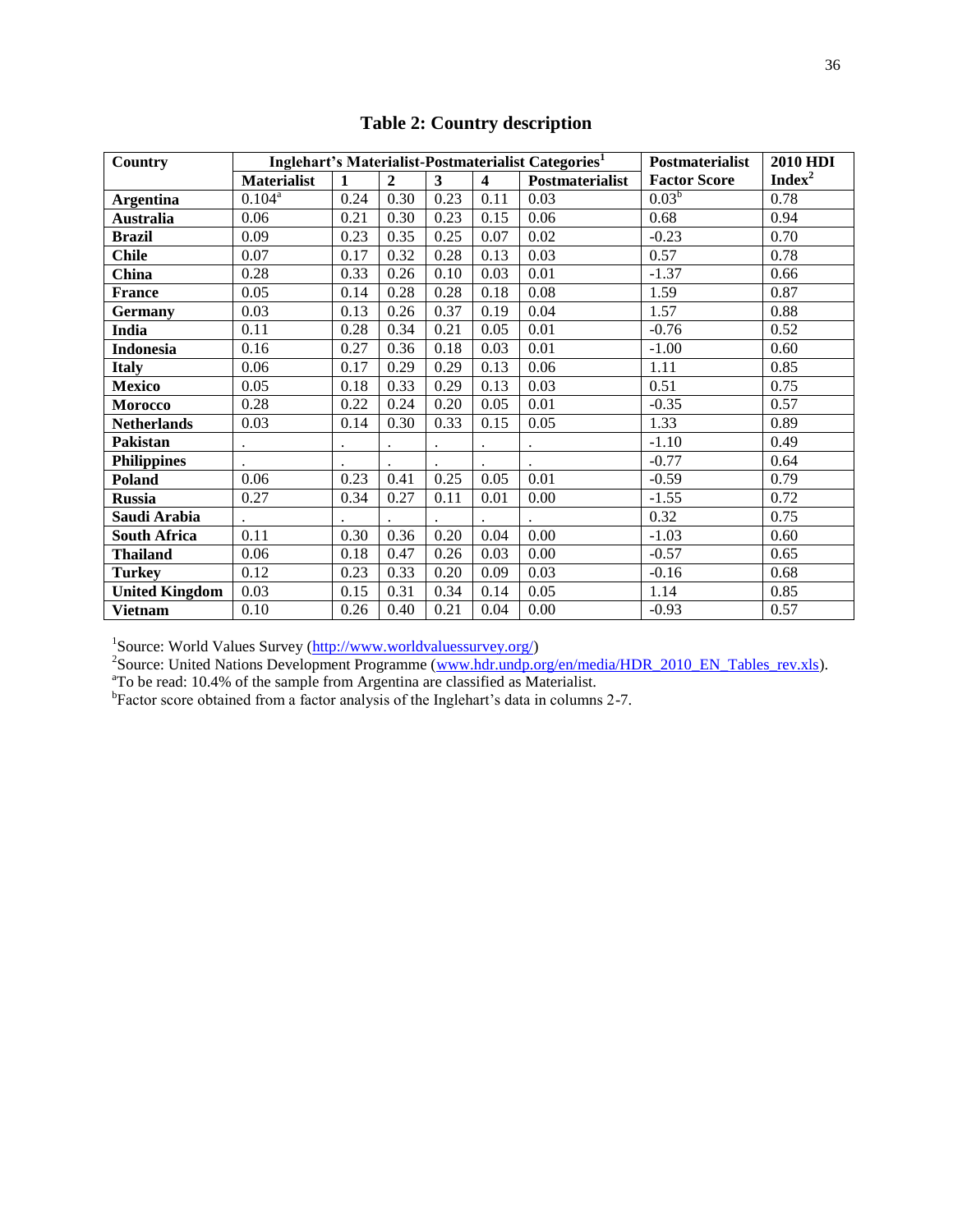|                           |          | <b>Factor Loadings</b> |                    |  |  |
|---------------------------|----------|------------------------|--------------------|--|--|
| Indicator                 | Affect   | Cognition              | Error<br>Variances |  |  |
| Enjoyment                 | 0.95     | 0                      | 0.10               |  |  |
| <b>Attractiveness</b>     | 0.80     | $\theta$               | 0.35               |  |  |
| Relevance                 | 0        | 0.78                   | 0.39               |  |  |
| Brand identification      | $\Omega$ | 0.65                   | 0.57               |  |  |
| Differentiation           | $\Omega$ | 0.89                   | 0.21               |  |  |
| Understanding             | $\theta$ | 0.62                   | 0.61               |  |  |
| Credibility               | 0        | 0.90                   | 0.19               |  |  |
| <b>Factor Variance</b>    | 1.00     | 1.00                   |                    |  |  |
| <b>Factor Correlation</b> |          | 0.71                   |                    |  |  |

**Table 3: Standardized results of CFA analysis<sup>a</sup>**

<sup>a</sup> All the factor loadings and error variances are significant (p<0.05).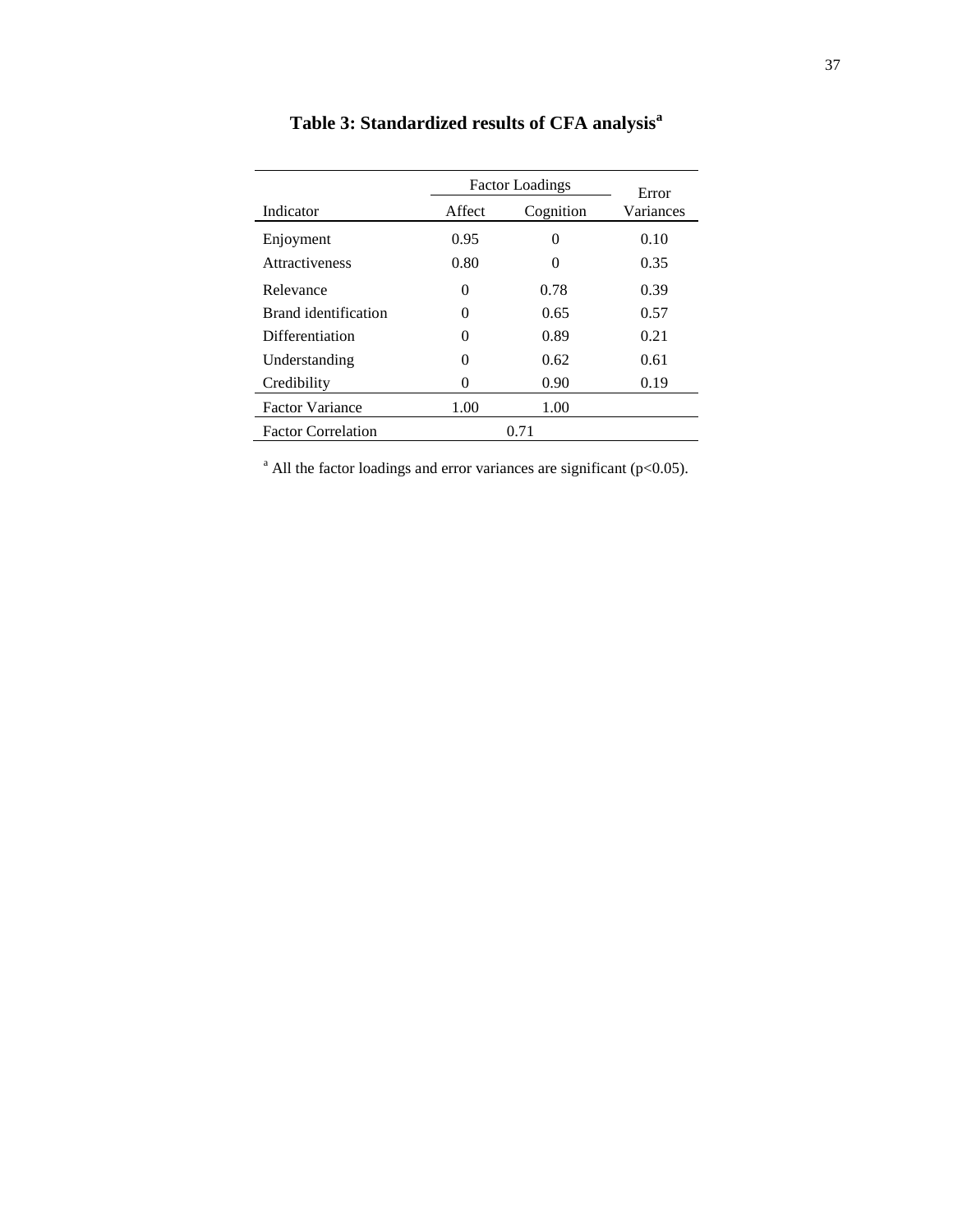# **Table 4: Descriptive statistics of the data**

| <b>Variable</b>                | <b>Means</b> | GID   | Relevance | <b>Differentiation</b> | Credibility | Brand<br>identification | Underst<br>tanding | Enjoyment | <b>Brand</b><br>attractiven | Purchase<br>intention | <b>Experiential</b><br>overa | Sensations | eelings | Imaginations | Behaviors | <b>Functional</b><br>overall | ₩<br>roduct<br>atuib<br>Ē | Product<br>application | Product<br>performance | Functional benefits | Functional<br>value | Traditional/modern | ocal/global | Individualistic/collectivistic |
|--------------------------------|--------------|-------|-----------|------------------------|-------------|-------------------------|--------------------|-----------|-----------------------------|-----------------------|------------------------------|------------|---------|--------------|-----------|------------------------------|---------------------------|------------------------|------------------------|---------------------|---------------------|--------------------|-------------|--------------------------------|
| Relevance                      | 108.23       | 7.43  | 1.00      |                        |             |                         |                    |           |                             |                       |                              |            |         |              |           |                              |                           |                        |                        |                     |                     |                    |             |                                |
| Differentiation                | 105.56       | 9.80  | 0.71      | 1.00                   |             |                         |                    |           |                             |                       |                              |            |         |              |           |                              |                           |                        |                        |                     |                     |                    |             |                                |
| Credibility                    | 103.86       | 9.08  | 0.70      | 0.81                   | 1.00        |                         |                    |           |                             |                       |                              |            |         |              |           |                              |                           |                        |                        |                     |                     |                    |             |                                |
| <b>Brand identification</b>    | 101.14       | 11.15 | 0.40      | 0.60                   | 0.58        | 1.00                    |                    |           |                             |                       |                              |            |         |              |           |                              |                           |                        |                        |                     |                     |                    |             |                                |
| Understanding                  | 105.25       | 8.99  | 0.53      | 0.46                   | 0.61        | 0.51                    | 1.00               |           |                             |                       |                              |            |         |              |           |                              |                           |                        |                        |                     |                     |                    |             |                                |
| Enjoyment                      | 99.70        | 9.67  | 0.55      | 0.62                   | 0.55        | 0.55                    | 0.43               | 1.00      |                             |                       |                              |            |         |              |           |                              |                           |                        |                        |                     |                     |                    |             |                                |
| <b>Brand attractiveness</b>    | 101.51       | 10.51 | 0.59      | 0.49                   | 0.49        | 0.33                    | 0.37               | 0.76      | 1.00                        |                       |                              |            |         |              |           |                              |                           |                        |                        |                     |                     |                    |             |                                |
| <b>Purchase intention</b>      | 103.64       | 10.91 | 0.60      | 0.54                   | 0.52        | 0.43                    | 0.46               | 0.71      | 0.71                        | 1.00                  |                              |            |         |              |           |                              |                           |                        |                        |                     |                     |                    |             |                                |
| <b>Experiential overall</b>    | 2.86         | 0.87  | 0.08      | 0.06                   | 0.09        | 0.08                    | 0.06               | 0.06      | 0.09                        | 0.13                  | 1.00                         |            |         |              |           |                              |                           |                        |                        |                     |                     |                    |             |                                |
| <b>Sensations</b>              | 3.10         | 0.93  | 0.18      | 0.16                   | 0.16        | 0.15                    | 0.03               | 0.14      | 0.17                        | 0.24                  | 0.62                         | 1.00       |         |              |           |                              |                           |                        |                        |                     |                     |                    |             |                                |
| Feelings                       | 2.46         | 0.96  | 0.03      | $-0.01$                | 0.06        | $-0.03$                 | 0.06               | 0.00      | 0.03                        | 0.00                  | 0.58                         | 0.10       | 1.00    |              |           |                              |                           |                        |                        |                     |                     |                    |             |                                |
| <b>Imaginations</b>            | 2.69         | 1.16  | 0.09      | 0.14                   | 0.11        | 0.04                    | $-0.02$            | 0.01      | 0.07                        | 0.16                  | 0.70                         | 0.57       | 0.31    | 1.00         |           |                              |                           |                        |                        |                     |                     |                    |             |                                |
| <b>Behaviors</b>               | 2.45         | 0.93  | $-0.13$   | $-0.10$                | $-0.08$     | $-0.05$                 | $-0.08$            | $-0.02$   | $-0.08$                     | $-0.08$               | 0.18                         | 0.00       | 0.05    | $-0.09$      | 1.00      |                              |                           |                        |                        |                     |                     |                    |             |                                |
| <b>Functional overall</b>      | 2.86         | 0.75  | 0.04      | 0.07                   | 0.05        | 0.03                    | 0.16               | 0.09      | 0.11                        | 0.07                  | $-0.33$                      | $-0.25$    | $-0.26$ | $-0.22$      | 0.06      | 1.00                         |                           |                        |                        |                     |                     |                    |             |                                |
| <b>Product attributes</b>      | 2.53         | 0.93  | 0.01      | 0.09                   | $-0.04$     | 0.02                    | 0.08               | 0.10      | 0.10                        | 0.11                  | $-0.08$                      | $-0.11$    | $-0.12$ | $-0.07$      | 0.05      | 0.34                         | 1.00                      |                        |                        |                     |                     |                    |             |                                |
| <b>Product application</b>     | 2.46         | 0.87  | 0.11      | 0.12                   | 0.13        | 0.04                    | 0.19               | 0.17      | 0.17                        | 0.18                  | $-0.15$                      | $-0.08$    | $-0.05$ | $-0.04$      | 0.11      | 0.47                         | $-0.04$                   | 1.00                   |                        |                     |                     |                    |             |                                |
| <b>Product performance</b>     | 3.38         | 0.78  | 0.04      | $-0.04$                | 0.01        | $-0.03$                 | 0.10               | 0.05      | 0.08                        | 0.06                  | 0.03                         | $-0.02$    | $-0.07$ | 0.02         | 0.28      | 0.45                         | $-0.01$                   | 0.21                   | 1.00                   |                     |                     |                    |             |                                |
| <b>Functional benefits</b>     | 2.65         | 1.03  | $-0.06$   | $-0.04$                | $-0.03$     | $-0.07$                 | $-0.01$            | $-0.04$   | $-0.06$                     | $-0.12$               | $-0.19$                      | $-0.15$    | $-0.08$ | $-0.26$      | 0.20      | 0.34                         | $-0.14$                   | 0.15                   | 0.28                   | 1.00                |                     |                    |             |                                |
| <b>Functional value</b>        | 1.50         | 0.94  | 0.04      | 0.17                   | 0.14        | 0.23                    | 0.17               | 0.19      | 0.16                        | 0.16                  | $-0.18$                      | $-0.07$    | $-0.06$ | $-0.04$      | $-0.10$   | 0.14                         | 0.24                      | 0.22                   | $-0.03$                | $-0.45$             | 1.00                |                    |             |                                |
| <b>Traditional/modern</b>      | 2.35         | 0.79  | 0.16      | 0.19                   | 0.11        | 0.10                    | 0.07               | 0.03      | 0.00                        | 0.09                  | 0.38                         | 0.32       | 0.24    | 0.39         | $-0.05$   | $-0.22$                      | $-0.07$                   | $-0.19$                | $-0.09$                | $-0.40$             | 0.14                | 1.00               |             |                                |
| Local/global                   | 2.12         | 0.82  | 0.14      | 0.11                   | 0.18        | 0.07                    | 0.16               | 0.14      | 0.07                        | 0.07                  | 0.10                         | 0.16       | 0.09    | 0.13         | $-0.34$   | $-0.16$                      | $-0.23$                   | 0.12                   | $-0.01$                | $-0.12$             | 0.12                | $-0.02$            | 1.00        |                                |
| Individualistic/collectivistic | 2.37         | 0.85  | 0.14      | 0.13                   | 0.17        | 0.12                    | 0.15               | 0.00      | $-0.03$                     | 0.12                  | 0.25                         | 0.07       | 0.39    | 0.19         | $-0.11$   | $-0.11$                      | 0.02                      | 0.11                   | $-0.06$                | $-0.25$             | 0.13                | 0.33               | 0.21        | 1.00                           |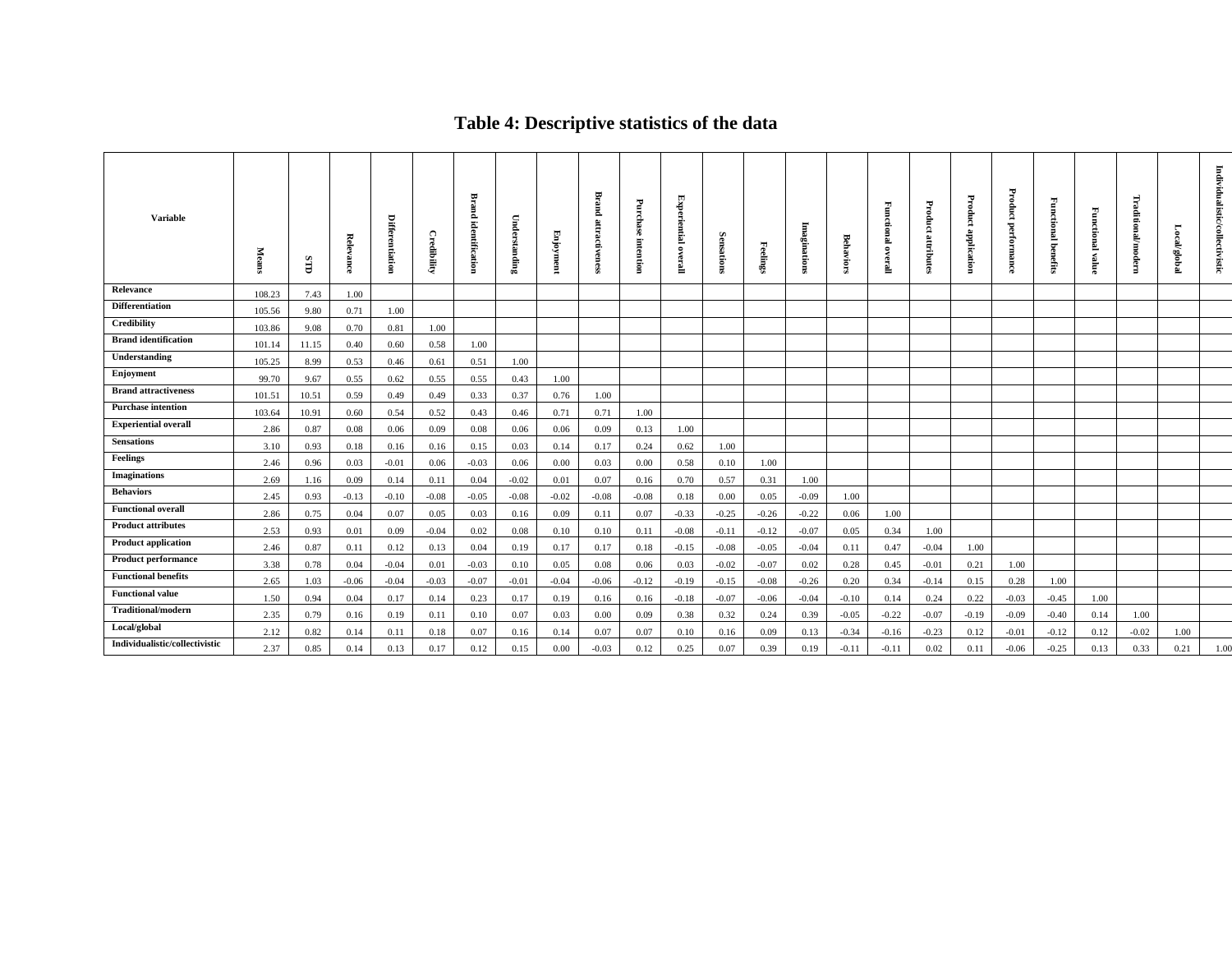|            |     | Depend  |      |         |                         |                  |                         |                  | Loca | Trad.                |       | Err              | Err           |       |
|------------|-----|---------|------|---------|-------------------------|------------------|-------------------------|------------------|------|----------------------|-------|------------------|---------------|-------|
|            |     | ent     | Sam  |         |                         |                  | Fun                     | Ex               | 1/   |                      | Indi  | <sub>or</sub>    | <sub>or</sub> | $R-$  |
|            |     | Variabl | ple  | Interc  | Co                      | Aff              | c.                      | p.               | Glob | Mode                 | V.    | <b>ST</b>        | Cor           | Squa  |
| Model      |     | e       | Size | ept     | g.                      |                  | Ad.                     | Ad.              | al   | rn                   | Coll. | D                | $\mathbf{r}$  | re    |
|            |     | Cogniti |      | 90.44   |                         |                  | 1.6                     | 0.5              | 1.34 | 1.29                 | 0.96  | 7.2              |               | 8.27  |
|            |     | ve      |      |         |                         |                  | 3                       | 3                |      |                      |       | 9                | 0.5           | $\%$  |
| Aggregate  |     | Affect  | 256  | 87.82   |                         |                  | 2.1                     | 1.4              | 1.55 | 0.37                 |       | 9.2              | 9             | 5.58  |
|            |     |         |      |         |                         |                  | 7                       | 5                |      |                      | 0.72  | $\overline{7}$   |               | $\%$  |
|            |     |         |      |         | 0.3                     | 0.7              |                         |                  |      |                      |       | 6.9              |               | 60.22 |
|            |     | Intent  |      | $-1.37$ | $\overline{\mathbf{3}}$ | $\boldsymbol{0}$ |                         |                  |      |                      |       | $\boldsymbol{2}$ |               | $\%$  |
|            |     | Cogniti |      |         |                         |                  | 0.9                     | 0.4              |      | 1.13                 |       | 5.8              |               | 9.14  |
|            |     | ve      |      | 93.63   |                         |                  | $4^{\mathrm{a}}$        | 6                | 1.20 |                      | 1.08  | 5                | 0.6           | $\%$  |
|            |     |         |      |         |                         |                  | <u>1.9</u>              | 2.7              |      |                      |       | 8.2              | 5             | 15.33 |
|            | DNS | Affect  | 91   | 79.15   |                         |                  | $\overline{9}$          | 1 <sup>a</sup>   | 1.75 | $1.97^{a}$           | 0.77  | 6                |               | $\%$  |
|            |     |         |      |         | 0.1                     | 0.9              |                         |                  |      |                      |       | 6.4              |               | 68.71 |
| Multigroup |     | Intent  |      | $-8.77$ | $4^{\mathrm{a}}$        | 8 <sup>a</sup>   |                         |                  |      |                      |       |                  |               | $\%$  |
|            |     | Cogniti |      |         |                         |                  | 2.4                     | 0.7              |      |                      |       | 7.9              |               | 10.08 |
|            |     | ve      |      | 86.91   |                         |                  | $5^{\mathrm{a}}$        | $\overline{2}$   | 1.42 | 1.27                 | 1.00  | 3                | 0.5           | $\%$  |
|            |     |         |      |         |                         |                  | 2.3                     | 1.0              |      |                      |       | 9.6              | 8             | 4.51  |
|            | EMS | Affect  | 165  | 89.75   |                         |                  | $\overline{\mathbf{4}}$ | $7^{\mathrm{a}}$ | 1.57 | $-0.47$ <sup>a</sup> | 0.22  | $\bf{0}$         |               | $\%$  |
|            |     |         |      |         | 0.3                     | 0.6              |                         |                  |      |                      |       | 6.9              |               | 58.42 |
|            |     | Intent  |      | 4.00    | $5^{\mathrm{a}}$        | $2^{\mathrm{a}}$ |                         |                  |      |                      |       | 7                |               | $\%$  |

**Table 5: Parameter estimates for aggregate and multigroup (DMs vs. EMs) models<sup>1</sup>**

<sup>1</sup> Parameters in boldface are significant at p<0.05. Underlined parameters are significant at p<0.1. Note that "Cog." stands for Cognition, "Aff." for Affect, "Func. Ad" for Functional Advertising, "Exp. Ad" for Experiential Advertising, "Trad./Modern" for Traditional/Modern, "Indiv./Coll." for Individualistic/Collectivistic. <br><sup>a</sup> Parameters with superscript "a" are significantly different across EMs and DMs at p<0.05.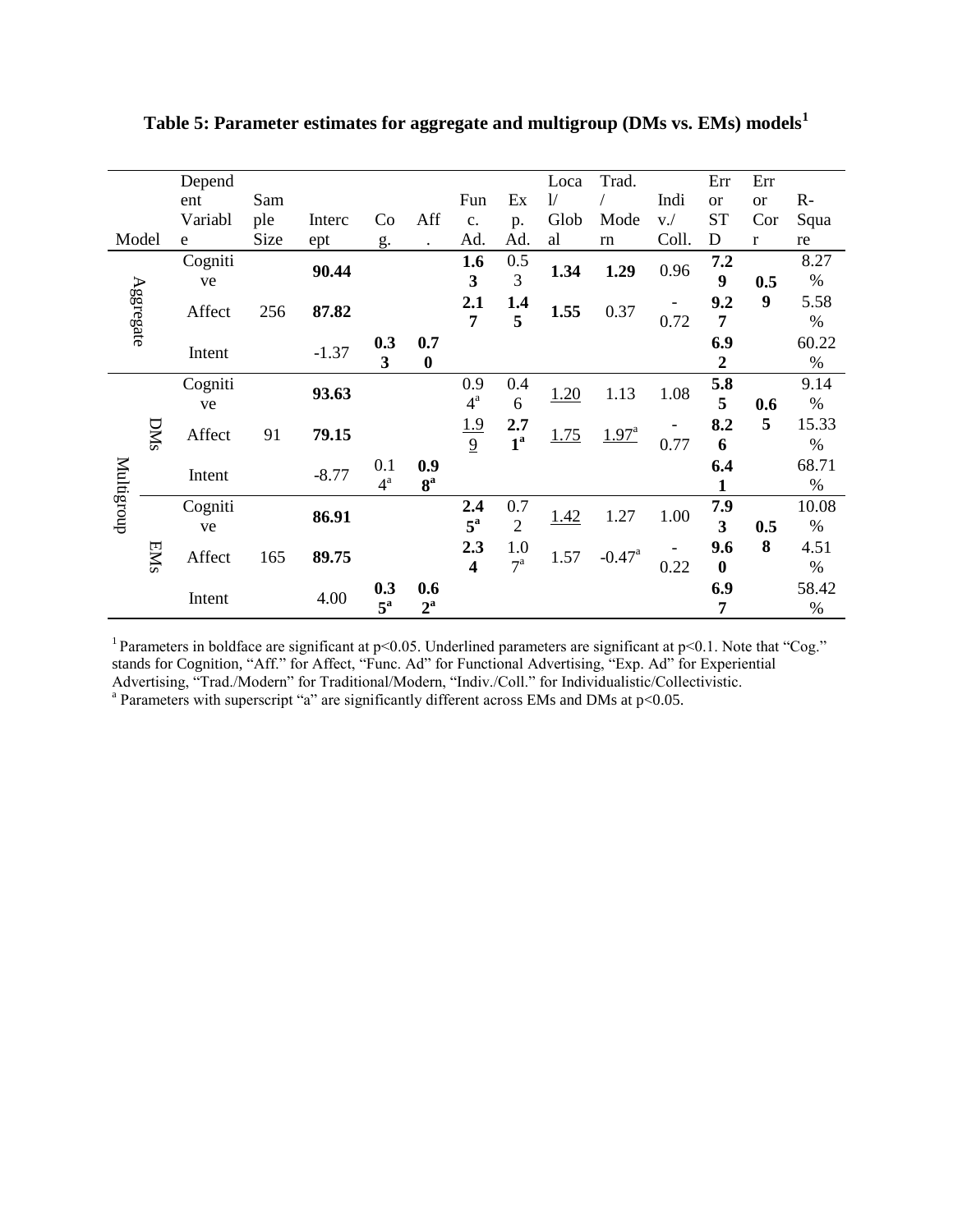|                  |                     | <b>Functional Advertising</b> | <b>Experiential Advertising</b> |             |  |  |  |
|------------------|---------------------|-------------------------------|---------------------------------|-------------|--|--|--|
| Model            | <b>Total Effect</b> | Rel. Import                   | <b>Total Effect</b>             | Rel. Import |  |  |  |
| <b>Aggregate</b> | 2.06                | 63%                           | 1.19                            | 37%         |  |  |  |
| DMs vs. EMs:     |                     |                               |                                 |             |  |  |  |
| <b>DMs</b>       | 2.08                | 43%                           | 2.72                            | 57%         |  |  |  |
| <b>EMs</b>       | 2.31                | 72%                           | 0.92                            | 28%         |  |  |  |

**Table 6: Relative importance of functional and experiential advertising on persuasion<sup>1</sup>**

<sup>1</sup> Effects in boldface are significant at  $p < 0.05$ . Underlined parameters are significant at  $p < 0.1$ .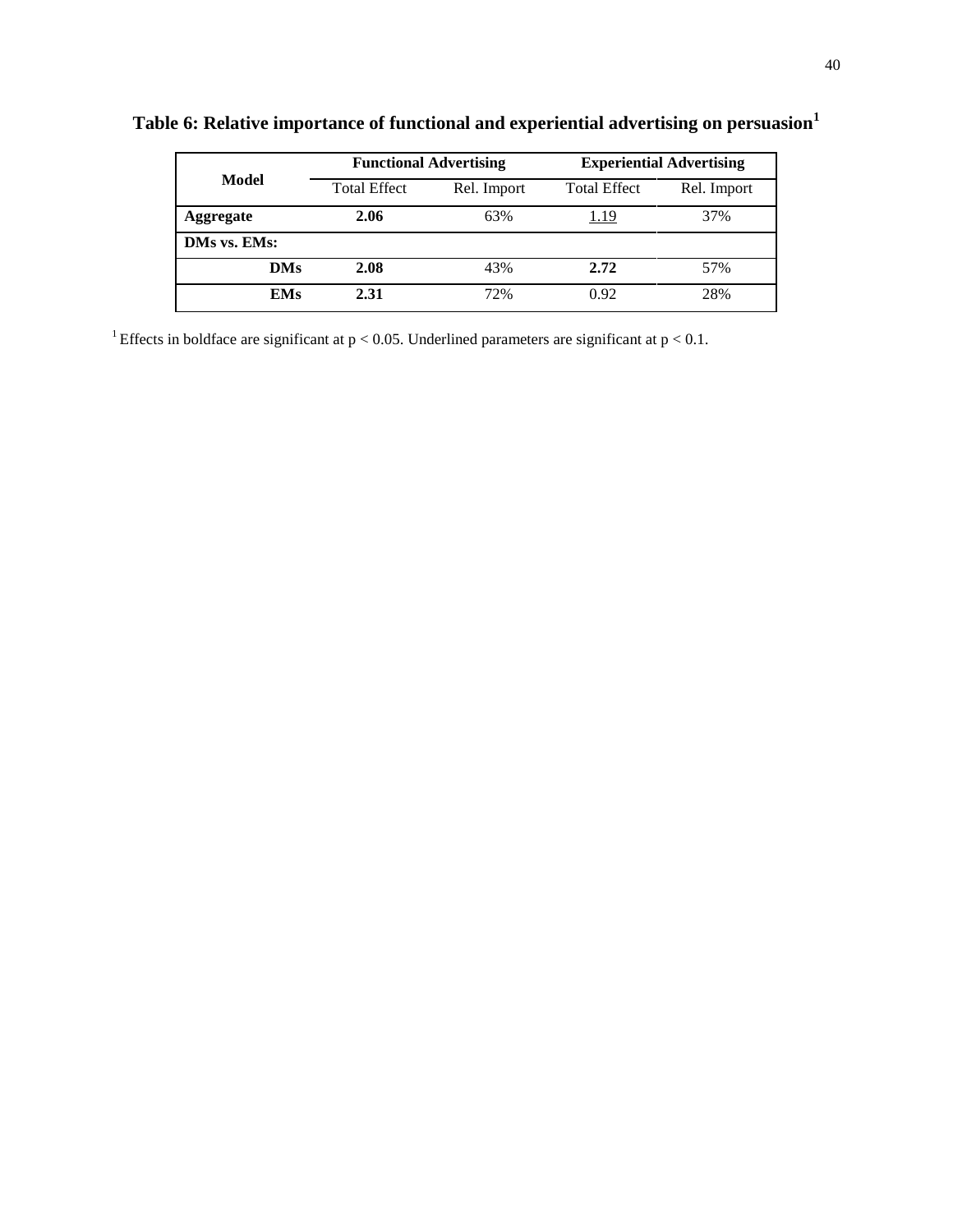

**Figure 1: Country classification**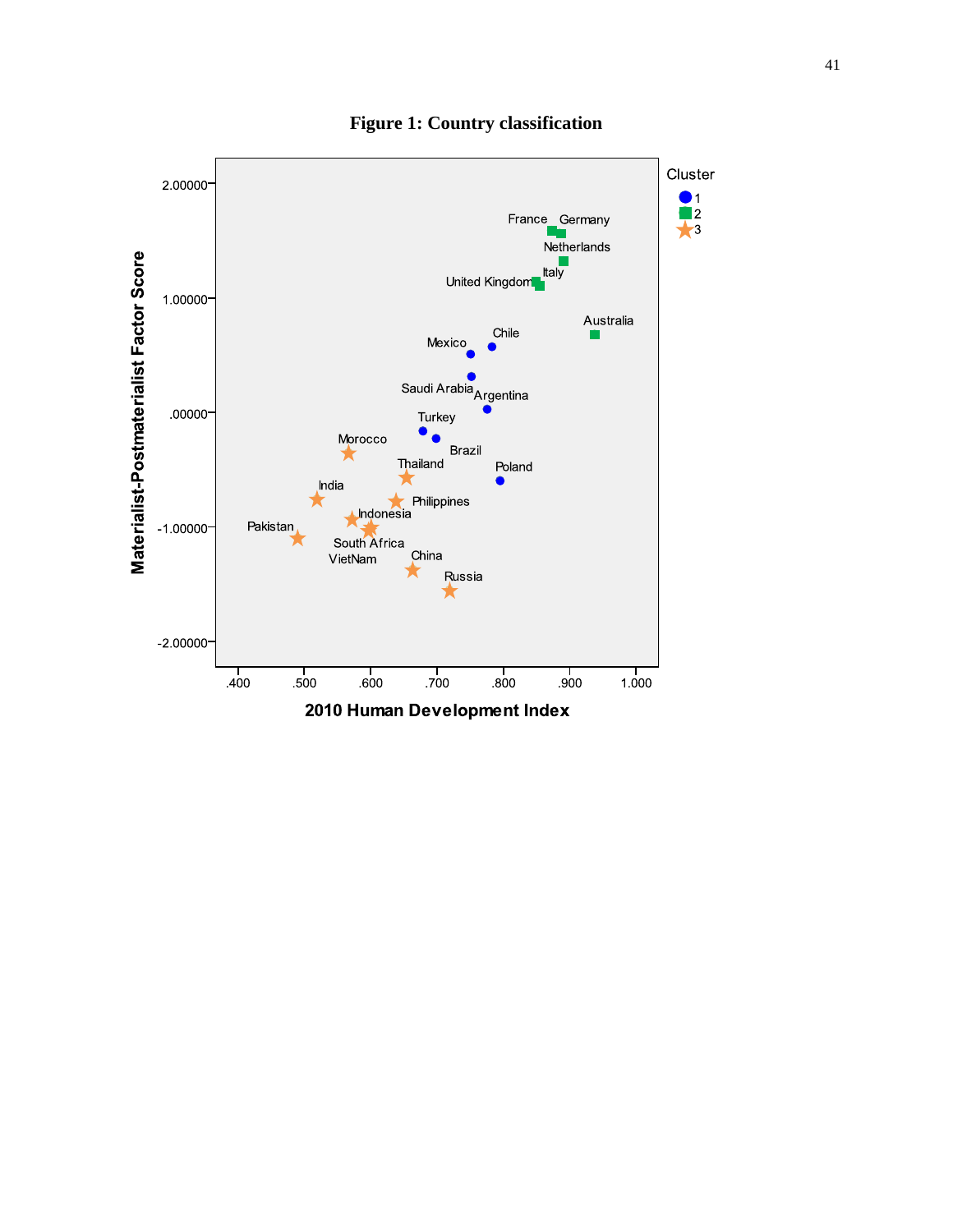# **Figure 2: The conceptual model**

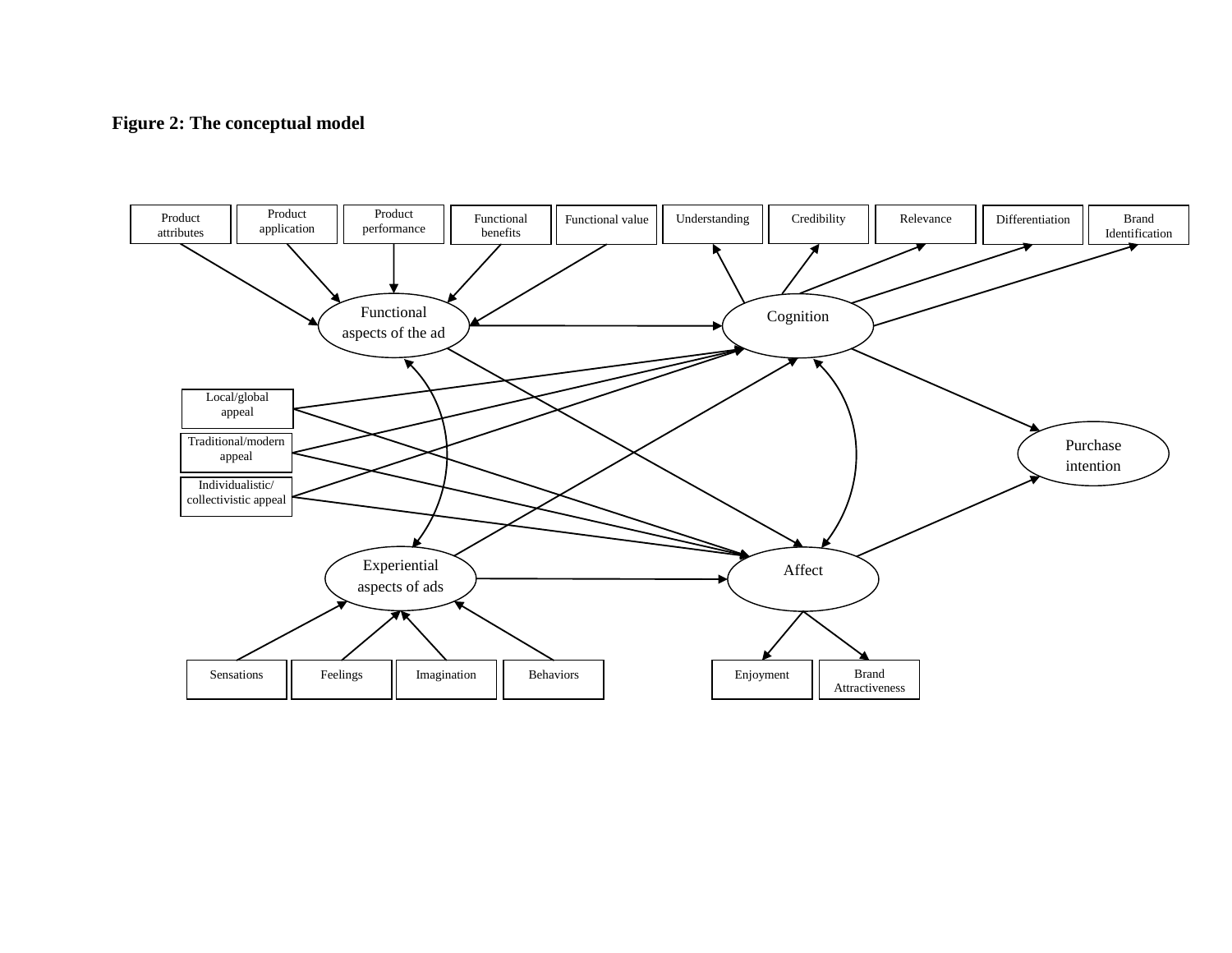| <b>Dimension</b>                    | <b>Items</b>                                                                                                                                                                                                                         | <b>Scales</b>                                                                                                                           |
|-------------------------------------|--------------------------------------------------------------------------------------------------------------------------------------------------------------------------------------------------------------------------------------|-----------------------------------------------------------------------------------------------------------------------------------------|
| measured                            |                                                                                                                                                                                                                                      |                                                                                                                                         |
| Consumer response data              |                                                                                                                                                                                                                                      |                                                                                                                                         |
| Cognition                           | Understanding: How easy was it to understand what was<br>1.<br>going on in the advertisement?<br>2.<br>Credibility: How strongly do you agree or disagree that<br>what the advertisement puts across about brand X is<br>believable? | 1. Four-point scale from<br>"Very hard" to "Very easy"<br>2. and 3. Five-point scale<br>from "Strongly disagree" to<br>"Strongly agree" |
|                                     | Relevance: If you were buying a household cleaner, how<br>3.<br>relevant would the points made in the advertisement be to<br>you?                                                                                                    | 4. Four-point scale from "Not<br>at all relevant" to "Very<br>relevant"                                                                 |
|                                     | Differentiation: How different is this advertisement from<br>4.<br>others that you have seen?                                                                                                                                        | 5. Five-point scale from "It<br>could have been for almost                                                                              |
|                                     | Brand identification: Thinking about the advertisement<br>5.<br>you've just seen for brand X, which one of the phrases<br>below applies to this advertisement?                                                                       | anything" to "You couldn't<br>fail to remember it was for<br>brand X"                                                                   |
| <b>Affect</b>                       | Enjoyment: How much would you enjoy watching this<br>1.                                                                                                                                                                              | 1. Five-point scale from "Not<br>at all" to "A lot"                                                                                     |
|                                     | advertising each time you see it on television?<br>Attractiveness: How much is the ad able to increase the<br>2.<br>appeal of brand X?                                                                                               | 2. Five-point scale from<br>"Much less appealing" to<br>"Much more appealing"                                                           |
| <b>Purchase</b><br><b>Intention</b> | 1.<br>How will the advertising affect your use of brand X?                                                                                                                                                                           | Four-point scale from "Makes<br>me less likely to continue<br>using brand" to "Strongly<br>encourage me to continue<br>using brand X"   |
| Experts' judgment data              |                                                                                                                                                                                                                                      |                                                                                                                                         |
| <b>Functional</b>                   | To what degree does the ad focus on:                                                                                                                                                                                                 |                                                                                                                                         |
| aspects of ads                      | Product attributes (i.e., the formulation or ingredients of<br>1.<br>the product and its features)?                                                                                                                                  | 1. to 5.: $1 = Not$ at all present,<br>$2 =$ Poorly present, $3 =$                                                                      |
|                                     | Product application (i.e., how the product has to be applied<br>2.<br>or rinsed; example: instructions for use, dosage, implement<br>required)?                                                                                      | Somewhat present, $4 =$<br>Strongly present<br>6. $1 = Not$ at all functional, 2                                                        |
|                                     | Product performance (i.e., what the product can do and its<br>3.                                                                                                                                                                     | $=$ Poorly functional, $3 =$                                                                                                            |
|                                     | cleaning efficacy)?<br><i>Functional benefits</i> (i.e., the advantages for the consumer)?<br>4.                                                                                                                                     | Somewhat functional, $4 =$<br>Strongly functional                                                                                       |
|                                     | 5.<br>Functional value (i.e., value for money or convenience of                                                                                                                                                                      |                                                                                                                                         |
|                                     | the product)?<br>Overall functional (i.e., an ad that includes the above and<br>6.<br>related characteristics)                                                                                                                       |                                                                                                                                         |
| <b>Experiential</b>                 | To what degree does the ad use or appeal to:                                                                                                                                                                                         |                                                                                                                                         |
| aspects of ads                      | Sensory elements (i.e., colors and exciting visuals, music,<br>1.                                                                                                                                                                    | 1. to 4.: $1 = Not$ at all present,                                                                                                     |
|                                     | touch, smell)?<br>2.<br>Feelings and emotions (i.e., all kinds of feelings and                                                                                                                                                       | $2 =$ Poorly present, $3 =$<br>Somewhat present, $4 =$                                                                                  |
|                                     | emotions, either positive such as joy or negative such as                                                                                                                                                                            | Strongly present                                                                                                                        |
|                                     | fear)?                                                                                                                                                                                                                               | 5. $1 = Not$ at all experiential,                                                                                                       |
|                                     | 3.<br>Imagination and mental stimulation (i.e., thinking in a<br>different, original and innovative way, approaching things<br>from a new angle)?                                                                                    | $2 =$ Poorly experiential, $3 =$<br>Somewhat experiential, $4 =$<br>Strongly experiential                                               |

# **Appendix: Consumer response and experts' measures**